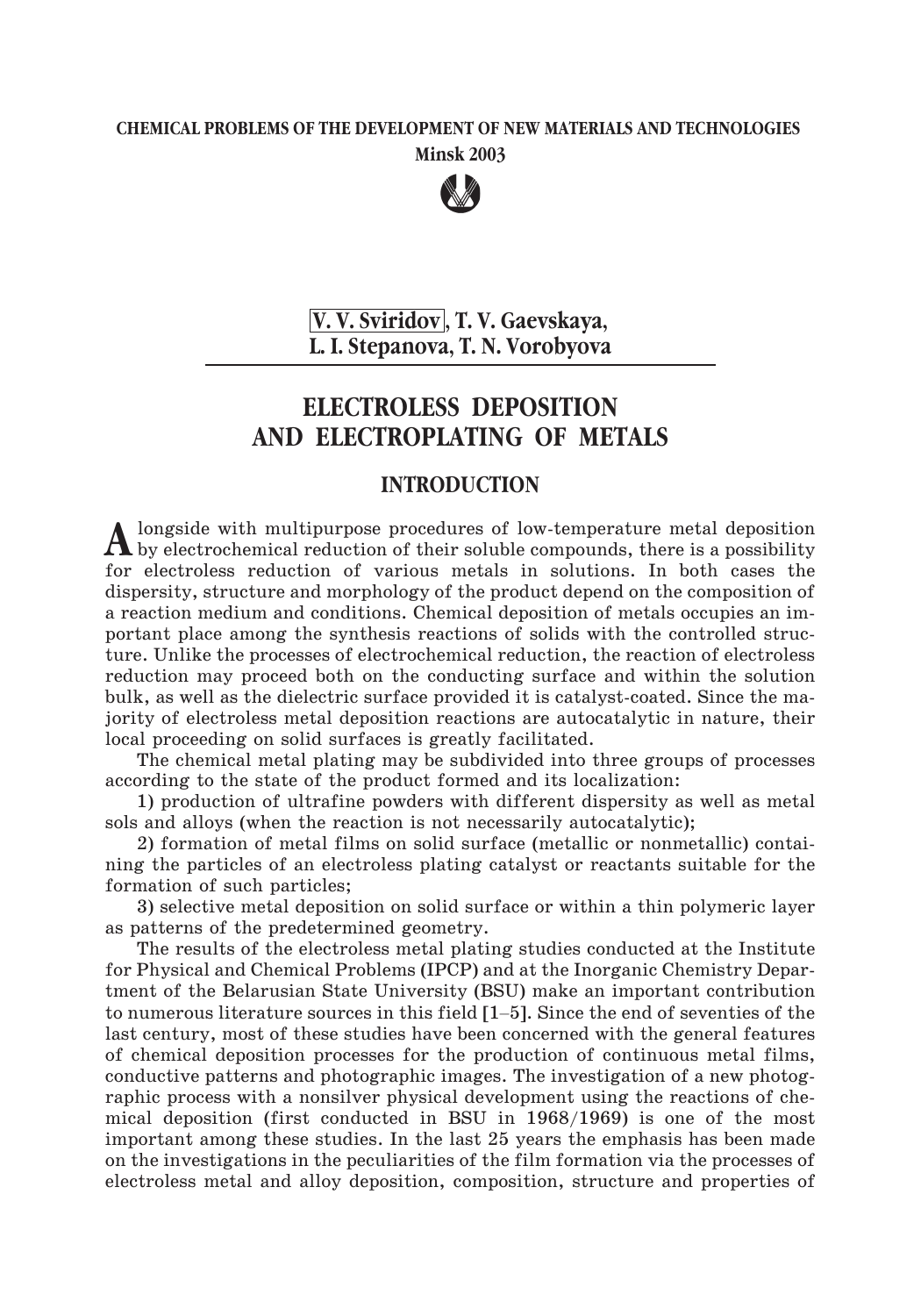thus obtained deposites. From the end of the eighties these studies have involved the processes of chemically reduced ultradispersed metal formation. At the same time, a lot of attention was focused at the solid-phase formation with comparison between the electroplating and electroless reduction methods. In parallel with these studies, the processes in which the products of electroplating cannot be produced by electroless reduction have been investigated.

These studies formed the basis for the development of a series of technological processes for electroless deposition and electroplating of many metals and their alloys, covered by the USSR authors certificates, Belarusian and Russian patents and introduced in commercial production at the industrial enterprises of Belarus and other NIS-countries.

## **1. ELECTROLESS METAL PLATING. MECHANISM AND KINETICS**

*Catalysis phenomenon*. The data on different aspects of chemical metal deposition from solutions accumulated over the period of 30 years have clarified some peculiarities of the reactions associated with the process.

A character of the proceeding reactions and morphology of the product is greatly influenced by the presence or absence of catalytic activity of the formed metal particles in a reaction of the ion reduction. Though in the majority of cases these reactions are catalyzed by the solid product formed, i.e. they are autocatalytic in nature, it has been known that in some cases autocatalysis by solid product is weakly expressed or not exhibited at all (e.g. the reduction of lead ions by different reducing agents, of bithmus ions by boron hydride, of silver ions by hypoposphite, the reduction of cyanoaurate complexes by hypophosphite, etc.) [4]

In all cases the final solid product of the reduction (metal or oxide) consists of highly dispersed particles, the size of which strongly depends on the possibilities and conditions for aggregation of the initially formed nuclei. It should be noted that only autocatalytic reactions provide local deposition of metal and hence they are useful as for the formation of nanodispersed metal in the solution bulk and for the deposition of continuous metal films, so for the selective plating and production of conducting thin-film patterns or photographic images. To this purpose, most suitable are the reactions of nickel ions reduction by hypophosphite, boron hydride and different derivatives of boranes (dimethylamine borane, hydrazine borane, etc.), copper ions reduction by formaldehyde and boron hydride capable to exist for some time in an aqueous medium without the formation of a reduced product in the bulk of a solution. These reactions proceed being catalyzed by the forming solid product and some noble metals. To illustrate, the reduction reactions realized with boron hydride are catalyzed by palladium, platinum and to a lesser degree by silver, copper [6]; reactions with hypophosphite – by palladium and pla-<br>degree by silver, copper ions reduction by formal<br>dehyde and boron hydride capable to<br>exist for some time in an aqueous medium without the the set of social system is a reduced by the mattering of and set of hydric expansive exist for some time in an aqueous medium without the formation of a reduced product in the bulk of a solution. These reactions proceed tinum and copper. Our investigations [1,3] and published data [7] point to the fact that reduction by hydrogen-containing  $\overline{BH}_4^-$  and  $\overline{H}_2\overline{PO}_2^-$  ions actually represents dehydration reactions of reducer's ions and are well catalyzed by active catalysts for these reactions. At the same time, on the surface of silver the ions of hypop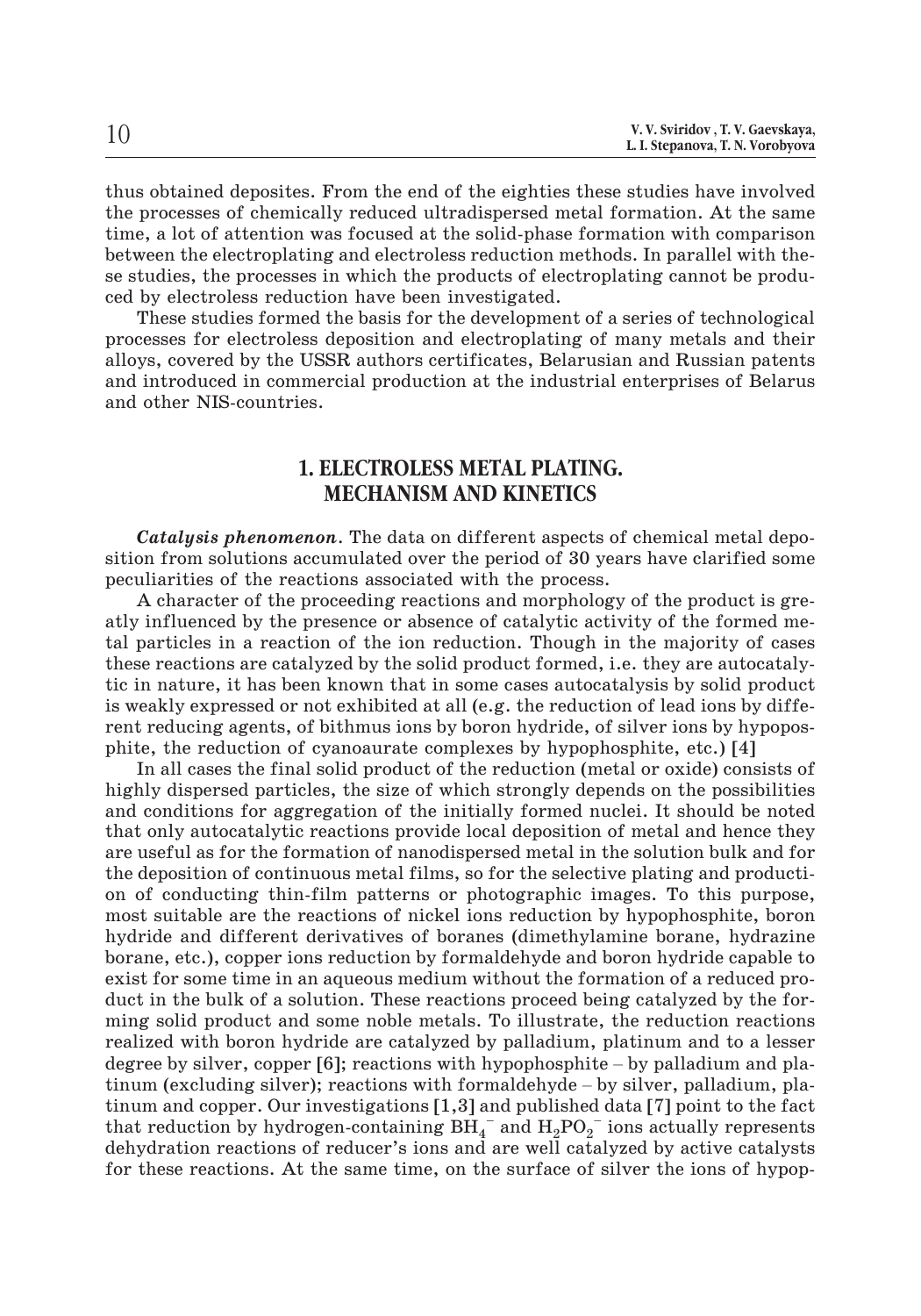hosphite are not subjected to dehydration, so no catalytic deposition of this metal occurs under the effect of hypophosphite.

Characteristic feature of electroless solutions containing metal ions and a reducing agent is the possibility for concurrent catalytic reaction on the activated substrate and spontaneous ion reduction of the metal ions in the solution bulk with formation of metallic particles of colloidal sizes [3,8,9]. The process of metal ions reduction (nickel, copper) by reducing agents may be represented by the following stages: formation of isolated atoms or clusters of the partially reduced metal, formation of stable nuclei that is terminated at the end of induction period, growth of metal nuclei. It is believed that at first  $\mathrm{Ni}_{\mathrm{n}}^{\mathrm{~m+}}$  clusters are formed, subsequently reducing to  $\mathrm{Ni}_{\mathrm{n}}$  or undergoing to disproportion  $(2\mathrm{Ni}^+ \rightarrow \mathrm{Ni} + \mathrm{Ni}^{2+})$ .

Low initial reaction rate of the spontaneous metal deposition under the effect of hydrogen-containing reductants and hence the stability of electroless solution in the absence of a catalytically-active surface are determined by significant kinetic difficulties in the formation of the initial catalytically-active nuclei of a reducible metal. The induction period for particle appearance in the solution bulk is dependent on the nature of reducing agent and metal, growing in the following sequence: hydrazine borane, boron hydride, dimethylamine borane in case of nickel ions or boron hydride  $>$  formaldehyde in case of copper ions (Fig. 1).

A drastic increase in the reduction rate of nickel and copper ions after the induction period is due to simultaneous appearance of new and growth of the earlier formed metal particles. Absolute quantity of the particles formed per unit volume of the solution and their accumulation rate are considerably higher for the reduction of nickel ions by hydrazine borane and boron hydride as compared to dimethylamine borane or in case of copper ions being reduced by boron hydride as compared to formaldehyde (Fig.1). Transmission electron microscopy with the use



and copper particles (*4*, *5*) in electroless solutions with hydrazine borane (*1*), boron hydride (*2*, *4*), dimethylamine borane (*3*) or formaldehyde (*5*) as a reductant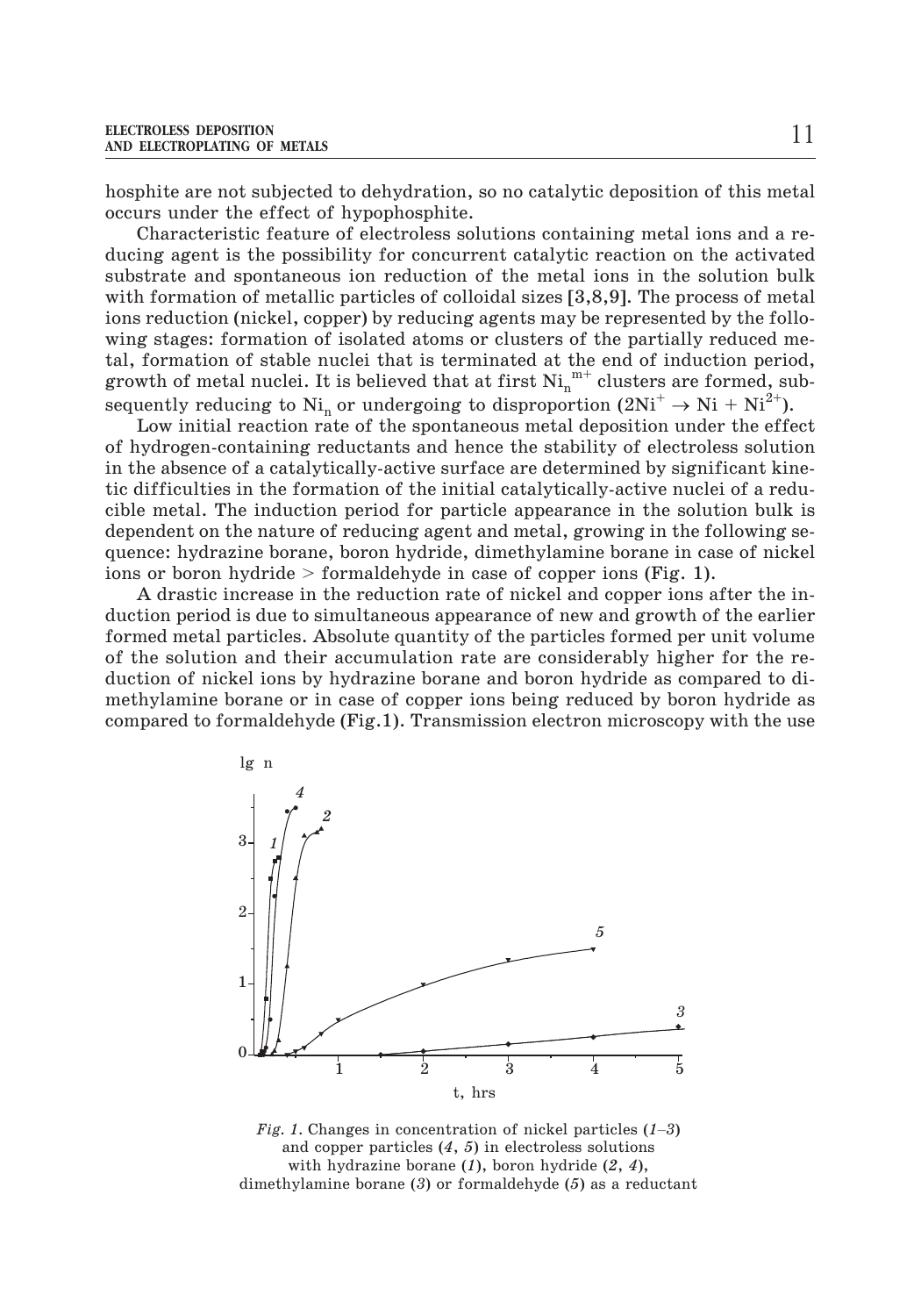of frozen solutions has revealed that at the initial stages of the formation and growth of solid phase, fine metal particles (over 1 nm in size) appear in the solution at the end moment of the induction period [8, 9]. Further these particles are growing and some new particles appear. An average size of the particles forming of frozen solutions has revealed that at the initial stages of the formation and<br>growth of solid phase, fine metal particles (over 1 nm in size) appear in the soluti-<br>on at the end moment of the induction period [8, 9]. F of frozen solutions has revealed that at the initial stages of the formation and<br>growth of solid phase, fine metal particles (over 1 nm in size) appear in the soluti-<br>on at the end moment of the induction period [8, 9]. F growth of solid phase, fine metal particles (over 1 nm in size) appear in the solution at the end moment of the induction period [8, 9]. Further these particles are growing and some new particles appear. An average size o tively. However, instead of equally probable and homogeneously distributed metal particles spherical in shape, as it is observed at the initial stages of the reaction, at the degree of reduction exceeding 25% one observes the aggregates differing in the geometrical configuration and containing the aggregates of isolated particles 9–15 nm. In 10–15 minutes their size grows to 10–15, 6–10 and 25–45 nm, respectively. However, instead of equally probable and homogeneously distributed metal particles spherical in shape, as it is observed at the initial nished interface, where the reduction process of metal ions is localized, and may be responsible for lower reaction rate at the later stages. However, the diminisnents.

hing of the rate may be also provoked by decrease in concentration of the components.<br> **Kinetics**. At the initial stage the electroless plating of copper and nickel leading to the formation and growth of solid particles in *Kinetics.* At the initial stage the electroless plating of copper and nickel leading to the formation and growth of solid particles in the bulk of a solution may be described by kinetic equations for homogeneous autocatalytic reactions

or

$$
\alpha = k \cdot t^n, \tag{1}
$$

$$
\alpha = k \cdot t^n,
$$
\n
$$
\alpha = k \cdot (t - t_0)^n,
$$
\n(2)

where  $\alpha$  is the degree of ion metals reduction,  $\,t_0^{\phantom{\dag}}\,$  – duration of the induction period.  $\alpha = k \cdot (t - t_0)^n$ , (2)<br>where  $\alpha$  is the degree of ion metals reduction,  $t_0$  – duration of the induction pe-<br>riod.<br>Equation (1) describes the initial stage of Cu(II) reduction by formaldehyde,<br>until the degree of Cu(II)

Equation (1) describes the initial stage of  $Cu(II)$  reduction by formaldehyde, where  $\alpha$  is the degree of ion metals reduction,  $t_0$  – duration of the induction period.<br>
Equation (1) describes the initial stage of Cu(II) reduction by formaldehyde,<br>
until the degree of Cu(II) reduction is below 10– nonspherical in their shape or the reaction proceeds not over the whole surface of the growing particles, as it occurs in the presence of surfactants due to their adsorption at the active surface sites of metal nuclei, the growth rate of the latter may be described by equation (1), where  $n = 2$  [12, 13]. It is impossible to describe until the degree of Cu(II) reduction is below 10–25 % (depending on the temperature) and  $n = 3.2$ –3.7. Provided the particles formed in the bulk of a solution are intered and  $n = 3.2-3.7$ . Provided the particles formed in the bulk of a solution are onspherical in their shape or the reaction proceeds not over the whole surface of the growing particles, as it occurs in the presence o diture of reagents and possible termination of particle growth caused by inhibition of their surfaces by the adsorbed medium components.

The kinetic reaction curves including the deep stages, proceeding in conditions when a reducing agent is in excess, so that no substantial changes of its concentration are observed during the reaction and concentration of the reducible ions is decreasing, may be described by the equation typical for autocatalytic reactions of solid phase formation:

$$
\alpha \quad 1 \quad e^{-kt^n} \tag{3}
$$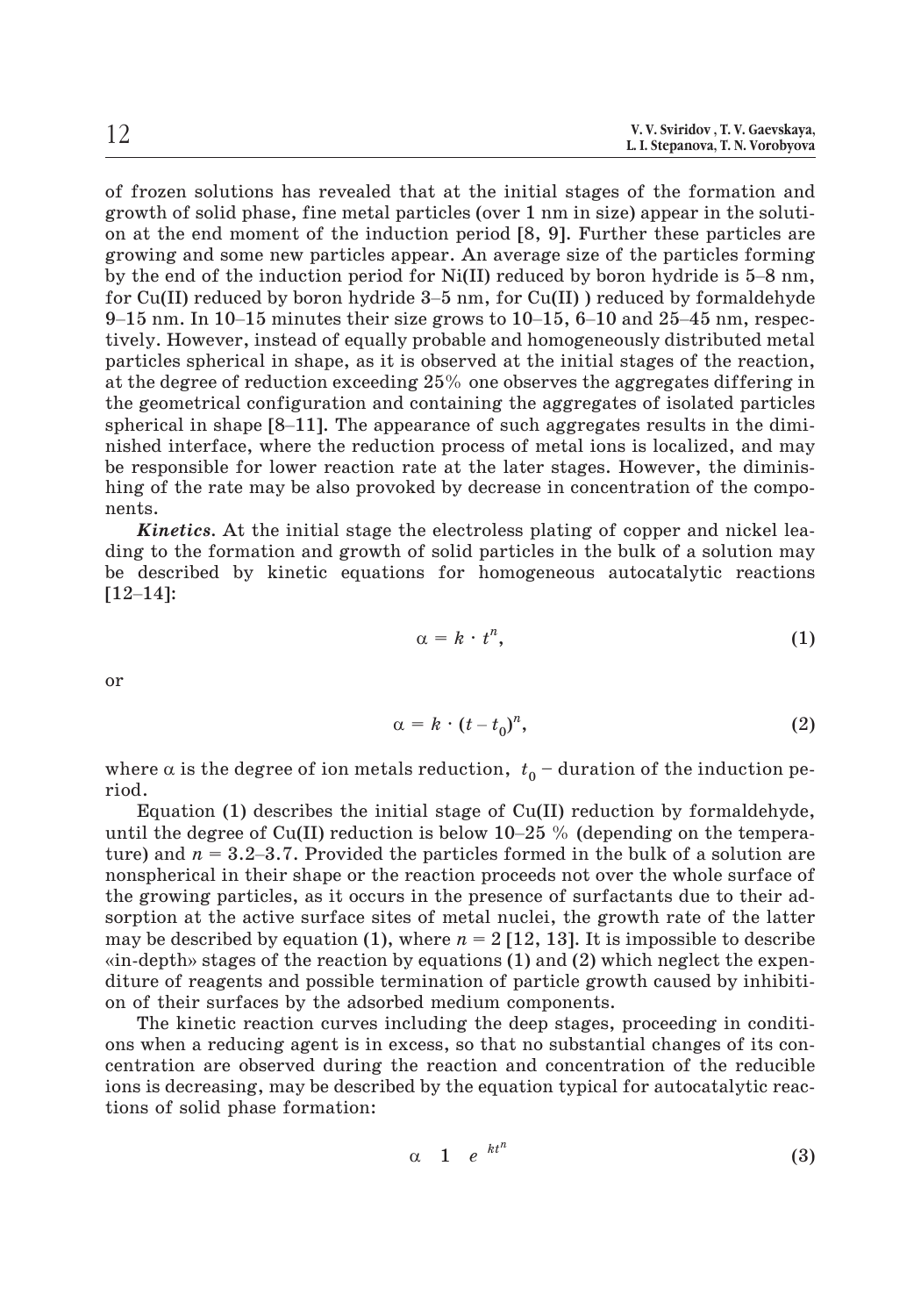It has been found [12] that equation (3) gives the whole process over the tem-ELECTROLESS DEPOSITION<br>AND ELECTROPLATING OF METALS<br>It has been found [12] that equation (3) gives the whole process over the tem-<br>perature interval 4–50 °C up to the transformation degree of 75% at  $n = 3.5 \pm 0.2$ , i.e. as long as the reaction proceeds with a continuous rate of growth in time. Kinetics of the reaction leading to the formation of solid particles in the bulk of a solution may be described by other kinetic equations as well.

It should be emphasized that kinetic equations don't provide unambiguously interpreted information about the reaction mechanism due to complexity and versatility of the effects exerted by different factors on the metal particle growth at the deep stages of the reaction.

In case of the reaction proceeding on a solid surface after the period of free metal particles growth, previous to the formation of a continuous film, the reaction rate becomes constant, but its value is influenced by changes in the concentration of reagents during the reaction and by the usual inhibiting effects on the particle growth under the action of the solution components adsorbed on a growing metal surface. The reaction rate is dependent on the microstructure of a growing film that determines the reaction front value and hence may be varying with structural changes in the films.

The studies have been conducted into the effects exerted by the concentration of solution components, stabilizing additives, plating conditions, nature of ligands and catalytic surface on the deposition rate of copper from boron hydride [15, 16] and formaldehyde [12, 17–19] solutions, nickel from boron hydride [20–23] and dimethylamine borane [24] solutions. In extensive experimental studies a great body of data on the empirical-kinetic relationships between the copper and nickel deposition rates from solutions of their complexes and the concentration of reducing complexes, reductant, solution pH or other factors has been obtained [15, 21, 25]. Clarifying the reaction mechanisms, this information is important for optimization of the composition of usable electroless solutions and plating modes.

*Electrochemical mechanism of metal deposition from electroless bathes.* The mechanism of electroless metal plating is thoroughly studied only for relatively deep stages of autocatalytic reduction when the deposition process proceeds on a metal substrate [1, 7]. The latter provides electrochemical conjugation of the cathodic reduction of metal ions (e.g. nickel) and anodic oxidation of a reducing agent (e.g. boron hydride) [1]. In many cases anodic oxidation of a reducing agent is a limiting stage that determines the reaction rate of electroless plating. It has been demonstrated [26] that the effect of different factors on the rate of anodic oxidation of a reductant correlates with the rate of metal ion reduction, although there is no direct quantitative agreement between these two parameters. However, it goes without saying that a kinetic retardation of the cathodic process may also be responsible for the possibility of local metal ion reduction on the surface of the already formed metal particles, of the same or some other nature [27].

The consideration of the features of metal reduction reactions within an electrochemical model is complicated by the fact that the anodic reaction stage has a pronounced effect on the cathodic one and vice versa. So, it has been determined by us [26] that at the simultaneous presence of  $\mathrm{Ni^{2+}}$  and  $\mathrm{BH_{4}^{-}}$  ions in a solution, the partial processes of  $Ni^{2+}$  reduction and of boron hydride oxidation proceed not independently but influence each other. This effect exhibits in the retardation of boron hydride oxidation on the catalytic surface in the presence of  $Ni<sup>2+</sup>$  ions, whereas  $\overline{\mathrm{BH}}_{4}^{-}$  ions facilitate the reduction of  $\mathrm{Ni}^{2+}$  ions. It should be taken into acco-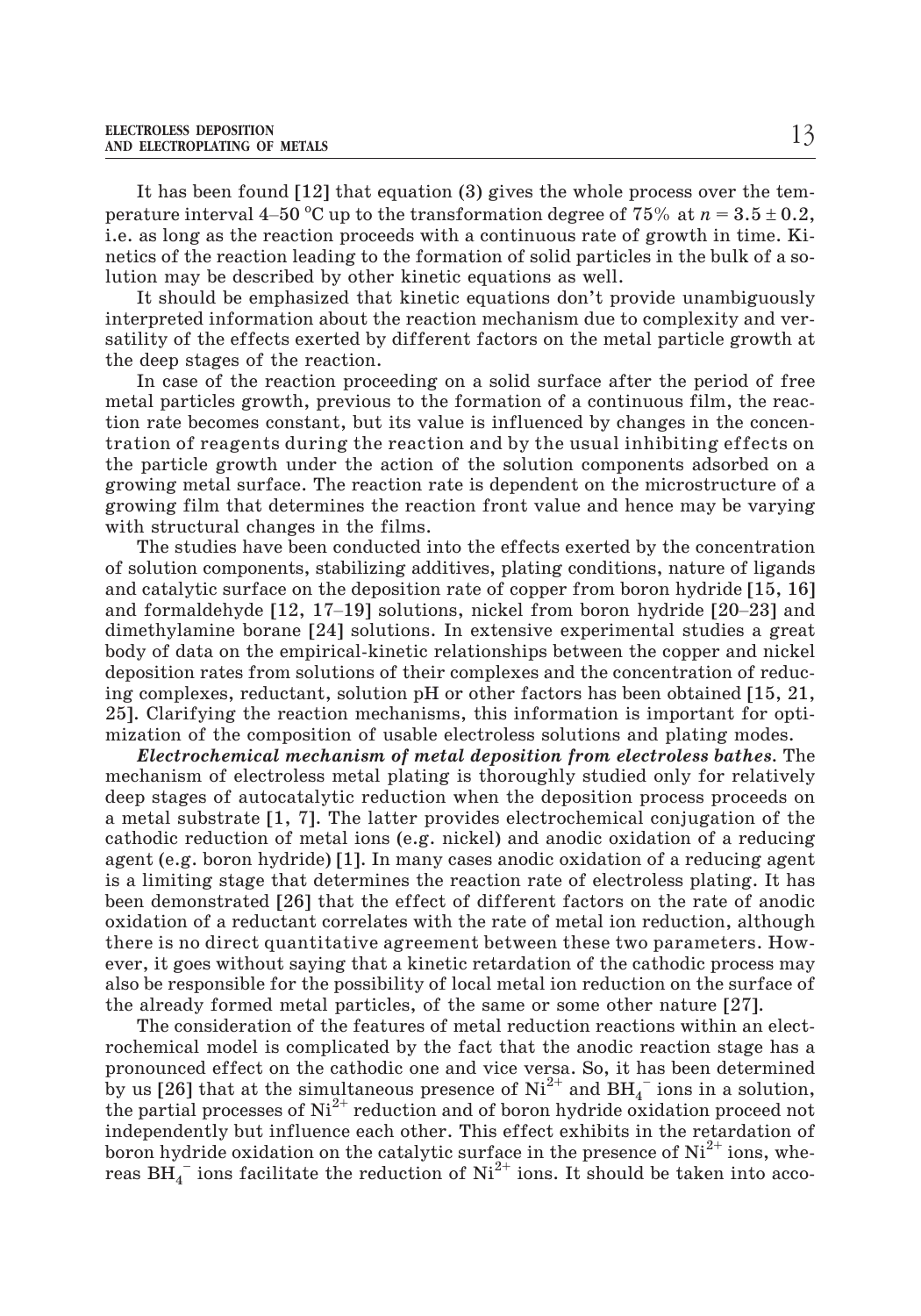unt that a nature of the catalytic surface, where the discharge occurs, is of great importance. Comparison between the catalytic activities of silver and nickel in the reaction of boron hydride oxidation has revealed that in this reaction nickel is a better catalyst [26].

Note that a character of this reciprocal influence of anodic and cathodic stages in the redox process in case of the reactions followed by deep destruction of reducing agent ions (molecules), e.g. reduction by boron hydride, formaldehyde and so on, may be much more complex than that in the reactions proceeding with a slight deviation from equilibrium, as it is seen for the reduction of silver ions by the redox couple  $\text{Fe}^{2+}/\text{Fe}^{3+}$ . Firstly, reciprocal influence of the anodic and cathodic stages has a uniform character for different reactions. Secondly, the electrochemical reaction mechanism may be affected by the other non electrochemical processes, proceeding in parallel and representing a rearrangement inside the complex ions adsorbed on the solid phase surface. The role of the latter may be particularly important at the initial stage of the formation and growth of fine metal particles in the solution bulk when the anodic and cathodic stages are hardly to occur due to the impossibility of their spatial separation. A complex character of the electroless metal deposition reactions and reciprocal influence of the cathodic and anodic stages when the electrochemical mechanism is realized are responsible for the fact that in the special cases only one is enabled to find correspondence between the reaction rate and its thermodynamic parameters.

It should be noted that electroless plating of metals at the stage of their catalysis by foreign metals (deposition centers) may produce galvanic couples which greatly influence the reaction kinetics, until the reagents have the access both to the surface of a reducing metal and to the particles of a catalyst metal. Just these galvanic couples determine the possibility for gold plating on nickel surface, when anodic oxidation of the reducing agent (hypophosphite) occurs on nickel surface and reduction of Au(I) proceeds on the surface of gold particles [4, 28].

The mechanism of electroless plating reactions is largely complicated by a specific behavior exhibited by fine metal particles (catalyst or nuclei of the plating product). Fine particles differ from the bulk metal in the catalytic action in the anodic oxidation of  $\text{BH}_4^-$  ions [29, 30]. High activity of fine metal particles in aqueous solutions seems to be responsible for the fact that at least some portion of the atoms on the surface of particles is in the oxidized state. In alkaline media if the mechanism of electroness plating reactions is angery compredict by a specific behavior exhibited by fine metal particles (catalyst or nuclei of the plating product). Fine particles differ from the bulk metal in the interact with  $BH<sub>4</sub>$  ions initiating their oxidation. In this case anodic oxidation of  $BH_4$  ions represents the repeated process, involving the stage of interaction betaqueous solutions seems to be responsible for the fact that at least some portion of<br>the atoms on the surface of particles is in the oxidized state. In alkaline media<br>such a state is associated with the formation of sever

a result of anodic oxidation of metal atoms on the surface. As sizes of the particles increase and their properties become close to those of the metallic phase, the number of easily oxidizable metal atoms decreases thus reducing the contribution of the above mechanism to the process of anodic oxidation of  $\overline{\mathrm{BH}_4}^{-}$  ions. In consequence of the differences in mechanisms of catalytic effect exerted by fine particles and metallic phase, for fine particles one observes no electrochemical conjugation between anodic oxidation of BH<sub>4</sub> ions and cathodic reduction of  $Ni^{2+}$  ions. It is possible that different mechanisms of Ni(II) autocatalytic reduction in the bulk of a solution and on the metal surface (where reduction of Ni(II) is a result of its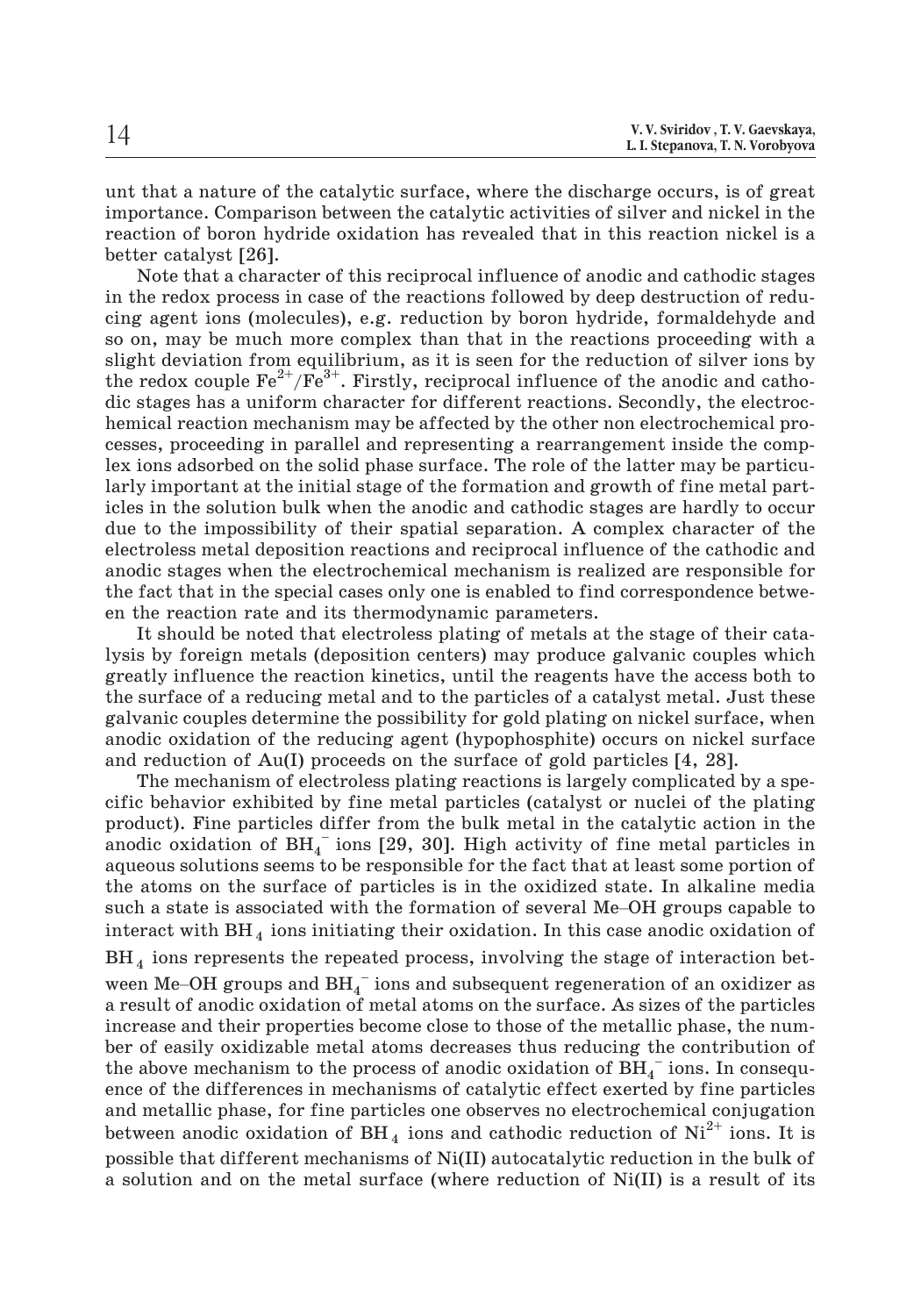electrochemical conjugation with anodic oxidation of  $\operatorname{BH}_4^-$  ions) may provide selective retardation of the reaction with introduction of different additives. The –relationship between the initiation rate of autocatalytic reduction of Ni(II) by BH<sub>4</sub> ions in the solution bulk and the rate of the anodic reaction, not conjugated to the cathodic reduction of Ni(II), seems to be caused by the following.  $Ni^{2+}$  ions may react with the products from anodic oxidation of  $\operatorname{BH}_4^-$  ions (H atoms and other active particles) with a probability dependent on the anodic reaction rate. In the absence of electrochemical conjugation between cathodic and anodic reactions, this nonequilibrium process seems to be responsible for the solid phase formation in the bulk of a solution. Owing to a rather nonequilibrium character of the process, the growth of fine and chemically very active nickel particles is realized in an aqueous medium fairly aggressive for them. At the same time, this may provide a means for effective decrease in the particle-growth initiation rate with the use of particular additives, inhibiting oxidation of  $BH<sub>4</sub>$  ions and hence the generation of active nonequilibrium particles [27, 29, 30].

It is believed that the difference in the reaction mechanisms on the surface of very fine and larger particles of a catalyst may be the cause for changes in the catalytic activity of the particles which fulfil the function of the deposition centers as well as the particles of a reducing metal after a certain size is reached. Besides, the existence of a minimum size of catalyst particles (below which they could not act as the localization centers for the products of reduction) is associated with instability of fine metal particles within the reaction medium. When the reactions proceed in conditions close to the equilibrium ones (e.g. reactions with redox  $Fe^{2+}/Fe^{3+}$  couple), the instability of fine particles may be determined by their chemical interaction (oxidation) with the oxidized form of a reagent used as a reducing agent. In case of reduction reactions proceeding in nonequilibrium conditions a system may exhibit equilibrium states with water, ligands present in the solution and oxygen. Consequently, the stability problem of fine metal particles could not be solved considering only the relation between the redox-potential of a fine (claster-size) particle of the formed metallic phase and that characteristic for dentificant interaction (oxidation) with the oxidized form of a reagent used as a re-<br>ducing agent. In case of reduction reactions proceeding in nonequilibrium condi-<br>tions a system may exhibit equilibrium states with wate (based on simple relations) of the effect exerted by the size of particles on their catalytic and autocatalytic activity in specific reactions is impossible without special experiments.

The situation is still aggravated by the fact that with increasing size of fine metal particles their activity in electroless plating reactions may decrease and even disappear due to the accumulation of inhibiting additives on the surface of the growing particles. Illustrative examples for the effect exerted by the particle sizes of silver and palladium on their activity in the above-mentioned reactions may be found in literature [31, 32].

*Nature of ligands*. The reaction rate is greatly influenced by the composition of the reduced metal complexes. It has been found [14, 33, 34] that reduction of nickel ions by boron hydride proceeds at a considerably higher rate when two ligands (of the acidic type and ammonia) are introduced simultaneously rather than separately. This is conditioned by a significantly higher electroactivity of mixed complexes as compared to  $\text{Ni(NH}_3)_6^{2+}$  or complex ions containing acidic ligands only. Other results point to a specific role of the environment of reducing ions in electroless plating reactions [16].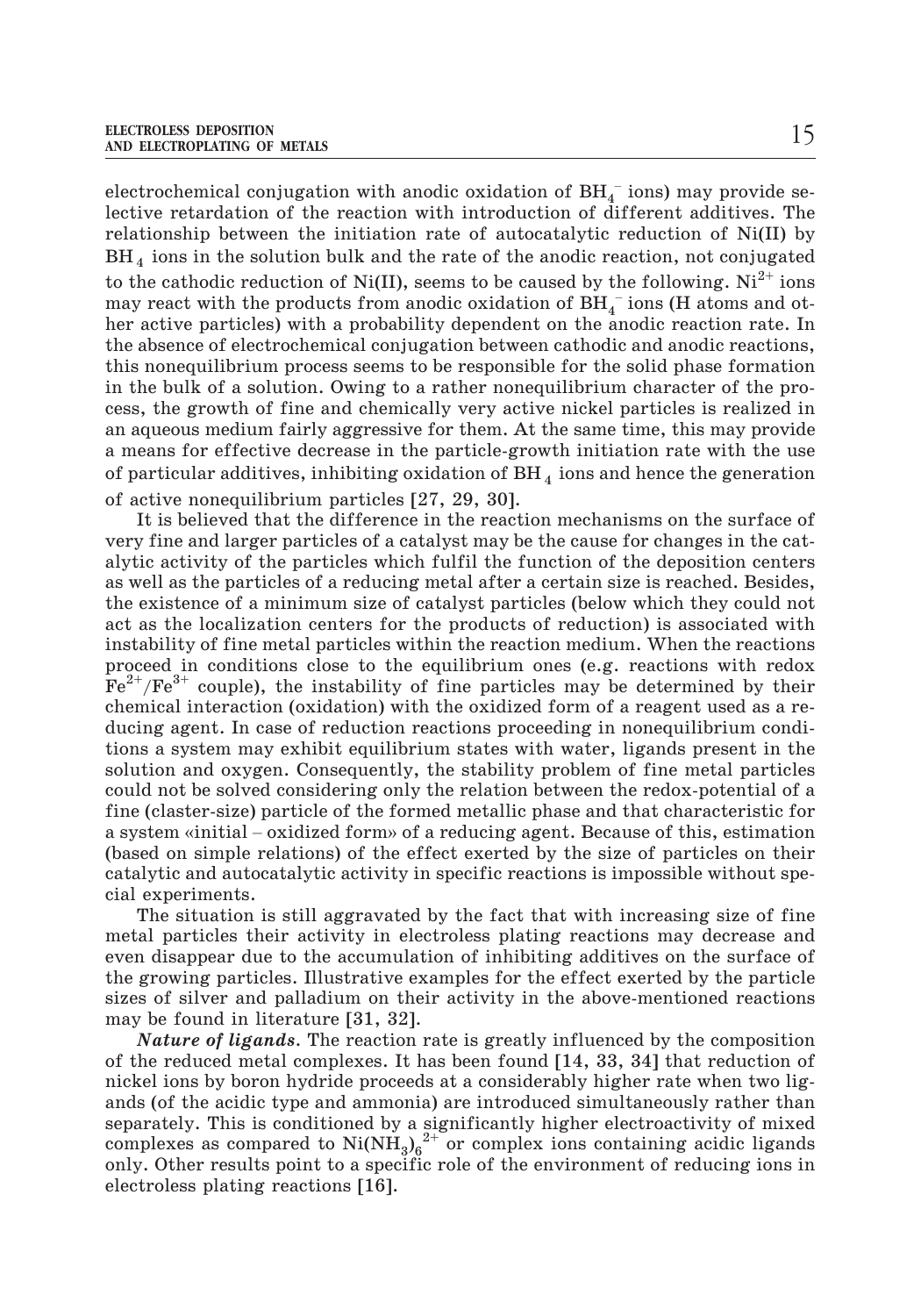It should be noted that several ligands not only affect the kinetic properties of the reduction process resultant in the end reaction product, but also may influence the composition of the end product. Reduction of copper by formaldehyde from glycerate, tartrate and some other solutions is accompanied by surface passivation of the growing copper films due to the formation of cuprous oxide apart from the main product. At the same time, no passivation occurs with the use of trilonate solutions [1, 7]. The components of electroless solutions, present from the start or formed as reaction products, are often responsible for passivation phenomena causing not only the rate of reduction but also complete termination of the reaction. Inhibition effects present difficulties in the formation of thick (on the order of  $10^{-3}$  mm) metal films. Because of this, sometimes selection of a reaction medium for the production of high-quality thick layers of metal films is a complex experimental task necessitating studies of inhibition effects exerted by different components of the reaction medium, including ligands as a part of the reducing complexes.

In many cases the principal reaction of metal ion reduction is accompanied by the reactions proceeding in parallel, which influence the yield of the end product, its chemical composition and structure. Firstly, the stages leading to the production of hydrogen, the evolution of which is always followed by the reduction of chemically active metals found to the left of hydrogen in the contact series (reduction of nickel, cobalt, iron ions). Hydrogen is formed when the above metals are reduced by boron hydride, hypophosphite due to simultaneously proceeding catalytic reaction of boron hydride and hypophosphite ion decomposition. Hydrogen generation may be detrimental for the quality of metallic coatings due to nanopores formation. Because of this, it is essential to study this problem for the development of technological processes aimed at the production of metal films by electroless plating.

Apart from hydrogen, on reduction of nickel, cobalt and iron ions by boron hydride and hypophosphite a various but appreciable quantity of boron or phosphorus is deposited together with them. This involves difficulties in crystallization of metal and if a quantity of the above-mentioned nonmetals is sufficient, results in the formation of amorphous metals, essentially alloys of a metal with boron or phosphorus [20, 24, 33–35]. The proceeding of the above processes when the named reducing agents are used excludes the possibility for the production of pure nickel and its analogues, but is useful for the production of alloys with valuable properties.

The process of  $Ni<sup>2+</sup>$  ion reduction at electroless plating of Ni-W and Ni-Mo alloys has a complicated and multistage character [36,37]. In this case W(VI) and Mo(VI) are reduced step-by-step, and the reaction may be terminated at the stage when  $WO_x$  or  $Mod_x$  oxide is formed ( $x < 6$ ). Simultaneous deposition of nickel with tungsten and molybdenum in the process of their electroplating occurs similarly [37]. The films produced by simultaneous electroreduction of Ni(II) and  $WO_4^2$ , in certain conditions contain tungsten with a degree of oxidation of +6,  $+5$ ,  $+2$ , 0 according to the data [37] obtained at X-ray photoelectron spectral analysis of the product. All the afore-said points to the fact that simultaneous deposition may provide a means for the production of metals, their alloys and boron- or phosphorus-containing products as well as composites including metallic phases together with an ultradispersed oxide. Such a product is formed also in the pro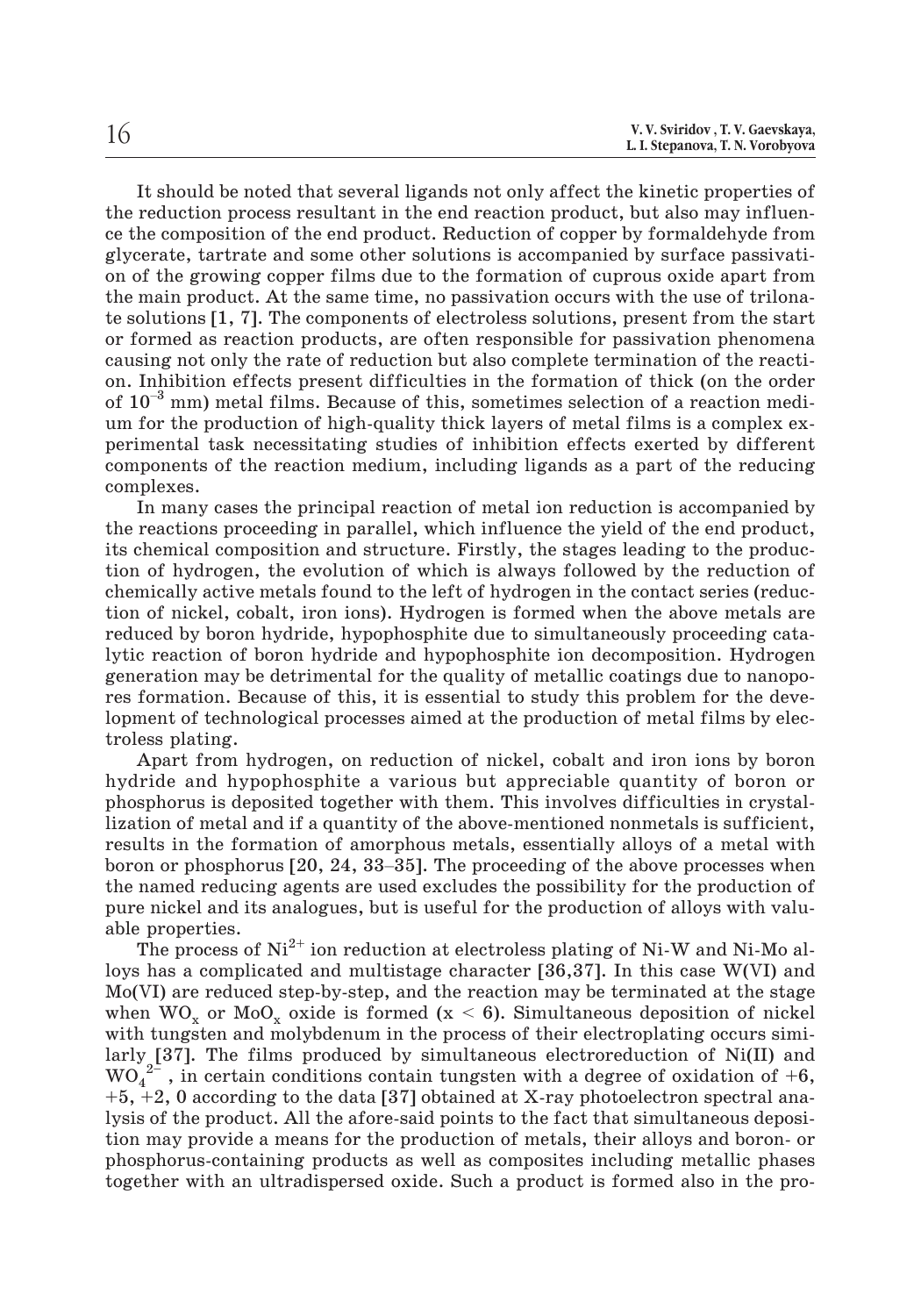cess of simultaneous electroplating of nickel and copper with tin [38-40], copper with zinc [40]. A rather great number of nickel and boron oxides may be observed in the electroplated nickel-boron alloys too [41]. In all cases the content of partially reduced compounds of polyvalent metals may be controlled by varying the composition of a reaction medium (electrolyte) and reduction conditions. h zinc [40]. A rather great number of nickel and boron oxides may be observed<br>he electroplated nickel-boron alloys too [41]. In all cases the content of partial-<br>educed compounds of polyvalent metals may be controlled by e electroplated nickel-boron alloys too [41]. In all cases the content of partial-<br>luced compounds of polyvalent metals may be controlled by varying the com-<br>on of a reaction medium (electrolyte) and reduction conditions.

 $\text{MoO}_4^{2-}$  ions is practically absent in the solutions which do not contain the reducible compounds of Ni(II) and some other metals, though these reactions are possible from the viewpoint of thermodynamics. It is believed that tungsten and molybdenum, and especially their oxides forming as intermediate or end products in the process of reduction, possess no adequate catalytic activity in the reaction associated with the oxidation of reducing agent ions. Involvement of these ions into the reduction process is largely determined by the presence in the reaction zone of nickel catalyzing the reaction. Besides, atomic hydrogen formed during the reaction seems to be of importance.

*Stabilization of electroless solutions***.** Most essential for the application of electroless metal plating solutions in the production of continuous metal films and patterns on different substrates is the stability exhibited by these solutions in storage and particularly in service. Selection of ligands for the reducible ions to form more stable complexes is unacceptable, since it is detrimental for thermodynamic parameters of the proceeding reaction.

The problem of stabilization in case of electroless solutions may be effectively solved by the introduction of special inhibitors for the formation of fine metal particles, capable to catalyze the reaction of metal reduction without pronounced effect on the rate of a catalytic reaction at the substrate surface. The next three approaches may be suggested to improve the stability of electroless solutions:

1) Addition into a solution of organic compounds (in small quantities) capable of chemisorption on the surface of very fine particles which are the solid product of the reduction, without their decomposition or noticeable inhibiting the catalytic activity of fine particles of palladium, silver and some other metals catalyzing electroless deposition of metal on the substrate. Among the stabilizing agents in solutions containing boron hydride and formaldehyde as a reductants are particular organic compounds, which include sulphydryl and thiol groups and also N-containing compounds (nitrobenzimidazole, pyrimidine derivatives, triazenes, etc.) [20, 42].

2) Carrying out the reaction in the presence of some surfactants in electroless plating solutions in the concentration exceeding the critical one for the formation of micellae. In this case the reaction of electroless metal ion reduction in the solution bulk begins inside these micellae, where the access of one of the reagents is impeded. As a result, the metal particles are isolated and further catalysis of the reduction is excluded. As these particles become sufficiently exceeding the sizes of micellae, they cannot be located inside micellae and at this moment the inhibiting effect of surfactants is weakened considerably. However, the surface of the particles beyond the micellae may be inhibited by different components of the medium. Micellae are unable to retard markedly the catalytic reduction of metal ions at the surface of a growing film and do not preclude from deposition of the metal as a film or pattern. This deduction is supported by the data of electron microscopy for frozen solutions [10, 11, 13, 43].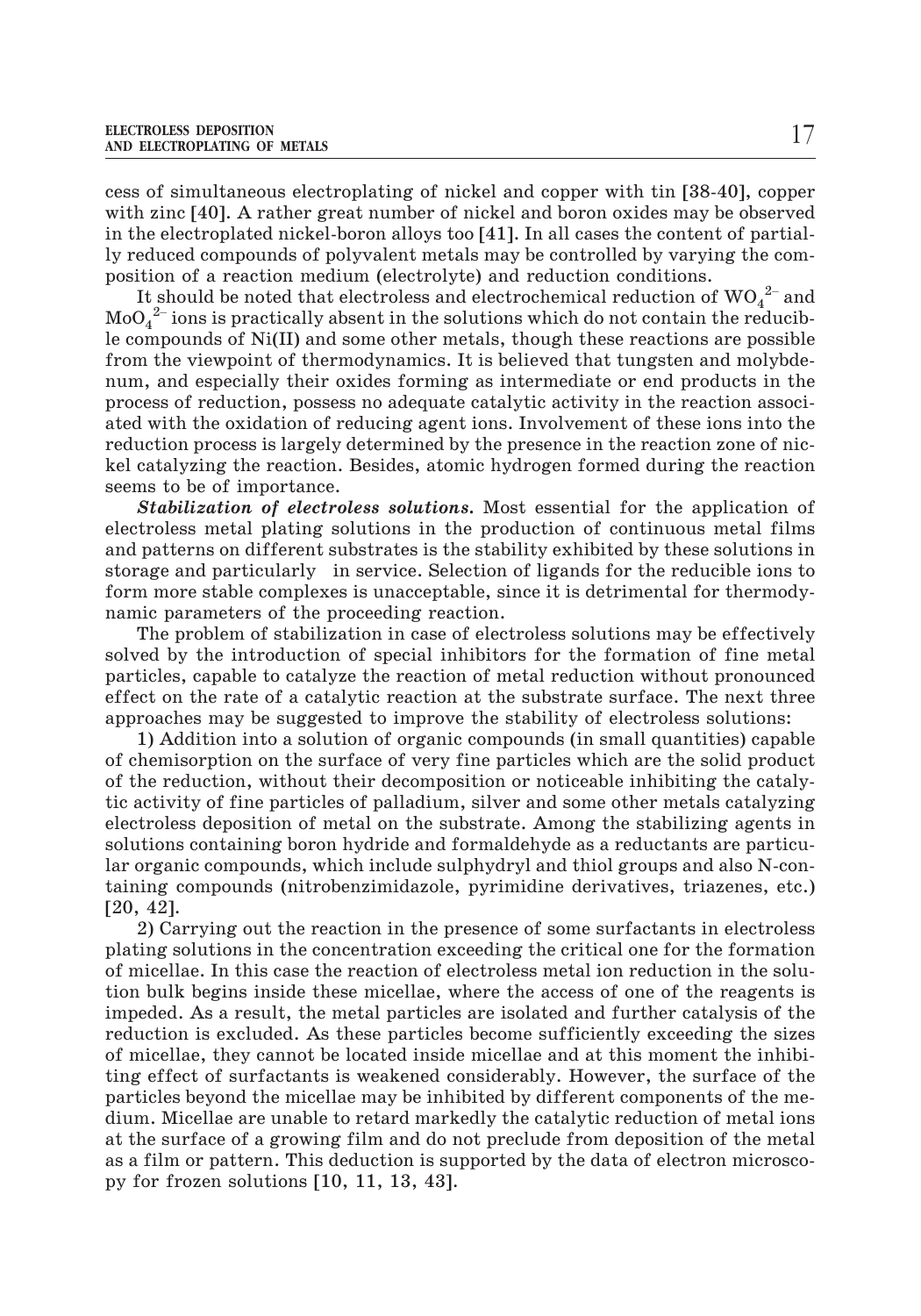| V. V. Sviridov, T. V. Gaevskaya,<br>L. I. Stepanova, T. N. Vorobyova |
|----------------------------------------------------------------------|
|                                                                      |

3) The stability of the electroless metal plating solutions may be significantly improved by oxygen blowing through the solution bulk in service. An oxidizing activity of oxygen is sufficient to decompose small clasters of a reducing metal formed in the solution, while the reaction at the surface of a growing film is not appreciably retarded. The stabilizing effect may be exerted by some inorganic oxidizers too [44].

Many stabilizing additives for solutions containing strong reducing agents (e.g. boron hydride) are inactive in the solutions containing reversibly oxidizing reductants (in particular reductants used in electroless silver plating) that presents supplementary problems in selection of stabilizing agents for electroless metal plating solutions.

It has been found [15,44] that simultaneous introduction of two-three additives differing in nature, e.g. cationic surfactants and S- or N-containing compounds, or cationic surfactance, S-containing compounds and oxidizer, has a superadditive effect on inhibition of the metal particle formation in the bulk of a solution. The majority of the additives studied are distinguished by their ability to suppress the metallic-phase nucleation at the initial stage of the reaction leading to the increased induction period for the solid particles appearance and their decreased absolute numbers in the solution bulk (Fig.2). Addition of most effective stabilizing agents results in both a prolonged induction period of the solid particles formation and a decreased growth rate of the particles in the solution bulk. At the same time, the latter is not observed in all cases. To illustrate, the addition of some cationic surfactants into boron-hydride solutions of copper and nickel plating inhibits the formation of solid particles, whereas their growth rate remains practically invariable after the induction period (Fig.2).



*Fig. 2.* Changes in concentration of nickel particles in the volume of boron-hydride solution (*1*) in the absence of the additives and in the presence of: 1 2 3 4 5 6<br>t,hrs<br>*Fig. 2*. Changes in concentration of nickel particles<br>in the volume of boron-hydride solution (1) in the absence<br>of the additives and in the presence of:<br> $2$  – alkyl dimethylamine oxide,  $3$  – 5-nitroben dithiouracil, *5 –* 2,4-dithio-1,2,3,4-tetrahydropyrimidine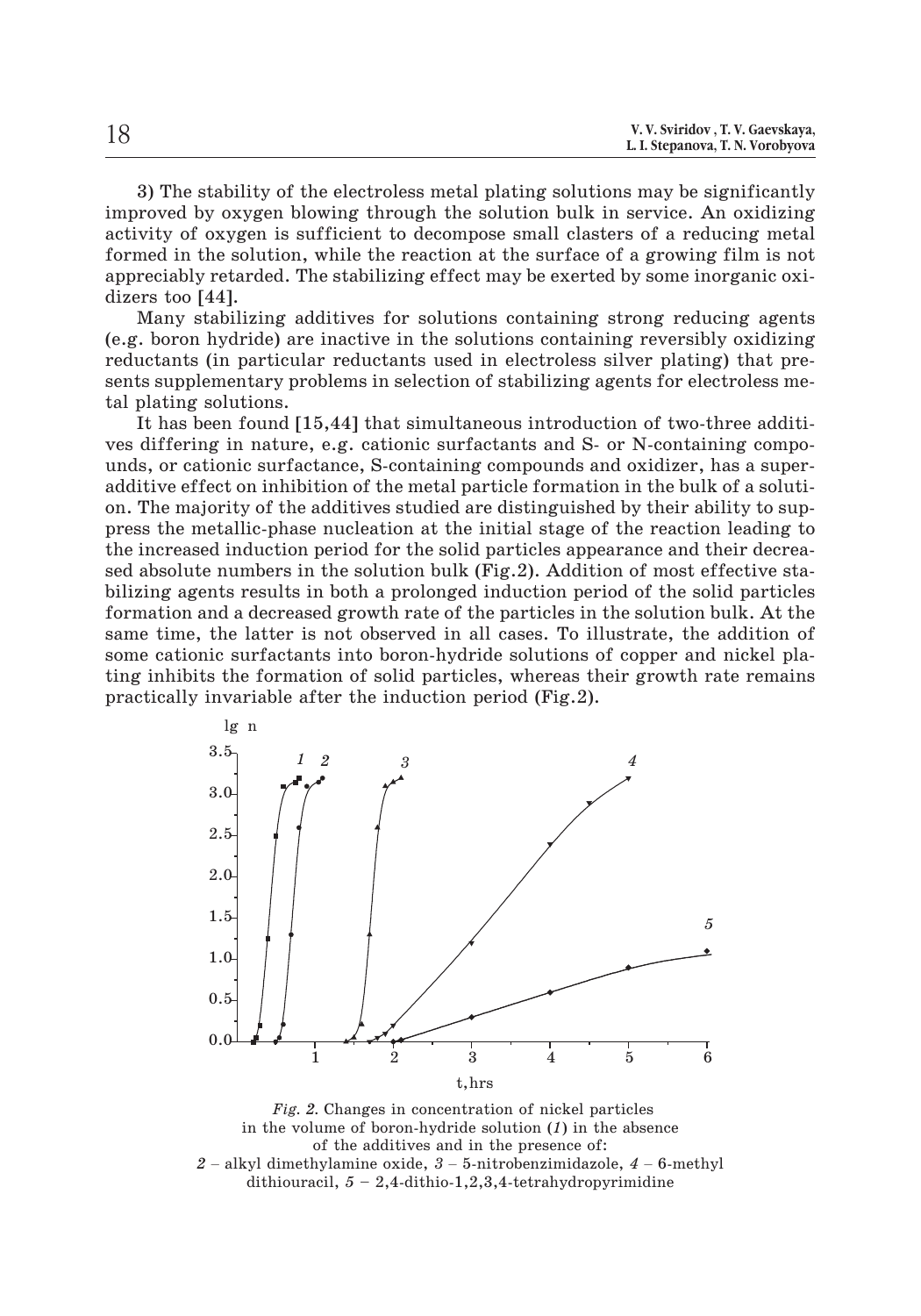The retarded growth of the particles may be due to the positively charged SAS micellae adsorbed at their surface that causes the recharging of metal particles, as observed in electrophoretic measurements [8, 11]. The surface of the particles beyond the micellae may be inhibited by S- and N-containing compounds or oxidizers present in the solution, facilitating the formation of a metal oxide layer at the particle's surface or sulfur- and nitrogen-containing substances [20, 33, 42, 44]. Owing to this, the presence of chemically different additives in the electroless solution at the same time influences the metal particle growth most effectively. The carried out electrochemical studies [9] have demonstrated that surfactants and sulfur-containing compounds inhibit the process of hydrogen-containing reducing agent oxidation (boron hydride, hydrazine borane, dimethylamine borane), but exert a weaker effect on cathodic reduction of  $Ni<sup>2+</sup>$  ions. In such a manner stabilizers impede anodic oxidation of the reductant adsorbing on metallic surface of the particles.

Most of the stabilizing additives under study at a certain concentration in the solution inhibit the occurrence and growth of metal particles in the bulk of this solution little affecting the rate of metal deposition on the catalytic surface, and sometimes even increasing this rate [20,42,44]. solution inhibit the occurrence and growth of metal particles in the bulk of this solution little affecting the rate of metal deposition on the catalytic surface, and sometimes even increasing this rate  $[20,42,44]$ .<br>The

The electroless solutions stabilized by certain additives differing in chemical nature have been used as nonsilver physical developers to enhance a weak silver solution little affecting the rate of metal deposition on the<br>solution little affecting the rate of metal deposition on the<br>sometimes even increasing this rate  $[20, 42, 44]$ .<br>The electroless solutions stabilized by certa

## **2. ELECTROLESS AND ELECTROCHEMICAL PLATING OF NICKEL-BASED FILMS**

Owing to studies into the problem of deposition from water solutions of films and coatings based on metals and alloys from solutions, workers of the BSU IPCP have elaborated the physical, chemical and preparative principles and proposed special methods for deposition of particular metals and alloys on different substrates using the processes of electroless and electrochemical reduction. Investigations of film compositions, structures and properties, various effects produced on them provided the scientists with a great body of information, making it possible to forecast and to control these properties purposefully in order to create various high-quality coatings (protective, functional and decorative).

Whereas electroplating of metals may be realized on conductive substrates only, electroless plating may take place both at the conductive and nonconductive substrates. The ability of the substrates to catalyze the reduction reaction or react with the reducible ions (e.g. by substitution mechanism) is a requisite for the formation of such coatings without electric current. As a result of the substitution reaction, an active substrate metal with higher electronegativity is displaced into the solution and that with higher electropositivity is reduced yielding a thin-film product. The dielectric substrates require preliminary formation of special particles catalyzing the reduction reaction or adsorption of reagents providing a means for catalyst formation in contact with electroless solutions.

Chemically and electrochemically deposited films of copper, some copper- and nickel- based alloys with other metals, nickel-boron and nickel-phosphorus as well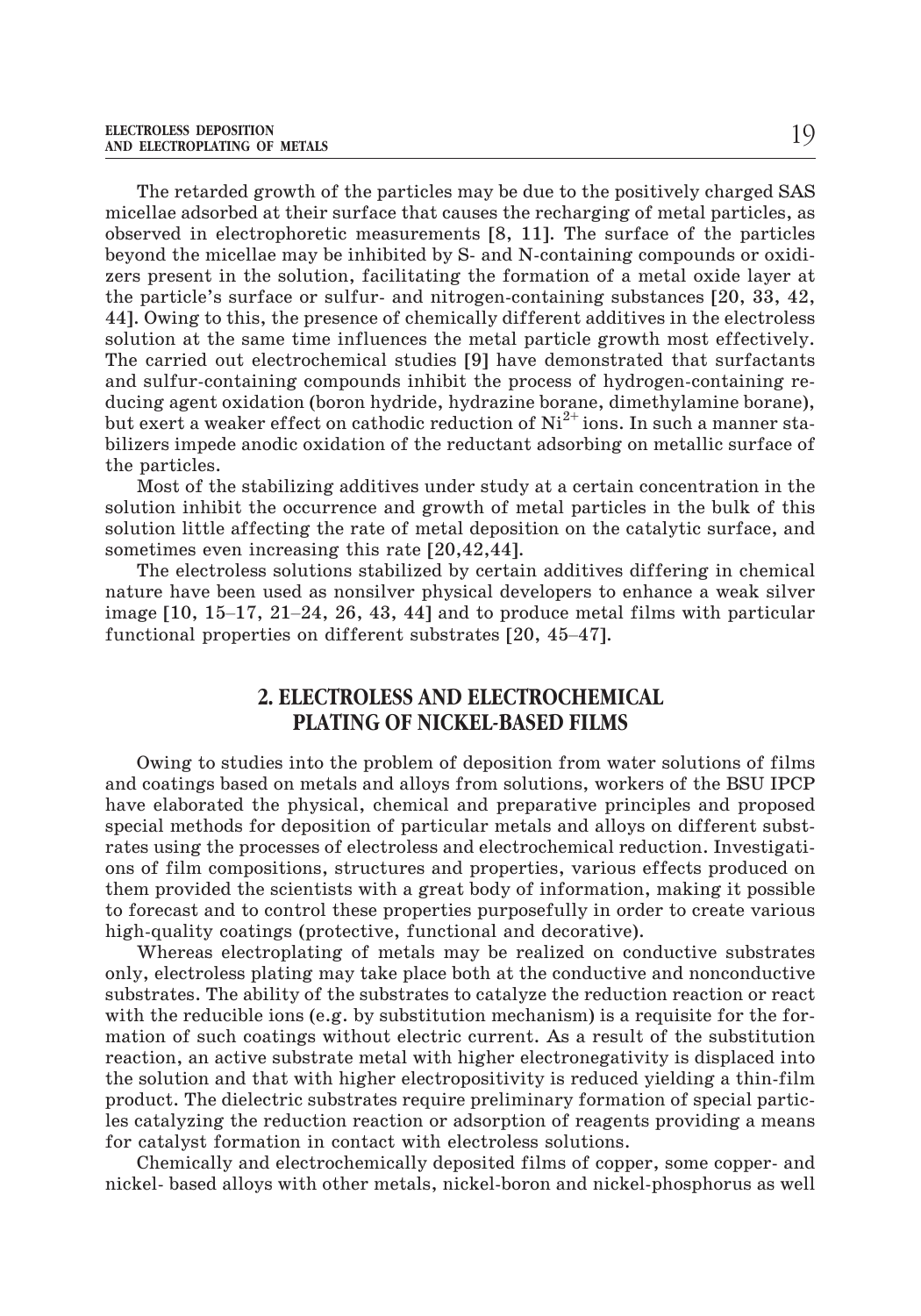| 20 | V. V. Sviridov, T. V. Gaevskaya, |
|----|----------------------------------|
|    | L. I. Stepanova, T. N. Vorobyova |

as tin and gold have been the subject of investigations in the BSU IPCP. This section presents the results obtained when studying the electroless and electroplating of boron-containing coatings based on metals of the ferric subgroup (nickel, special interest due to their properties.

cobalt, iron) and phosphorus-containing coatings based on nickel, which are of special interest due to their properties.<br> **Plating of nickel-boron films**. Electroless plating of nickel-boron alloy on copper, steel or other *Plating of nickel-boron films*. Electroless plating of nickel-boron alloy on copper, steel or other substrates is performed from aqueous solutions with the use of such boron-containing reductants as hydrazine borane, dimethylamine borane Ni (II) is reduced by boron hydride to form thin metal films at temperatures of **Plating of nickel-boron films.** Electroless plating of nickel-boron alloy on copper, steel or other substrates is performed from aqueous solutions with the use of such boron-containing reductants as hydrazine borane, dim ethylenediamine ligands. The electrochemical studies [20] have demonstrated that at a certain ratio (Ni(II) : tartrate : ethylenediamine  $= 1:4:1.5$ ) the active mixed [24, 48, 49] and sodium boron hydride [20, 50–53]. It has been found [20, 53] that Ni (II) is reduced by boron hydride to form thin metal films at temperatures of 80–90 °C in a strongly-alkaline medium (pH 13–14) in the p ming uniform lustrous coatings under the effect of boron hydride. The necessity to carry out the reaction in a strongly alkaline medium (narrowing the scope of applicable substrates) is dictated by hydrolysis of sodium boron hydride proceeding in neutral solutions [1, 7]. The process of plating is only possible in the presence of the above-mentioned solution-stabilizing additives (sulfur- and nitrogen-containing substances). This stems from the fact that boron hydride solutions are characterized by spontaneous high-rate reduction of nickel ions in the solution bulk. from 12 to 26.5 at. % [20, 50–53]. Using dimethylamine borane as a reductions are characterized by spontaneous high-rate reduction of nickel ions in the solution bulk.<br>The content of boron in the films is mainly determined

The content of boron in the films is mainly determined by the nature and concentration of the introduced substance and also by the plating conditions, varying ring the plating of nickel-boron alloy, one is enabled to conduct the process yielding bulk.<br>The content of boron in the films is mainly determined by the nature and<br>centration of the introduced substance and also by the plating conditions, var<br>from 12 to 26.5 at. % [20, 50–53]. Using dimethylamine borane a a film in ammonium citrate solution at a relatively low temperature (60–70 °C) in The content of boron in the films is mainly determined by the nature and concentration of the introduced substance and also by the plating conditions, varying from 12 to 26.5 at. % [20, 50–53]. Using dimethylamine borane with the increase in concentration of Ni(II), reducing agent, ammonia and with plating temperature. As regards the ammonia concentration, this may be explained by the formation of mixed ammonium citrate complexes able to dissociate with the a film in ammonium citrate solution at a relatively low temperature (60–70 °C) in neutral or weakly alkaline medium (pH 6–12). The nickel-boron plating rate grows with the increase in concentration of Ni(II), reducing age the tentral or weakly alkaline medium (pH 6–12). The nickel-boron plating rate grows<br>with the increase in concentration of Ni(II), reducing agent, ammonia and with<br>plating temperature. As regards the ammonia concentration on of dimethylamine borane and is decreased with increase in the ammonia concentration. The latter seems to be determined by a relative change in the rates of simultaneously proceeding catalytic reactions, namely: reduction of Ni(II) by dimethylamine borane and dehydration of dimethylamine borane to form boron codeposited with nickel.

High plating temperature, alkalinity, instability in time determine a limited usefulness of boron hydride solutions for the production of boron containing metal films on different substrates. An alternative method worked out by us is electroplating with the use of sodium decahydridklozodekaborate ( $Na<sub>2</sub>B<sub>10</sub>H<sub>10</sub>$ , DHKDB) as a boron-containing compound that has not been used with this purpose previously. Electroplating of nickel in the presence of this compound may be conducted at room temperature in neutral or alkaline as well as acidic medium. DHKDB belonging to the class of higher polyhedral klozoboranes is stable in alkaline and acid solutions. Unlike sodium boron hydride, it is not a strong reductant [54], and chemical reduction of Ni(II) both on a catalytic surface and in the bulk of solution is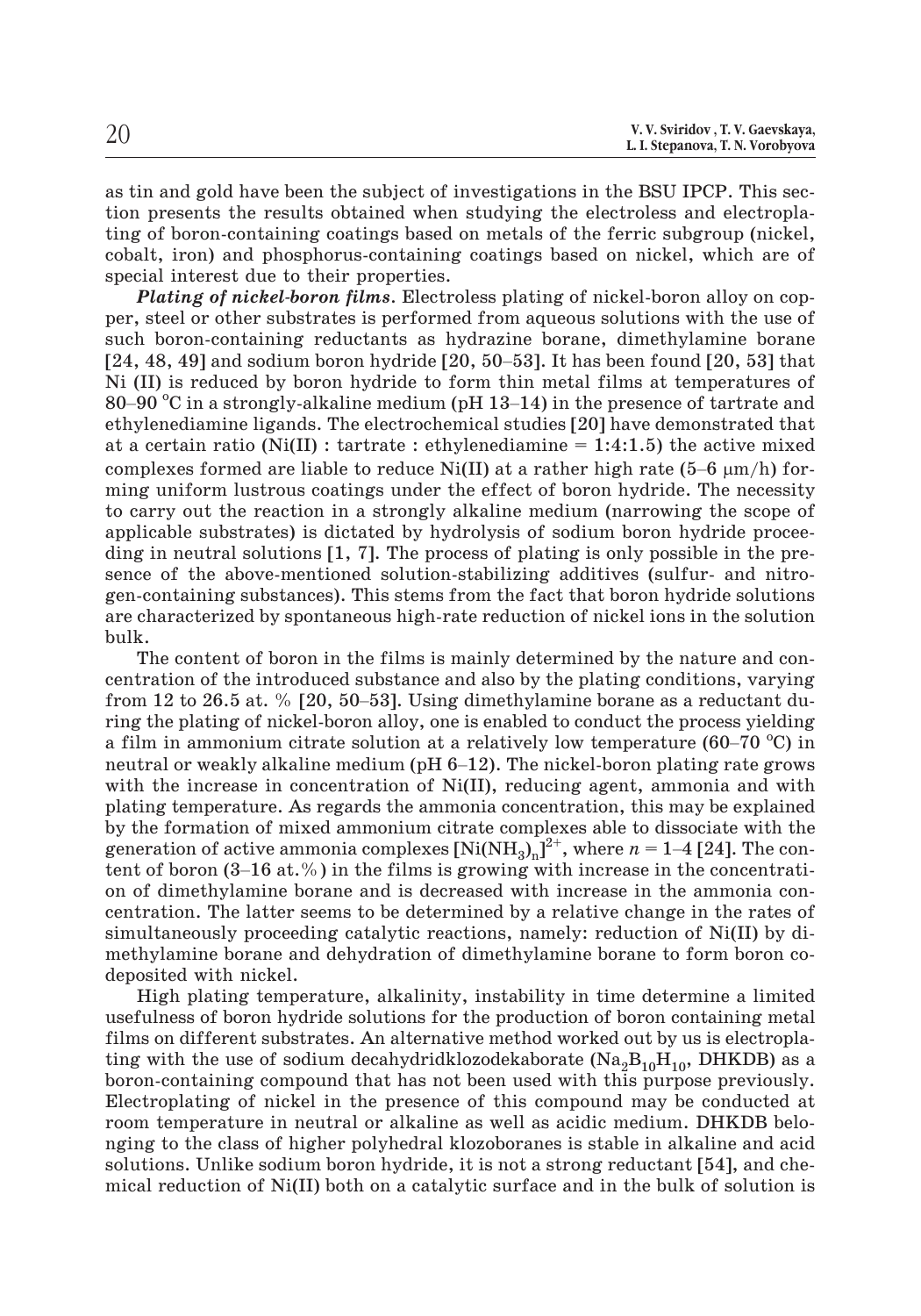

*Fig. 3.* Boron content in the nickel-boron film as a function of the (*1*) (2) current density ( $C_{\text{DHKDB}} = 0.6 \cdot 10^{-3} \text{ mol/l}, T = 20 \text{ }^{\circ}\text{C}, \text{ pH } 4.5$ ), (3) temperature (pH 4.5,  $I_k = 2$  A/dm<sup>2</sup>, C<sub>DHKDB</sub> =  $0.6 \cdot 10^{-3}$  mol/l).

excluded. Electroplating of nickel in the presence of  $\text{Na}_2\text{B}_{10}\text{H}_{10}$  leads to the formation of polycrystalline and amorphous films containing boron up to 30 at. % (2) current density (C<sub>DHKDB</sub> = 0.6·10<sup>-3</sup> mol/l, T = 20 °C, pH 4.5),<br>
(2) current density (C<sub>DHKDB</sub> = 0.6·10<sup>-3</sup> mol/l, T = 20 °C, pH 4.5),<br>
(3) temperature (pH 4.5, I<sub>k</sub> = 2 A/dm<sup>2</sup>, C<sub>DHKDB</sub> = 0.6·10<sup>-3</sup> mol/l).<br>
exclu centration of  $\text{Na}_2\text{B}_{10}\text{H}_{10}$ , temperature and current density (Fig. 3).

Inclusion of boron into the nickel films at electrochemical reduction of Ni(II) from solutions seems to be a result of boron hydride adsorption on the deposited surface with subsequent catalytic decomposition to elemental boron. The catalytic DHKDB decomposition is indicated by boron deposition on the surface of nickel catalyst in the absence of an external current source [55]. Depending on conditions, the content of boron in nickel films is determined by the relation between the rates of cathodic reduction of Ni(II) and catalytic decomposition of  $Na_2B_{10}H_{10}$ . A study of the possibility for cooperative electroplating of boron with cobalt and iron has demonstrated that inclusion of boron into the films is dictated by the catalytic activity of metal during the decomposition reaction of DHKDB. To illustrate, plating of nickel-boron alloy yields the films with the content of boron close to 30 at. %, whereas on plating of cobalt-boron alloy this content is below 16 at. % [59]. It is impossible to realize codeposition of boron and iron electrochemically with  $\text{Na}_2\text{B}_{10}\text{H}_{10}$  present in electrolyte. Thus, the results obtained give evidence to the fact that the catalytic activity of metals in the decomposition reaction of the above additive is diminished in the following sequence: nickel, cobalt, iron. It is interesting that the inclusion of boron into the films in case of nickel and iron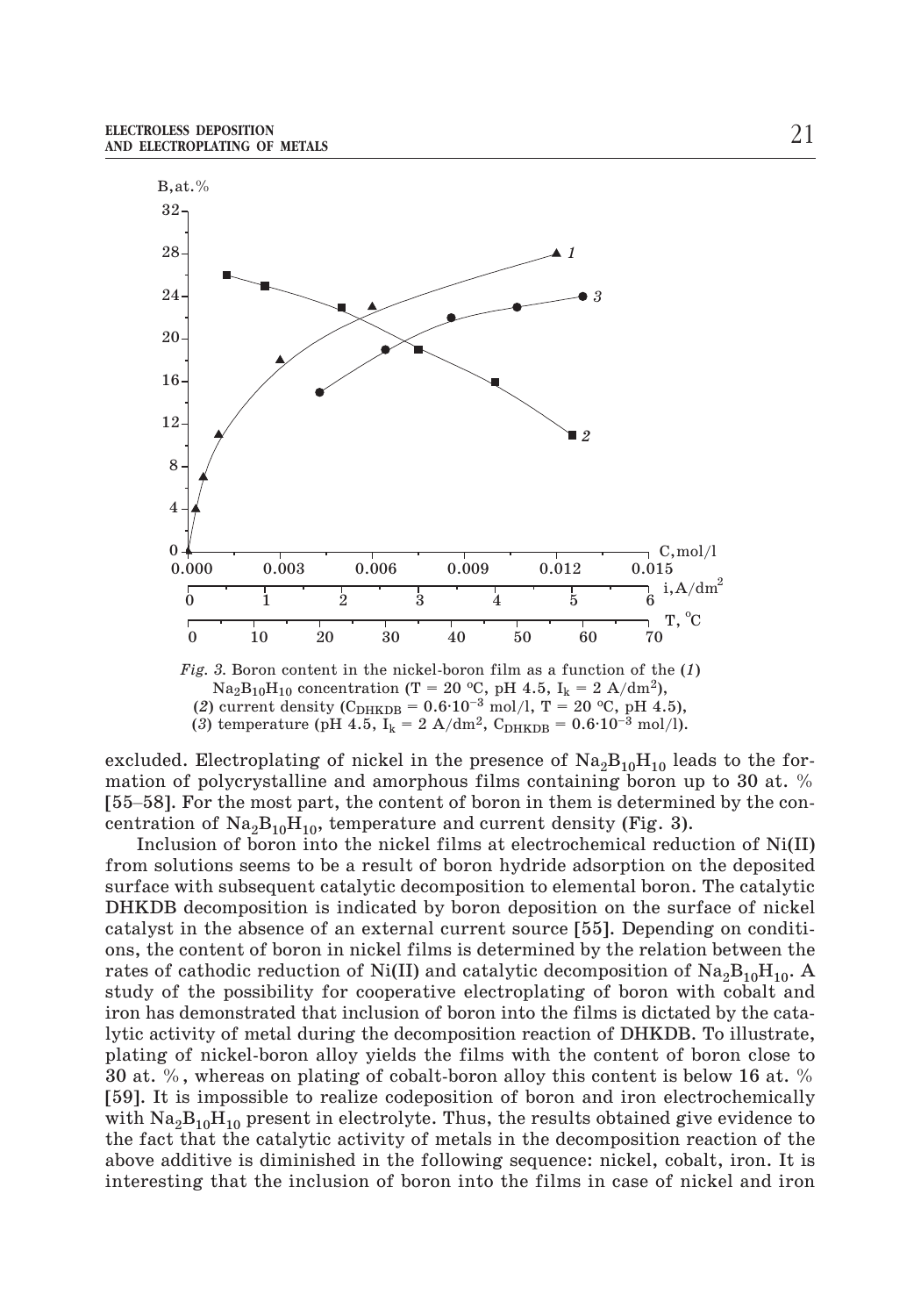X.V. Sviridov , T. V. Gaevskaya,<br>
L. I. Stepanova, T. N. Vorobyova<br>
deposition is influenced by iron [60 ]. Maximum boron content in Ni–Fe–B alloys never exceeds 18 at. %. When iron ions occur in the solution with  $\rm Na_2B_{10}H_{10},$ the content of boron in the three-component alloy is reduced by a factor of 1.1.5tepanova, T.N. Vorobyova<br>
1.1.5tepanova, T.N. Vorobyova<br>
1.1.5–2.0 compared to the electroplated alloy of nickel and boron at the same con-<br>
1.5–2.0 compared to the electroplated alloy of nickel and boron at the same centration of the boron-containing additive. Increase in the concentration of this additive in the solution leads to higher concentration of boron in the films, while the content of iron in them is going down [60]. Since iron reveals no catalytic activity in decomposition of DHKDB with boron deposition, the alloy of iron and boron can be plated in the presence of a reducing agent (sodium boron hydride) only [61, 62 ]. xalid of the solution leads to higher concentration of boron in the films,<br>is additive in the solution leads to higher concentration of boron in the films,<br>le the content of iron in them is going down [60]. Since iron rev

electroplated nickel-boron films with the content of boron up to 6 at. % represent solid polycrystalline solution of boron in nickel. The films with high boron confeat are roentgen-amorphous and may be classified as so-called amorphous metals<br>which are of great interest in nowadays. Owing to their specific properties, these<br>metals are of great practical importance. By the X-ray diff which are of great interest in nowadays. Owing to their specific properties, these metals are of great practical importance. By the X-ray diffraction method it has been found that the regions of coherent scattering in the films of crystalline nickel are diminished with growing boron content in them: from 30 nm (electroless which are of great interest in nowadays. Owing to their specific properties, these metals are of great practical importance. By the X-ray diffraction method it has been found that the regions of coherent scattering in the and Ni2B borides in different ratios depending on the temperature and heating conditions [41]. are diminished with growing boron content in them: from 30 nm (electroless<br>ing) and 10 nm (electroplating) to 3–4 nm and less. Heating of the films at<br>-400 °C invokes the crystallization processes leading to the formation

conduction and corrosion resistance of different films have enabled the authors to establish the means and conditions for variation of these characteristics in order to produce the films able to be applied as contacts, hard coatings, corrosion-resistant conductors. It has been found that the corrosion resistance of nickel-boron alloys is very high (being comparable to that of gold films during the printed board the conduction and corrosion resistance of different films have enabled the authors to establish the means and conditions for variation of these characteristics in order to produce the films able to be applied as contacts, production of boards.

Owing to the studies of electroless Ni(II) reduction by boron hydride in the solution bulk, the methods for plating of high-dispersed nickel powders have been developed, which allow to produce a product containing up to 43 at.% of boron, depending on the solution composition, ligand nature and reaction temperature [33, 34], and the additives for motor oils on their basis have been proposed [65]. The ability of the solutions in the process of spontaneous  $Ni^{2+}$  ion reduction by boron hydride to form a thin conductive layer on the catalytic surface at room temperature and at a high rate (1µm/10 s) provided a means for the development of depending on the solution composition, ligand nature and reaction temperature [33, 34], and the additives for motor oils on their basis have been proposed [65]. The ability of the solutions in the process of spontaneous holographic marks. The worked out technological processes allow to produce nic-The ability of the solutions in the process of spontaneous  $Ni^{2+}$  ion reduction by boron hydride to form a thin conductive layer on the catalytic surface at room temperature and at a high rate  $(1 \mu m/10 \text{ s})$  provided a silver in series production in Belarus and other NIS-countries. ature and at a high rate  $(1\mu m/10 \text{ s})$  provided a means for the development of aerosol – jet dielectric plating technology used presently for the production of ographic marks. The worked out technological processes allo persons of the aerosol – jet dielectric plating technology used presently for the production of holographic marks. The worked out technological processes allow to produce nickel – boron coating on the bars of printed board

coatings considerably offering better durability due to a change in the microstructure of the deposited nickel under the effect of simultaneously deposited diamond nanocrystals.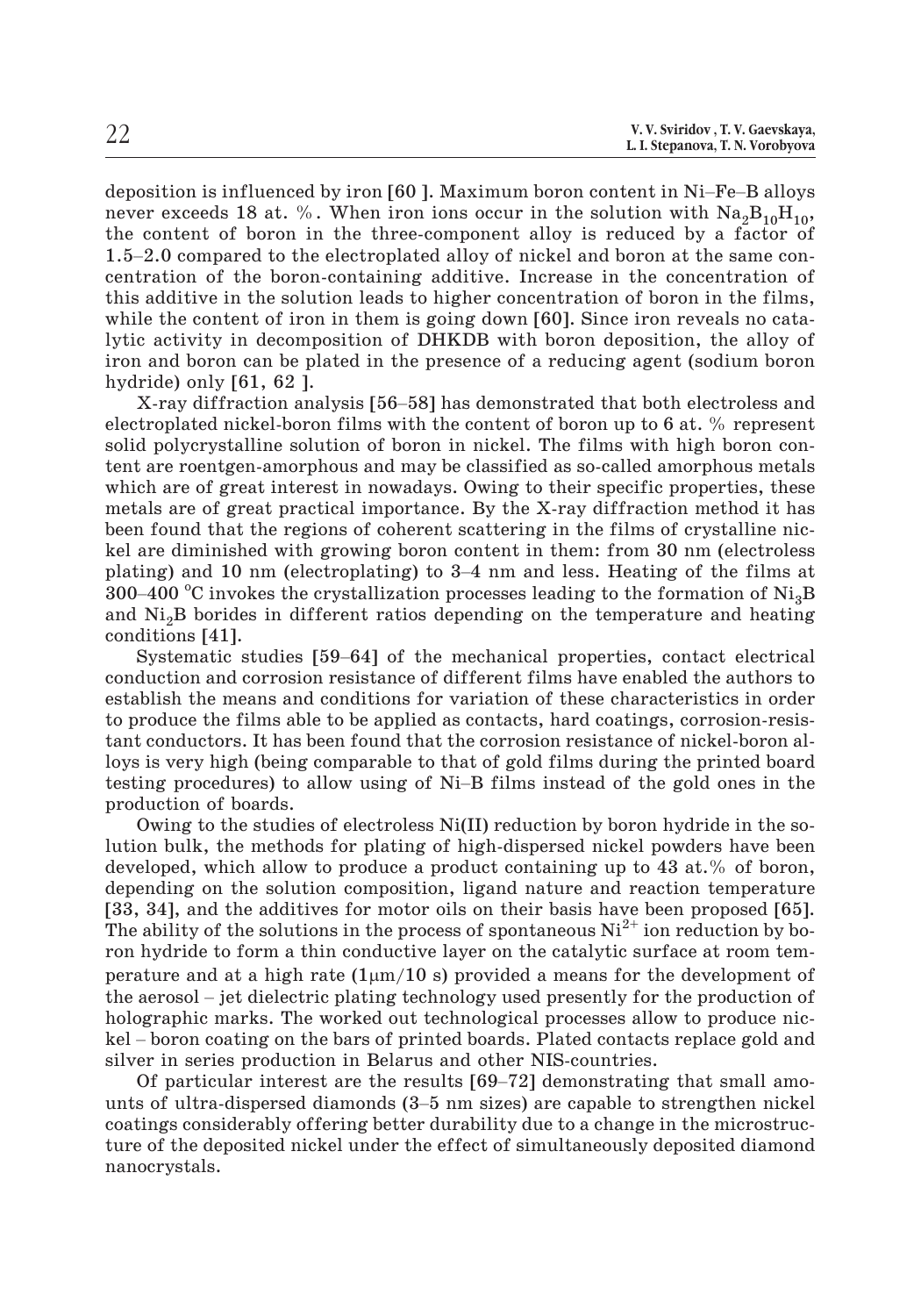*Plating of nickel–phosphorous films.* Reduction of nickel ions by hypophosphite and the possibility for the formation of nickel coatings have been described previously [1, 7]. Unlike the reduction of Ni(II) by sodium boron hydride, hypop- $\footnotesize$   $\footnotesize$   $\footnotesize$   $\footnotesize$   $\footnotesize$   $\footnotesize$   $\footnotesize$   $\footnotesize$   $\footnotesize$   $\footnotesize$   $\footnotesize$   $\footnotesize$   $\footnotesize$   $\footnotesize$   $\footnotesize$   $\footnotesize$   $\footnotesize$   $\footnotesize$   $\footnotesize$   $\footnotesize$   $\footnotesize$   $\footnotesize$   $\footnotesize$   $\footnotesize$   $\footnotesize$   $\footnotesize$   $\footnotesize$   $\footnotesize$   $\footnotesize$   $\footnotesize$   $\footnotesize$   $\footnotes$ **Plating of nickel–phosphorou**<br>hite and the possibility for the fo<br>previously [1, 7]. Unlike the reduc<br>hosphite enables reduction both i<br>8–11) at a temperature of  $60-90^{\circ}$ *s films*. Reduction of nickel ions by hypophosp-<br>rmation of nickel coatings have been described<br>tion of Ni(II) by sodium boron hydride, hypop-<br>n acid (pH 4.0–7.0) and alkaline medium (pH<br>C. It has been stated that plating may be realized at room temperature from alkaline citrate-ammoniac solutions in hite and the possibility for the formation of nickel coatings have been described<br>previously [1, 7]. Unlike the reduction of Ni(II) by sodium boron hydride, hypop-<br>hosphite enables reduction both in acid (pH 4.0–7.0) and ons with hypophosphite as a reductant are more stable than boron hydride solutions and may be in service for a long time without spontaneous reduction of Ni(II) in the 8–11) at a temperature of 60 – 90 °C. It has been stated that plating o<br>may be realized at room temperature from alkaline citrate-ammonia<br>a ratio Ni(II) : Cit : NH<sub>3</sub> = 1 : 2 : 1 at a plating rate of 2 –3  $\mu$ m /h. The p<br> solution bulk. However, in case of high-rate solutions ( $v = 20-25 \mu m/h$ ) at high may be realized at room temperature from alkaline citrate-ammonia<br>a ratio Ni(II): Cit: NH<sub>3</sub> = 1 : 2 : 1 at a plating rate of 2 –3  $\mu$ m /h. The<br>ons with hypophosphite as a reductant are more stable than boron hy<br>and may concentration of the reductant and plating temperature of 70–90  $^{\circ}$ C a search for adequate stabilizing additives, having practically no effect on the nickel plating on the substrate surface and at the same time inhibit adequate stabilizing additives, having practically no effect on the nickel plating on the substrate surface and at the same time inhibiting the reduction process of nickel ions within the solution, is a critical problem [1]. At the Laboratory of Chemistry of Thin Films IPCP the investigations of this problem are presently under tion composition and plating conditions, amounting to 3–25 at.%. The Ni–P alloys containing and the same time inhibiting the reduction process of nickel ions within the solution, is a critical problem [1]. At the Laboratory of Chemistry of Thin Films IPCP the investigations of this problem are present inckel ions within the solution, is a critical problem [1]. At the Laboratory of Chemistry of Thin Films IPCP the investigations of this problem are presently under way [73, 74]. The content of phosphorus in Ni-P solution phosphorus in the films imparts high hardness, wearability and corrosion resistance to these films, motivating wide application of nickel coatings with boron and phosphorus. taining 1.5–33 at.% of phosphorous may be electroplated from acidic solutions 1–2) in the presence of hypophosphite [35]. Similar to boron, the presence of sphorus in the films imparts high hardness, wearability and corro

the aim to obtain the data about the processes, to control the film structure on the surface of dielectrics containing the catalytically active particles, and to use this information for the elaboration of methods providing the formation of ultrafine-grained conductive films and locally deposited miniature conductors with good adhesion to the substrate. This task was essential for the development of techniques for pattern forming on dielectrics without the use of photoresists. The studies of dielectrics containing the catalytically active particles, and to use this ormation for the elaboration of methods providing the formation of ultrafigrained conductive films and locally deposited miniature

taining different ligands (pyrophosphate, citrate, acetate, chloride, sulphate ions, glycine or ammonia) have revealed extreme sensitivity of the electroless plating of not grained contatently trims that complement of the development of techniques for pattern forming on dielectrics without the use of photoresists.<br>The studies of hypophosphite solutions (pH 4–11, temperature 30–60 °C) cont to the nature, production prehistory and sizes of the catalytically-active particles. It has been found that the induction period of reduction, plating rate, film microstructure and hence the structure-sensitive properties (especially internal strains in the films and their adhesion to the substrate as well as selectivity of deposition at the specified sites of the dielectric surface, possibility of pattern forming) differ greatly depending on the composition of a plating solution, its pH, temperature and origin of catalyst particles [74].

It has been determined [32] that during the induction period of nickel plating the palladium centers of all sizes are partially dissolved with the result that small particles disappear completely and take no part in the catalytic reduction of nickel. Palladium particles 10 nm in size exhibit high catalytic activity in the reducand origin of catalyst particles [74].<br>
It has been determined [32] that during the induction period of nickel plating<br>
the palladium centers of all sizes are partially dissolved with the result that small<br>
particles disap history dissolve completely whereas the plating of copper from formaldehyde solutions is associated with a minimum particle size that is one-third as great. Pla-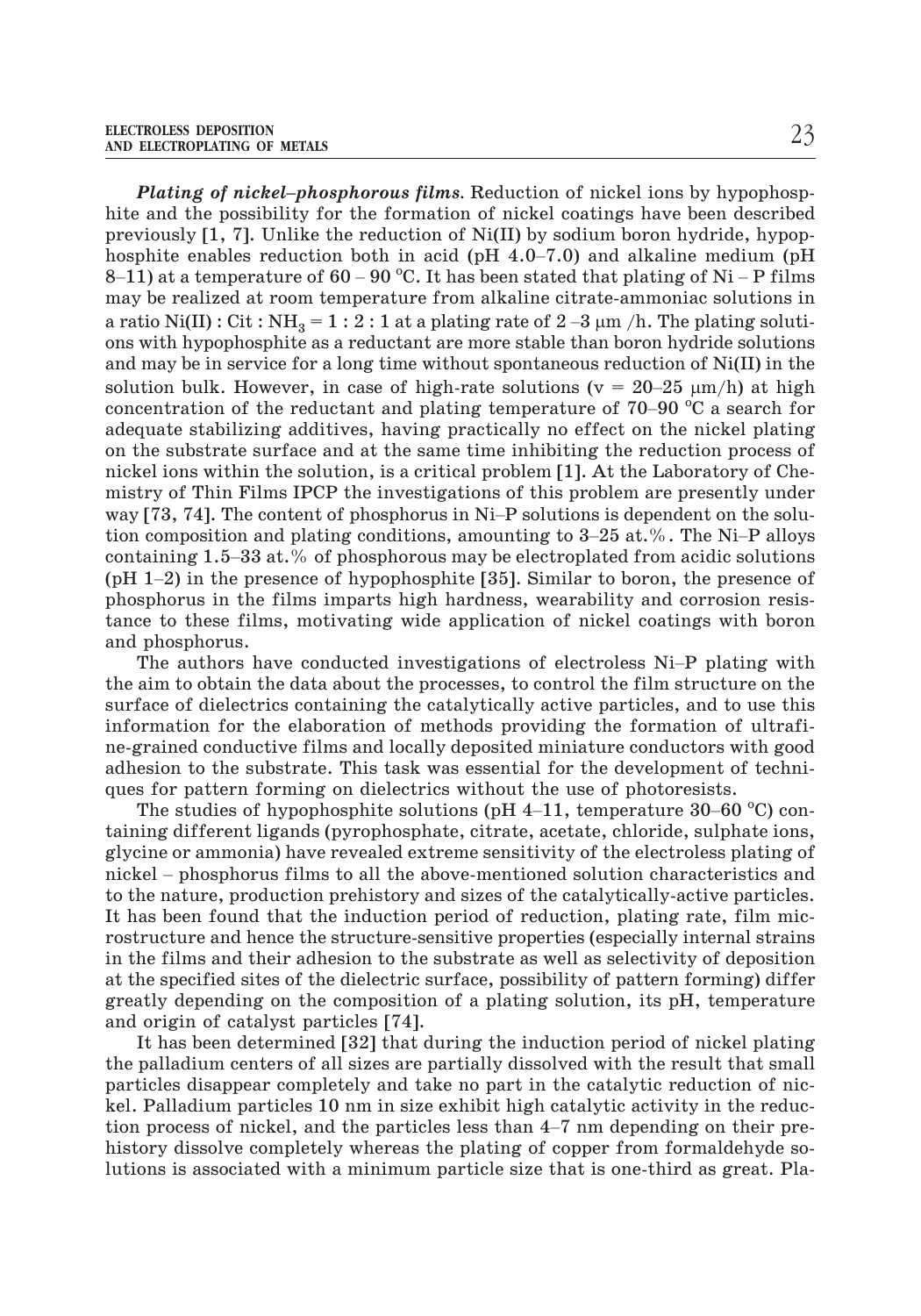ting of nickel is very sensitive to inhibition of the catalyst particles by trace amounts of difficultly soluble compounds. The experience gained in forming the patterns of nickel on different substrates is indicative of the necessity to use for the development of these patterns (i.e. for selective deposition of thin, below  $0.2 \mu m$ , nickel films on the palladium-activated sites) only weakly alkaline electroless-plating solutions [31, 32, 74]. This seems to be required to exclude the formation of hydroxo compounds of palladium with pH growth and to provide the decomposition of tin complex compounds with palladium, forming on the substrate surface after activation and being precursors of palladium particles. At the same time, the deposition of nickel patterns should be performed from weakly acidic solutions to prevent the appearance of trace amounts of nickel on the substrate between the pattern elements growing.<br>It has been demonstrated that nicke prevent the appearance of trace amounts of nickel on the substrate between the pattern elements growing.

It has been demonstrated that nickel nuclei, as distinguished from copper particles, are able to grow two-dimensionally in the plane of the substrate without res and fissures in the films, on the one hand, and growing of the pattern element the formation of new nuclei. This feature involves a peculiar «healing» of the poicular problems in the production of microconductors. The particles enlarging in the process of nickel film growth permit of a greater adhesion area and better adhesion at the interface between the forming Ni-P film and the substrate [74]. sizes in the process of Ni–P plating, on the other hand. The latter is causing particular problems in the production of microconductors. The particles enlarging in the process of nickel film growth permit of a greater adh

The data obtained have revealed that there is distinct correlation between the character of this relation is rather complex, since only in specific cases lowering of the internal strain results in greater adhesion of the films. To illustrate, the increase in the solution temperature, though causing reduction of the internal strains, leads to lower adhesion. The effect of common electroplating additives (saccharin, 1.4-butyne diol, etc.) introduced for diminishing of internal strains is similarly unpredictable. crease in the solution temperature, though causing reduct<br>ins, leads to lower adhesion. The effect of common electr<br>charin, 1.4-butyne diol, etc.) introduced for diminishing<br>milarly unpredictable.<br>The results obtained hav

The results obtained have been used for the development of the electroless plating process aimed at the formation of thick (up to  $2-12 \mu m$ ) patterns of nickel on polyimide film, that is a hard-to-plate polymer due to its very smooth surface, but is a widespread dielectric in production of printed boards and printed cables owing to its good dielectric properties and thermostability.

## **3. ELECTROLESS AND ELECTROCHEMICAL PLATING OF COPPER FILMS**

There is a voluminous literature on the problems of the electroless copper film plating from solutions. A number of surveys are made and thesis works defended 3. ELECTROLESS AND ELECTROCHEMICAL<br>PLATING OF COPPER FILMS<br>There is a voluminous literature on the problems of the electroless copper film<br>plating from solutions. A number of surveys are made and thesis works defended<br>at t most common method copper is plated from the solutions containing copper sulfate and formaldehyde in an alkaline medium (pH 12 and more) in the presence of such ligands as tartrate, trilonate, glycerol. Different particles (Pd, Ag, Au, Cu, etc.) may serve as plating catalysts. A side-product of formaldehyde oxidation is hydrogen.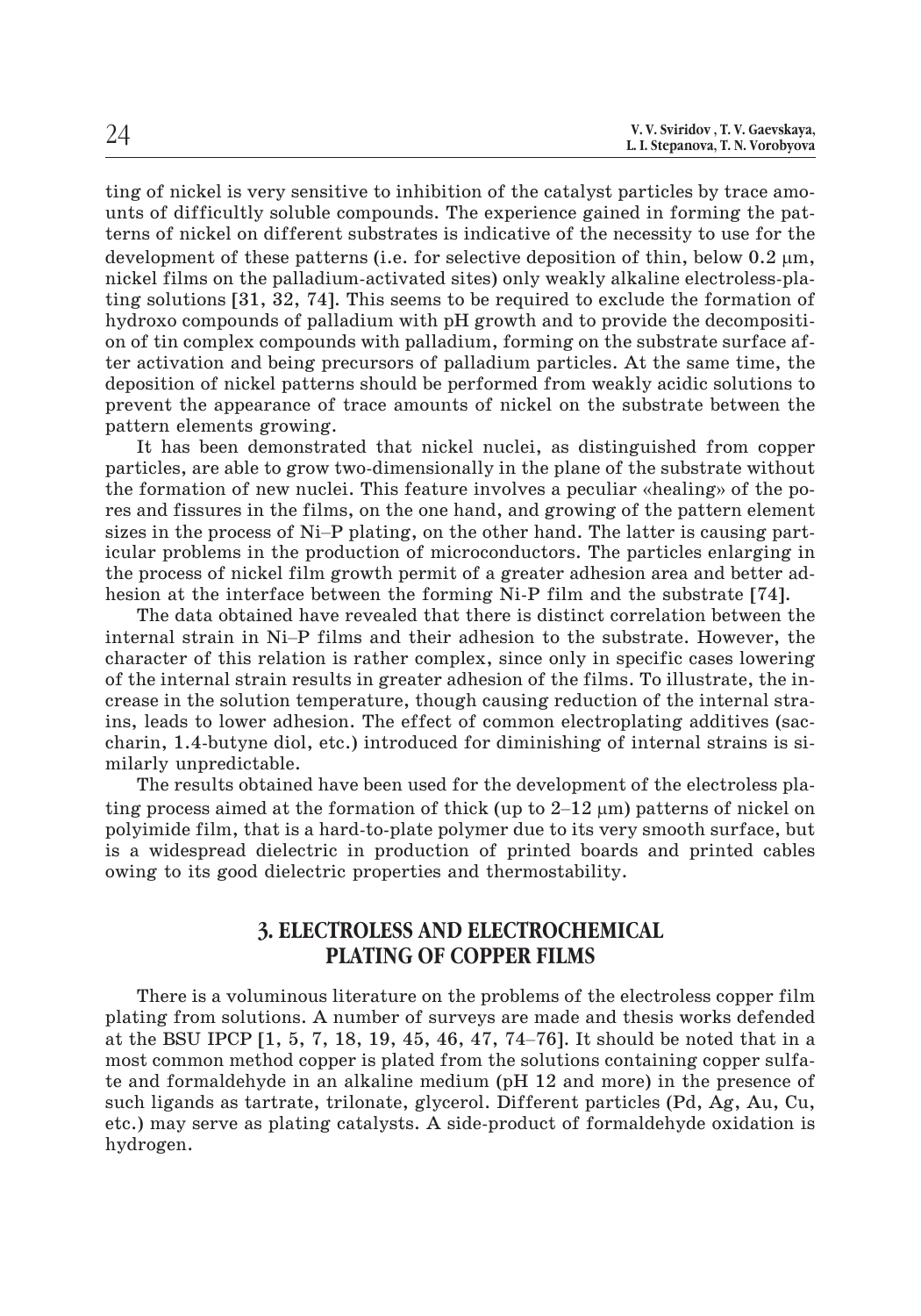When our investigations into electroless copper plating from solutions have been started, the authors encountered some challenging problems. Specifically, ELECTROLESS DEPOSITION<br>AND ELECTROPLATING OF METALS<br>When our investigations into electroless copper plating<br>been started, the authors encountered some challenging p<br>the production of sufficiently thick copper films (5–25 the production of sufficiently thick copper films  $(5-25 \text{ }\mu\text{m})$ , the deposition of films with the demanded microstructure, the plating of conductive patterns on dielectrics with prespecified size, configuration and high adhesion to the substrate required particular attention.

The authors had to look out into the possibility and conditions for producing thick films of copper (a few tens of microns) on different surfaces. In so doing considerable difficulties have been experienced. Among them there are strong passivation of the film surface and the development of considerable internal strain required particular attention.<br>The authors had to look out into the possibility and conditions for producing<br>thick films of copper (a few tens of microns) on different surfaces. In so doing<br>considerable difficulties have b due to the necessity to provide the solution stability both in storage, in service and at temperatures up to boiling. Owing to the results obtained during large-scale investigations, particular compositions of electroless plating formaldehyde passivation of the film surface and the development of considerable internal st<br>at the interface film – substrate. Additional difficulties have been encount<br>due to the necessity to provide the solution stability both in s baths enabling the formation of high-quality copper films at a rate of  $1-7 \mu m/h$ at the interface film – substrate. Addidue to the necessity to provide the solutional at temperatures up to boiling. Owin<br>le investigations, particular compositions baths enabling the formation of high-quith a thickness f with a thickness from a few to  $30-40$  µm have been proposed.

The passivation problem has been considered regarding to the fact that during the formation of individual metal films their structure and hence the properties are determined by the concentration of the main components in electrolyte, ligand nature, temperature and pH, the presence of stabilizing substances and compounds, modifying characteristics of the films. Our findings in this investigation<br>and the results of other authors have been summarized in the monograph [1] and<br>adequately illustrated in some papers [18, 19, 45] devoted to and the results of other authors have been summarized in the monograph [1] and adequately illustrated in some papers [18, 19, 45] devoted to the study of electroless plating of copper. Experimentally it has been established that trilonate copper-plating solution stabilized by a salt of heavy metal and potassium ferricyanide is most useful for the production of thick (up to  $30-40 \mu m$ ) copper layers. It has been found that copper films with the desired parameters are formed at a certain reaction rate that is attainable by variation of the ligand's nature and concentration, concentration of the reducing agent, by introduction of special additives, by temperature and pH [18, 19, 45].

It has been stated that purposeful control of the rates for partial stages of metal film growth (nucleation, nuclei growth, coalescence of metal grains, recrystallization) makes it possible to obtain copper films with the required structure and properties. For example, the rate of copper electroless plating from the trilonate-formal-<br>For example, the rate of the rates for partial stages of me-<br>film growth (nucleation, nuclei growth, coalescence of metal grains, recrystal-<br>t

dehyde solution is critically dependent on its pH. The highest rate (up to 7  $\mu$ m/h) is achieved at pH 12.5, and the rate diminishes with further increase in the solution alkalinity. With respect to the grain size in films, temperature growth of the solutions results in larger areas of coherent scattering. An increase in pH leads to a diminished size of the grains. These observations provided a means to realize the control of grain sizes in copper films within some limits and of coalescence even without the introduction of special additives into the solution for copper electroless plating.

Plasticity of copper films enabling multiple resoldering is one of the most important characteristics of copper films. In the works [18, 19, 45, 76] it has been demonstrated that electrolessly plated copper films of high-placticity are characterized by large grain sizes and regions of coherent scattering ( up to 200 nm), as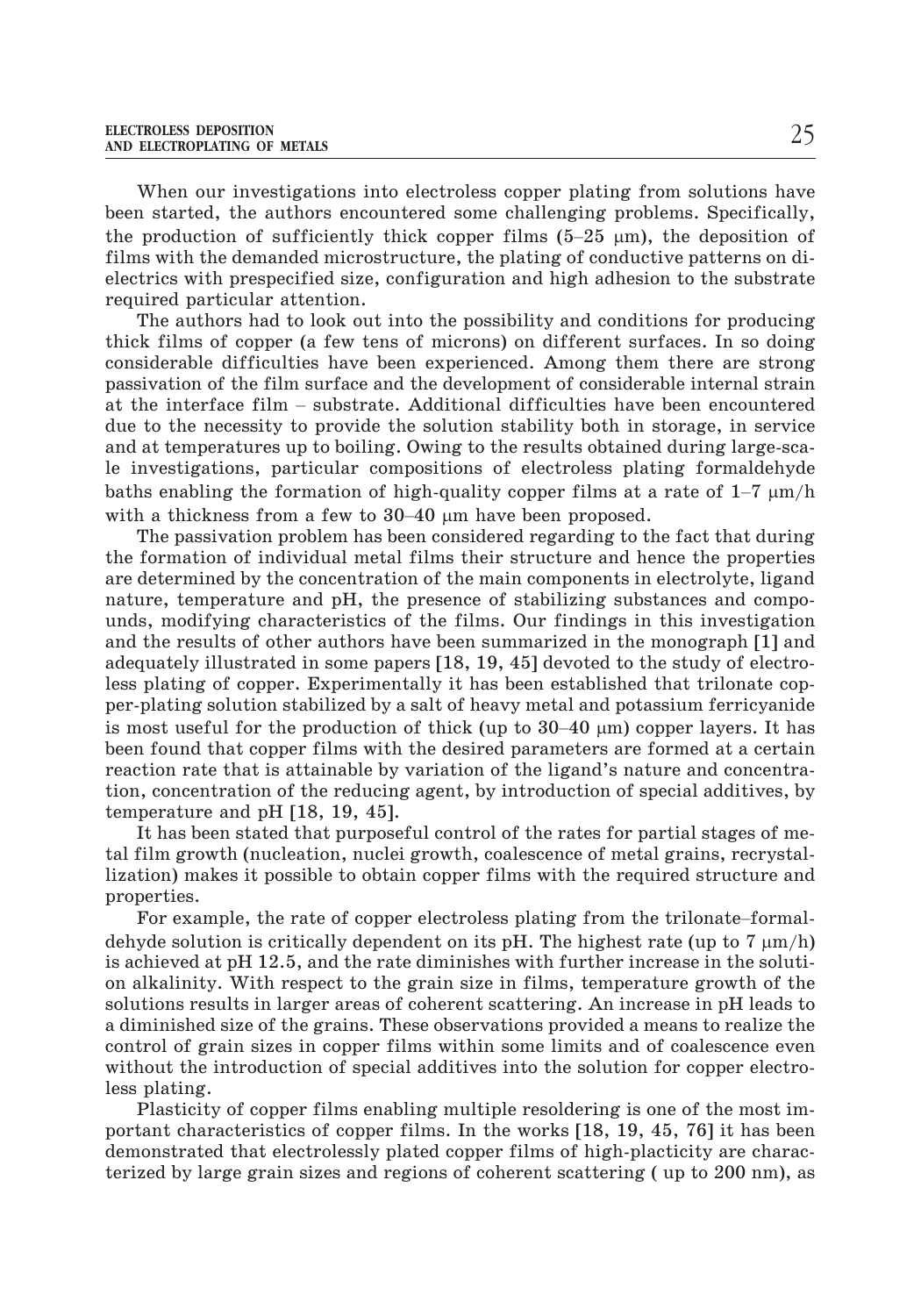well as insignificant microdistortions of the lattice. However, this is true only for the samples similar in tendency to absorb hydrogen, presence of impurities and other factors influencing the plasticity. Analysis of the tendency to hydrogen absorption and plasticity of copper films plated from solutions in the presence of special additives has shown that copper films, as a rule, exhibit low level of hydrowell as insignificant microdistortions of the lattice. However, this is true only<br>for the samples similar in tendency to absorb hydrogen, presence of impurities<br>and other factors influencing the plasticity. Analysis of the of hydrogen in the plated copper films is lowering with the decrease in the plating rate. That is due to lower intensity of hydrogen production at low rates of the process and to the possibility for sufficiently complete desorption of the gas formed in these conditions. At the same time, with the addition of polypropylene glycol or 2,2'-dipyridyl into plating solutions the films with small hydrogen content are formed at higher rates as well. As a rule, the films containing less hydrogen possess higher plasticity. However, there is no complete correlation between the tendency to absorb hydrogen and relative film elongation (i.e. a measure of plasticity). It seems that the latter is determined mostly by the structure of a deposited copper film: its grain size, their packing density and the presence of structural defects or impurities.

On condition of its adequate correction, a trilonate electroless copper plating solution stabilized by ferricyanide and the salt of heavy metal is suitable for multiple use. The accumulation of different products of the main and side reactions defects or impurities.<br>On condition of its adequate correction, a trilonate electroless copper plating<br>solution stabilized by ferricyanide and the salt of heavy metal is suitable for mul-<br>tiple use. The accumulation of di and alkaline concentration occurs at a prolonged period of the solution usage, as in case of any other plating bath. The accumulation of the above products results in an increased density of the solution and affects the properties of the forming films. In the work [76] consideration is given to the effect of a prolonged service life of the solution on the physical and mechanical properties of the films plated.

The developed procedures for the formation of copper films by electroless plating have found practical application in radio and electronic technology. The methods developed and proposed by the authors for copper deposition into through and blind holes in a wide range of the ratios of hole diameter to substrate thickness, especially for copper filling through holes in ceramic substrates (alumina and silicon nitride) are of particular interest. Actually, thick copper layers may be deposited in a selective way on the demanded parts of substrates stable in an alkaline media which are characterized by high conductivity and solderability [18, 19, 45, 47, 75, 76].

Quite specific problems arise when electroless copper plating is used for conductive copper films and especially copper patterns production on dielectrics with a smooth surface. Firstly, the difficulties have been found connected with copper to dielectric adhesion which are especially great if some parts of the substrate surface must not be covered by copper film and are exposed to the alkaline electroless copper plating solution. Secondly, the task to prevent copper deposition even in trace quantities on the dielectric surface between the conductive elements and to preserve the demanded form and sizes of miniature elements with verticality of conductive walls were quite new. Most of our results in the solving of the named problems are described in section 6. Here we note, that much emphasis was placed on the production of copper films with minimum internal strain, capable to retain structures in the dielectric surface between the conductive elements and to preserve the demanded form and sizes of miniature elements with verticality of conductive walls were quite new. Most of our results in the solving The latter turned to be most important, since the differences in grain sizes on the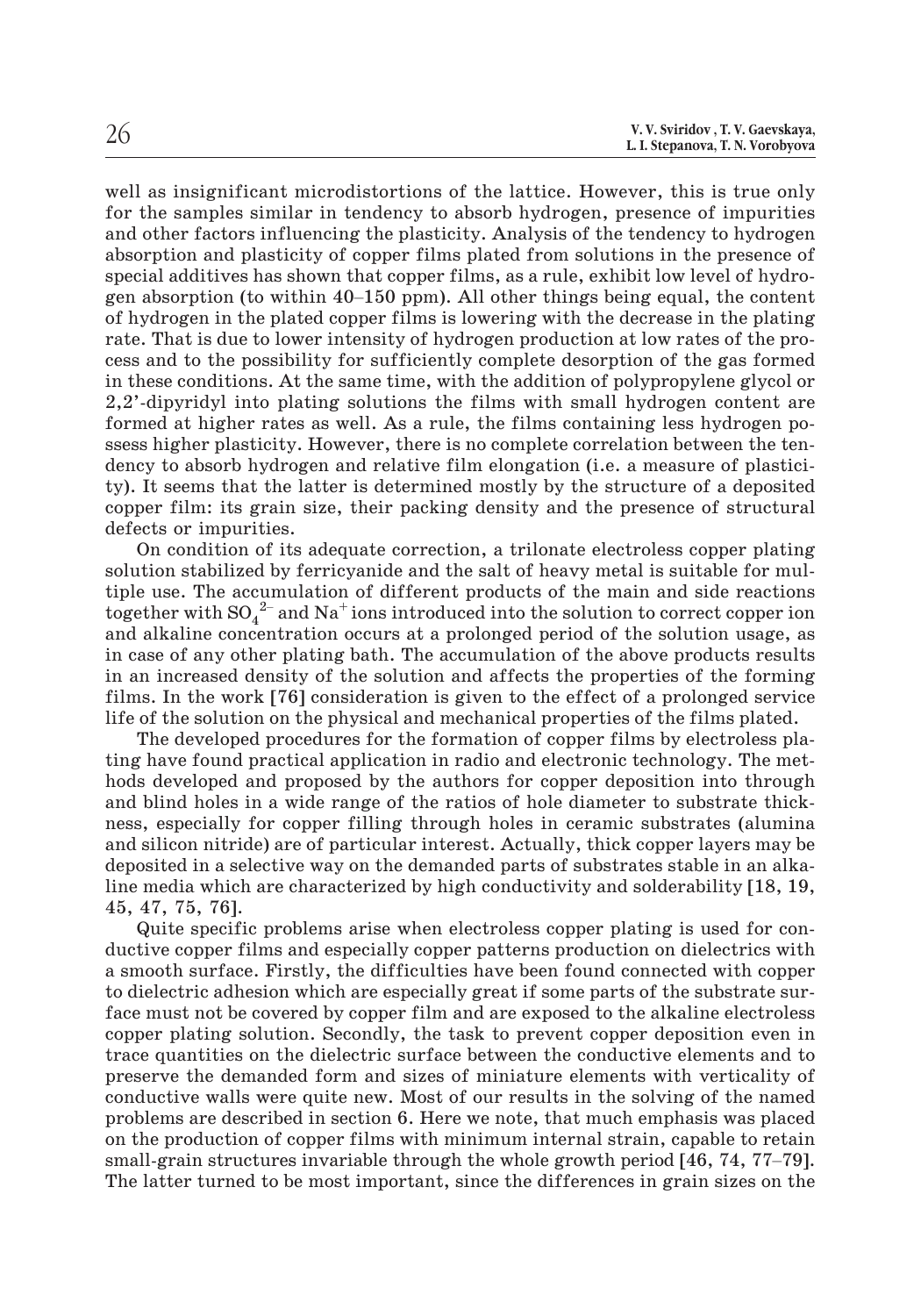inside and outside surfaces of copper films result in the internal strains leading to peeling of the films from the substrate. The investigations performed have revealed that increase in the grain size during the growth procedure is observed both for the process of radial growth and for coalescence of the grains with each other. The latter is due to the formation of new fine copper nuclei on the surface of the earlier formed grains and at junctions between them. Because of this, it was essential to find the conditions of copper plating, suppressing the formation of new nuclei on the surface of the earlier formed ones and coalescence of the grains with each other. It was shown in a great series of experiments that only low speed electroless copper plating solutions with the rate of film deposition about 2  $\mu$ m /h can satisfy these strict demands. It means the usage of solutions at room temperature and pH 12 with concentrations of copper ions and formaldehyde not high that contain a stabilizer not able to inhibit the catalyst particles and the growing copper grains at essential degree but oxidizing colloid copper particles in the solution volume (e.g.,  $K_3Fe(CN)_{6}$ ).

A special study has shown that the ligand' s nature is of great importance. So, trilonate copper complexes cannot satisfy the demand of small grain sizes and to prevent the grain coalescence. Tartrate copper complexes appeared to be the best for this purpose that is most probable connected with  $Cu<sub>2</sub>O$  formation in a trace quantities leading to the neglectively small but perceptible copper grain passivation. Besides, the rate of copper plating from tartrate-containing solutions is lower than in case of trilonate solutions [1, 7]. It was determined by us that an important role in the limitation of grain sizes plays the addition of small quantities of  $Ni<sup>2+</sup>$  ions into the electroless copper plating solutions [46]. The authors have studied the effect of many sulfur containing stabilizing agents (sodium thiosulphate, different thioacids, thioaminoacids, etc.) and some quaternary ammonium bases [11, 13, 42, 80] on the solution stability, copper deposition rate, film microstructure and copper film adhesion to a smooth surface. It was estimated that thiosulphate ions only exert the demanded influence upon the copper plating rate and peculiarities of grain grows and coalescence.

In electroplating processes the problem of fine-grained metal coatings deposition is solved by the introduction of brighteners into the baths. However, this approach presents difficulties with catalytic electroless plating of copper in view of the necessity to maintain high catalytic activity of the growing surface. Proceeding from the afore-said, this problem in the case of electroless plating was solved by a complex way providing a moderate passivation of the growing grains and the exclusion of their effective coalescence with the help of such measures as thoroug-–hly changed ligands and stabilizers, doping with traces of nickel, moderate conproach presents antivalities with early its electroless plating of explorer in the necessity to maintain high catalytic activity of the growing surface. Preding from the afore-said, this problem in the case of electroless centrations of the main components, low pH (12) and temperature (18–22  $^{\circ}$ C) of the solution. It should be also noted that the required effect is achieved only in the case when on the dielectric surface there are homogeneously distributed catalytically active, nano-dimensional particles with high concentration (~10 $^3\text{--}$  10 $^4$   $\mu\text{m}^{-2})$ hly changed liga<br>centrations of the<br>the solution. It s<br>case when on the<br>cally active, nan<br>[46, 74, 77–79]. the solution. It should be a<br>case when on the dielectrically active, nano-dimensi<br>[46, 74, 77–79]. Unfortunately, this is<br>thickness above 0.5–1.0  $\mu$ 

Unfortunately, this is inadequate for the production of copper films with a thickness above  $0.5-1.0 \mu m$  on a very smooth surface of dielectric. In this case, despite all measures, expansion of the growing nuclei is taking place, and the surface of a polymer is exposed to alkaline solution when copper pattern is formed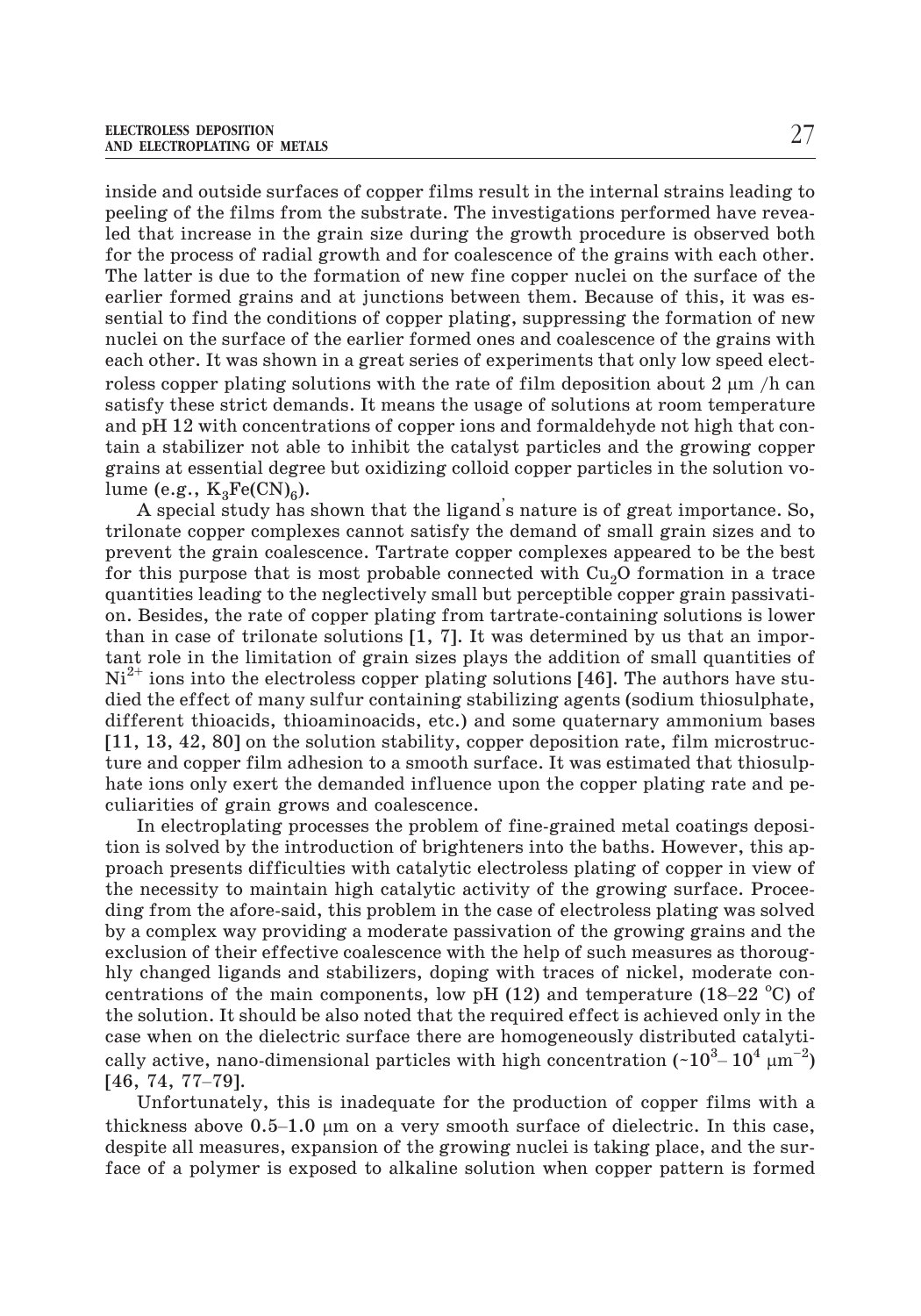with gaps between the conductive elements. The authors have found that in this situation one should carry out a two-stage copper plating process. At the first stage a thin copper film is formed at a low plating rate to provide high selectivity of plating, accurate replication of fine elements sizes in the patterns, high adhesion of copper films to the substrate. During the interval between the first and second stage, when the samples are dried, adhesion of copper to the substrate is strengthened and partial passivation of the copper surface occurs due to its oxidation by atmospheric oxygen, suppressing the expansion of the grains at least at the beginning of subsequent plating. The second stage enables retaining of the form and copper films to the substrate. During the interval between the first and second stage, when the samples are dried, adhesion of copper to the substrate is strengthened and partial passivation of the copper surface occurs d [74, 78]. Nevertheless, the growth of copper films to a thickness above 1  $\mu$ m often requires the use of electroplating procedures.

A number of investigations was fulfilled by the authors aimed at the studies of the regularities of copper electroless deposition by boron hydride as a reductant [15]. This process is rather poorly elucidated in literature. As it was shown in the section 2 for nickel plating the boron hydride copper plating solutions are also alrequires the use of electroplating procedures.<br>A number of investigations was fulfilled by the authors aimed at the studies of<br>the regularities of copper electroless deposition by boron hydride as a reductant<br>[15]. This p contain trilonates and often ammonia as ligands for copper ions. The side products of copper ion reduction by boron hydride are unstable copper hydride (CuH), hydrodgen, but it is important to note that the copper films deposited by the named reductant are almost free of boron differing from nickel boron films. Copper plating boron hydride solutions are rather unstable and a lot of work was done by the authors to stabilize them [15, 44]. These solutions have found a limited utility for copper thin film plating and may used to obtaine photographic images.

Electrochemical copper deposition is realized from numerous copper plating electrolytes which may be subdivided into the following groups: weakly alkaline complex (pyrophosphate, ethylenediamine electrolytes), acid (sulfate, silicofluoride, boronfluoride electrolytes). Considering inadequate stability of polymeric substrates in alkaline solutions for the thick copper layers to be plated on them, the atting for supper time time plasting and may asset to solaint photographic mages.<br>Electrochemical copper deposition is realized from numerous copper plating<br>electrolytes which may be subdivided into the following groups: w electrolytes which may be subdivided into the foll complex (pyrophosphate, ethylenediamine electrolytes). Considering inadeq strates in alkaline solutions for the thick copper lauthors have used acid electrolytes. It has per patterns on polymeric substrates up to  $15-30 \mu m$  is possible only in conditions for the production of ultrafine-grained coatings. Just in this case the adhesion between metal and substrate remains high, whereas the expansion of the pattern elements is kept minimal. Most suitable are sulfate solutions with some brighteners or fast silicofluoride and boronfluoride electrolytes. Besides, most advantageous is the plating in the reverse mode allowing for the production of ultrafine-grained layers. As this takes place, no brighteners are required. The developed two-stage copper plating process have been introduced in to production of printed boards and cables on flexible polyimide dielectric [74, 78].

It is known from the literature that the electrochemical reduction of metal ions from aqueous solutions can provide the deposition of oxides in conditions of not full metal hydroxo compound reduction, for example, cathodic deposition of copper (I) oxide from copper (II) hydroxo compounds. These processes are still not clearly understood and the thin film product in spite of its decorative appearance has non-predictable properties and so is of no particular value. In our works we found the additives which can increase the cathodic current of  $Cu(II)$  to  $Cu(I)$  reduction and provide the electrolyte stability and reproducibility of film composition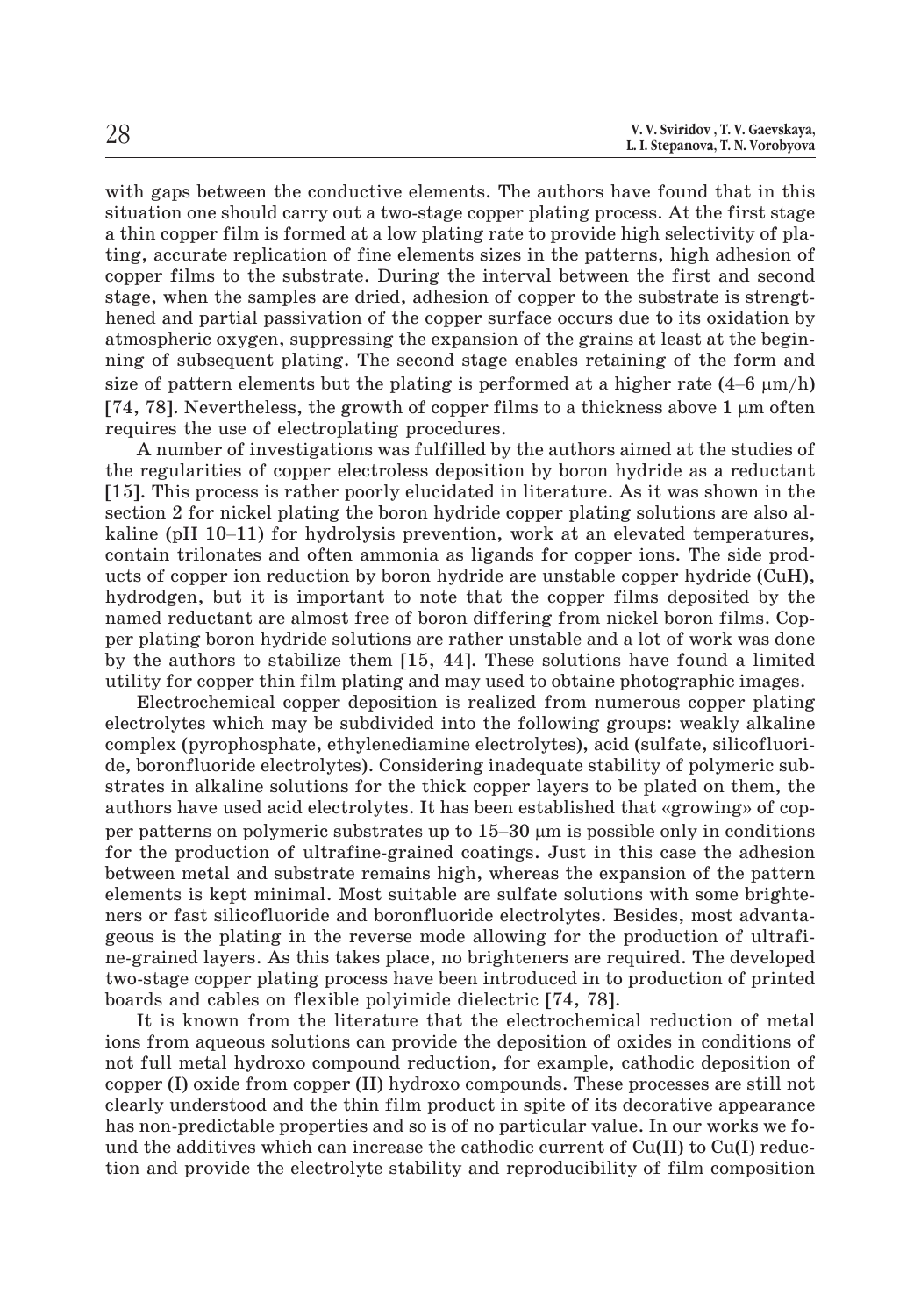and structure [81]. Besides, the nature of the deposited films, their structure and properties were studied. AND ELECTROPLATING OF METALS<br>and structure [81]. Besides, the nature of the deposited films, their structure and<br>properties were studied.<br>Chemical composition of the coatings was determined by XPS and AES and it<br>was shown

Chemical composition of the coatings was determined by XPS and AES and it de the products of incomplete copper reduction such as  $\rm Cu_2O$  (the main product) and the admixtures of CuO, Cu(OH)<sub>2</sub>, CuOH and Cu. The nature of the admixtures and their content are changing at film growth. The electron microscope investigation gives evidence that the films consist of compactly packed grains with sizes was shown that at low current density about  $0.01-0.02$  A/dm<sup>2</sup> the coatings inclu-<br>de the products of incomplete copper reduction such as  $Cu_2O$  (the main product)<br>and the admixtures of CuO, Cu(OH)<sub>2</sub>, CuOH and Cu. The n film thickness from 0.1 to 2.5  $\mu$ m. The changes in coating composition and the content of copper oxygen compounds during deposition are responsible to a large extent for the alternations in coating color. Thus, gold-like coatings have the thickness  $0.13$   $\mu$ m, include Cu $_{2}$ O, CuO, Cu and consist of the grains with the average sizes about 100 nm.

The coatings deposited on the smooth surface of copper or zinc and nickel have good corrosion stability. So, the alternation of the coating color and the appearance of corrosion spots at the treatment in camera with 100% humidity is observed much later than the analogous alternations of copper foil and thin electroless gold films  $0.2 \mu m$  in thickness.

The results of investigations have allowed to work out the number of technologies for metal and metal alloy finishing by the deposition of protective and decorative thin coatings on the base of composite material including oxo and hydroxo Cu(I) and Cu(II) compounds that have the designated color (gold-like, crimson, bronze, red) and to use these technologies in production of furniture, clothes and different other accessories at belarussian enterprises [81]. We have found also, that the analogous phenomenon is inherent to a process of nickel-boron electrochemical deposition when the cathodic deposit includes metal oxides in rather large quantity.

It should be noted that copper plating from silico- or boronfluoride electrolytes is actually realized without overpotential, and possible at high current densities (10  $A/dm^2$  and more), as distinct from sulfate and slightly alkaline solutions, where the current density should not be higher than 2  $A/dm^2$ . Consequently, the growth rate of the films differs greatly (ranging from  $100 \; \mu m/h$  and higher to  $10 \ \mu m/h$ ). This fact was used by authors to derive some methods of copper electroplating from high-speed electrolytes on a number of metal substrates such as steel, foundry iron, zink and aluminium alloys which have found practical application in industry [82].

## **4. ELECTROLESS AND ELECTROCHEMICAL PLATING OF COPPER- AND NICKEL-BASED BINARY ALLOYS**

Electroless and electrochemical plating of binary alloys and composites on their basis represent a rapidly advancing field of materials science that is competitive with a conventional metallurgy. The principal advantages are as follows: saving of nonferrous and precious metals, lower energy consumption in the production of individual metals and alloys, means for modifying the composition and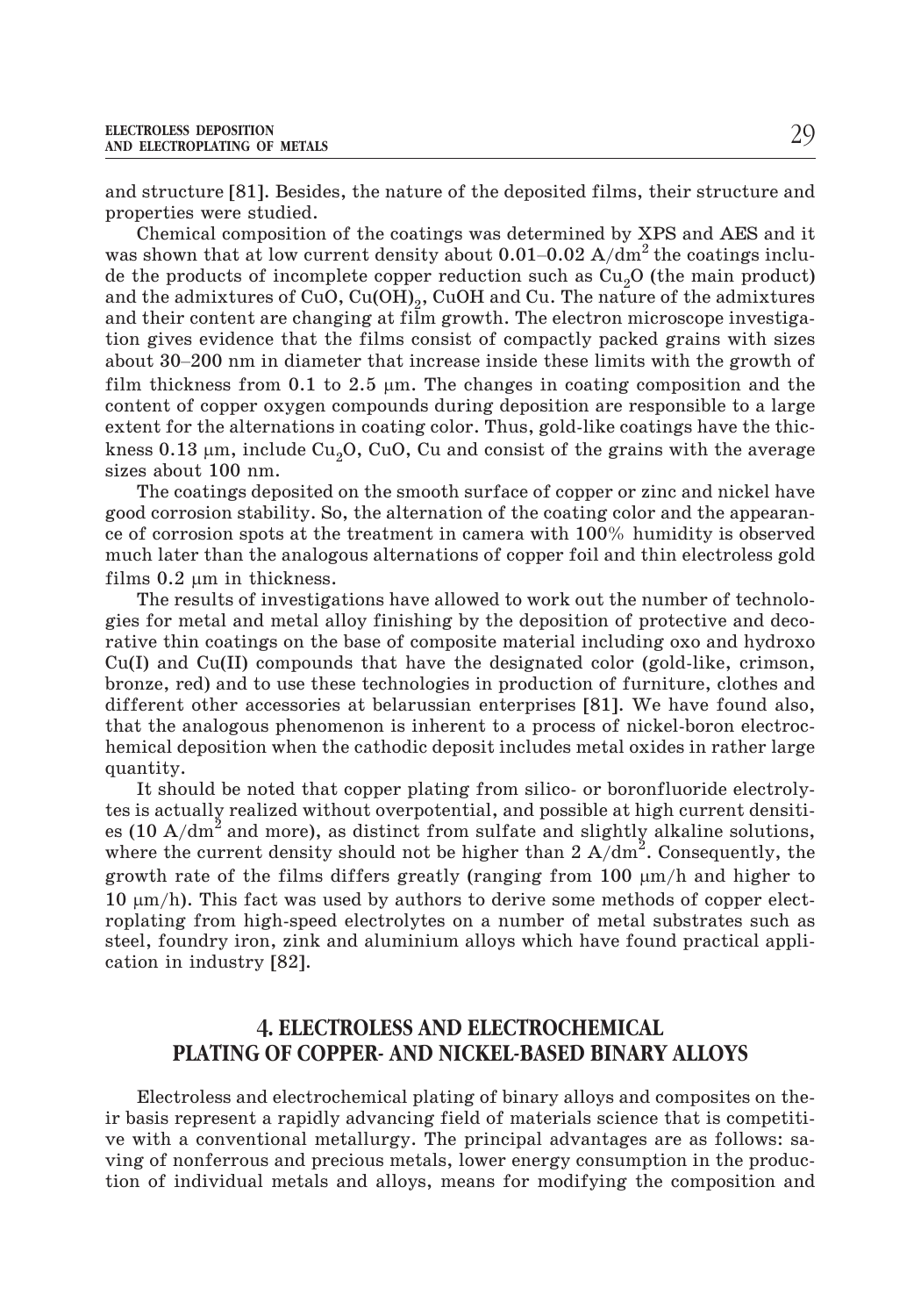particularly the microstructure of solids and hence the possibility for rendering new properties; exclusion of labor-intensive processes of casting, extrusion and machining during the production and finishing procedures. Practical tasks associated with this field of material science are focused at the production of thin-film materials with the desired properties: anticorrosion, magnetic, optical, thermal, mechanical, antifriction, etc. The alloys and composites thus obtained allow to replace expensive and rare metals by other easily available and inexpensive ones, e.g. plating enables one to produce nickel alloys with zinc or tin that surpass nickel in corrosion resistance. However, not many of about 300 binary and ternary alloys known presently have found industrial introduction due to the problems with the control of the composition, its constancy, coating microstructure that is essential for the properties. The authors have conducted investigations aimed at the solution of these problems in the field of electroless and electrochemical alloy plating.

**Electroless plating of binary alloys**. The regularities of simultaneous electroless ion reduction of two metals from solutions are determined by a great number of factors such as concentration ratios of the reducing metal salts, ligand's nature and concentration, reductant nature and concentration, pH of solution, its temperature and stirring conditions, etc. Varying these parameters, one can change both the thermodynamic (redox potential) and kinetic (discharge rate of complex ions) conditions of the reduction processes for each of the ions, that in turn results in changes in the composition and structure of the produced alloys and hence of their properties.

Films of binary alloys deposited by electroless plating include crystalline intermetallic compounds, solid solutions and frequently amorphous phases. It is not unusual to find a discrepancy between the composition of the plated alloys and phase diagrams describing equilibrium systems as the alloys contain supersaturated solid solutions or intermetallic compounds characteristic for high (no less of their properties<br>Films of bina<br>termetallic comp<br>unusual to find<br>phase diagrams of<br>ted solid solution<br>than 800–1000 ° than 800–1000  $^{\circ}$ C) temperature range. Alloys plated from aqueous solutions differ from the metallurgical samples by their fine-grained character, i.e. grain sizes in the alloy coatings are primarily about a few tens of nanometer. As distinct from metallurgical alloys the composition of alloys produced by electroless plating from solutions is characterized by a great quantity of impurities as inclusions and their distribution mainly over the grain boundaries. The results obtained by the authors make a considerable contribution to data of the earlier published works.

The processes of simultaneous electroless plating of two metals may be subdivided into three large groups, namely: (1) simultaneous reduction of metals the ions of which are individually reducible by a given reductant; (2) simultaneous plating of metals, one of which is not individually reducible from aqueous solutions; (3) simultaneous ion reduction of two metals, one of which is a catalytic poison, i.e. it is not only nonreducible by a given reducing agent, but also inhibiting the process at an attempt of individual reduction [1, 5]. *Cu – Ni – B alloy.* Cu – Ni – B alloy provides an example of a group number one plating of metals, one of which is not individually reducible from aqueous solutions; (3) simultaneous ion reduction of two metals, one of which is a catalytic poison, i.e. it is not only nonreducible by a given reducing

In case when ions of both types are present in citrate ammonia solution the plating rate of the alloy is critically dependent on the concentration of copper salt. A maximum plating rate is observed at a relative concentration of the copper salt amo- $Cu-Ni-B$  alloy. Cu – Ni – B alloy provides an example of a group number one [83–89]. Individual ions of copper and nickel are easily reducible by boron hydride.<br>In case when ions of both types are present in citrate ammonia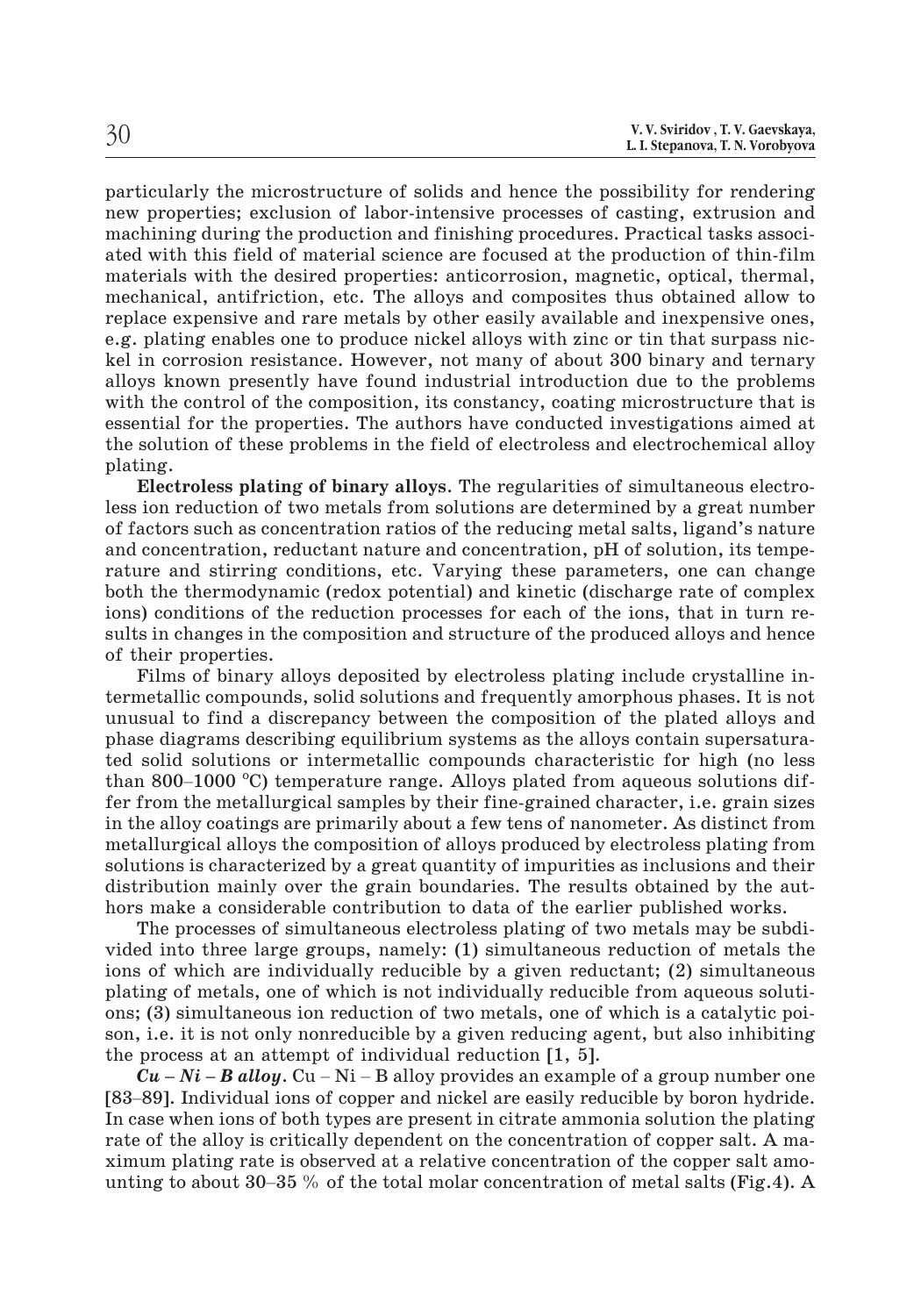partial reduction rate of each metal at the alloy plating is also extremely dependent on the concentration of their salts with approximately the same position of a maximum. The rate of copper ions reduction at a maximum exceeds the rate of individual copper deposition by a factor of seventy, while in case of nickel the diffepartial reduction rate of each metal at the alloy plating is also extremely dependent on the concentration of their salts with approximately the same position of a maximum. The rate of copper ions reduction at a maximum ex of simultaneous reduction is characterized by a rather high catalytic activity in the process of Cu(II) ion reduction. The composition of the alloy may be regulated not only by varying the concentration ratio of the salts of reducing metals, but also by varying the solution temperature and pH, by introducing the second reductant (e.g. sodium hypophosphite), and by the composition of ligands in the electrolyte. It has been found that without ammonia ions in the solution the reaction product contains mainly copper. When the ammonia ions are present in the solution, all other things being equal, the plated alloy contain considerable amonot omy by varying the concentration ratio or the sants of reducing metals, suce<br>also by varying the solution temperature and pH, by introducing the second re-<br>ductant (e.g. sodium hypophosphite), and by the composition of that with ammonia ions present in the solution the discharge of nickel ions proceeds with much greater depolarization than that of copper, as compared with the processes of cathodic ion reduction for these metals from solutions without  $\mathrm{NH}_4^+$ ions. The proportion of the alloy components is changing with a thickness of the films (Fig. 4). unts of nickel (15–20 at.% and more). Electrochemical studies have demonstrated<br>that with ammonia ions present in the solution the discharge of nickel ions proce-<br>eds with much greater depolarization than that of copper,

character of catalytically active centers initiating the reaction of the electroless deposition. Comparison between palladium and silver centers formed in a similar



as a function of the copper salt concentration (mol.%) in solution. T = 20  $\textdegree$ C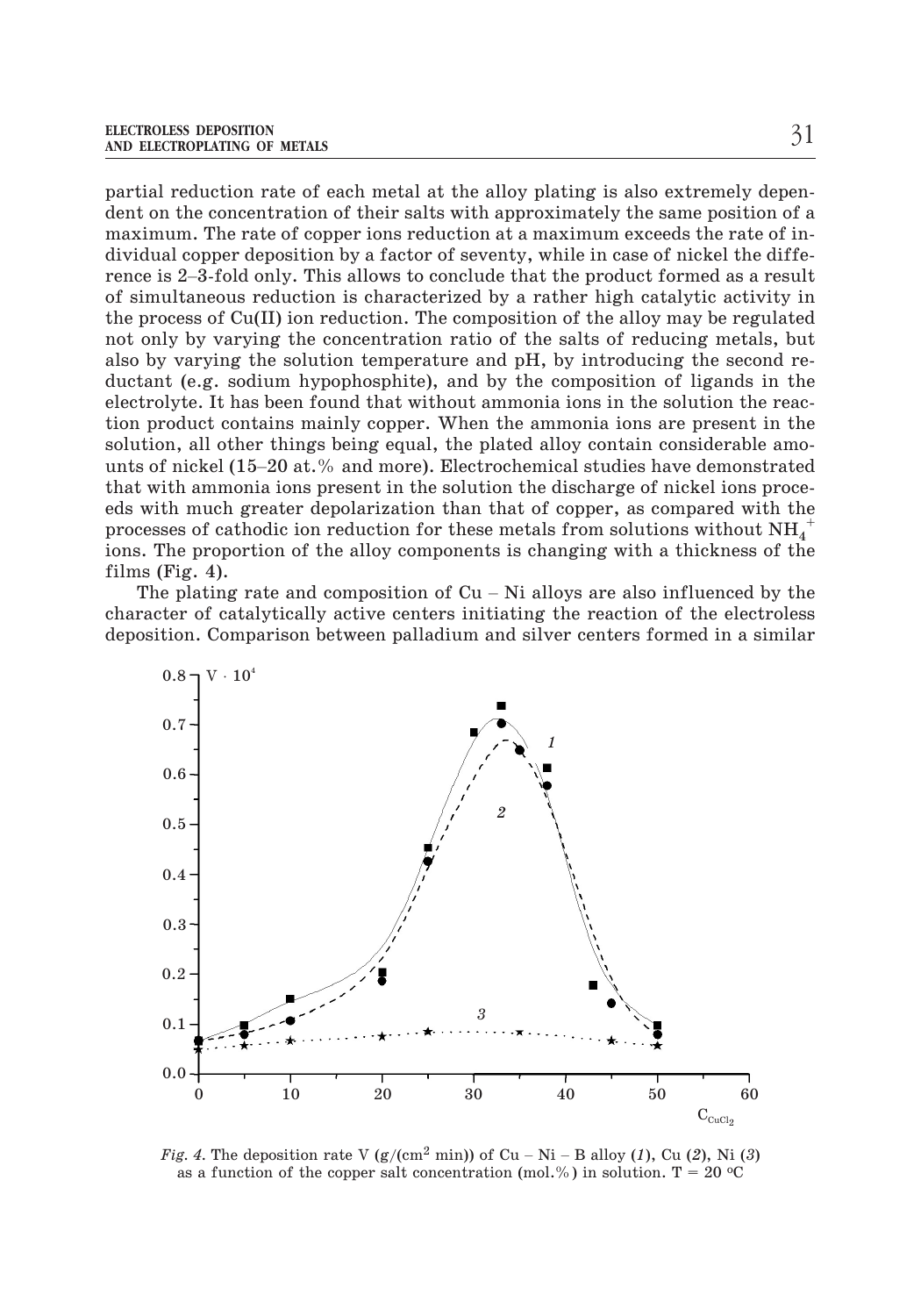way has revealed that the plating rate in the second case is lower, whereas the content of nickel and boron is always higher.

According to the phase diagram, copper and nickel are mutually soluble without limits, and it could be expected that solid solutions should be formed at any proportion of these metals in alloys. However, a study of the alloy phase composition with different content of components has demonstrated that only the films containing 7 at.% of Cu and 14.5 at.% of B represent solid solutions of copper and boron in nickel. The films of other compositions may contain the second solid solution based on nickel as well as metallic copper and its oxides [88,89]. taining 7 at.% of Cu and 14.5 at.% of B represent solid solutions of copper<br>boron in nickel. The films of other compositions may contain the second solid<br>tion based on nickel as well as metallic copper and its oxides [88, tion with different content of components has demonstrated that only the films<br>containing 7 at.% of Cu and 14.5 at.% of B represent solid solutions of copper<br>and boron in nickel. The films of other compositions may contai

pophosphite solutions considered in detail in [90-93]. The investigation showed and boron in nickel. The films of other compositions may contain the second solution based on nickel as well as metallic copper and its oxides [88,89].<br>  $Ni - W - P$  and  $Ni - Mo - P$  alloys. With the second group one can classify<br> on pH and sodium tungstate and citrate contents. An increase in the solution temperature and concentration ratio of  $Na<sub>2</sub>WO<sub>4</sub>$ : nickel salt favors an enhanced tungsten content in the alloy. According to the chemical analysis data, thin alloy films pophosphite solut<br>that the tungste<br>on pH and sodiu:<br>perature and cor<br>sten content in t<br>(about 0.5–0.8  $\mu$ m in thickness) deposited at 90  $^{\circ}$ C, pH 8 and the mole ratio of the that the tungsten content in the alloys  $Ni - W$  -P depended on temperature, solution pH and sodium tungstate and citrate contents. An increase in the solution temperature and concentration ratio of  $Na_2WO_4$ : nickel salt fav on pH and sodium tungstate and citrate contents. An increase in the solution tem-<br>perature and concentration ratio of  $\text{Na}_2\text{WO}_4$ : nickel salt favors an enhanced tung-<br>sten content in the alloy. According to the chemic tion from 0.07 to 0.09 mol/l (the mole ratio of tungsten and nickel salt in the solution being correspondingly changed from 2.3 to 9), tungsten content in the film is rather slightly increased, and the alloy deposition is tion being correspondingly changed from 2.3 to 9), tungsten content in the film is rather slightly increased, and the alloy deposition is significantly retarded (from 4 to 1  $\mu$ m/h). 8–9 at. % P. In response to the increase of tungsten salt concentration in the solution from 0.07 to 0.09 mol/l (the mole ratio of tungsten and nickel salt in the solution being correspondingly changed from 2.3 to 9), tun

line and 8–9 at. % W (10.5 at. % P) are amorphous specimens. The heating at 250  $^{\circ}$ C for 6 hours does not effect phase composition of the alloys. Ni<sub>3</sub>P phase is separa-<br>ted and solid solution of W in Ni formed on annealing the alloys which comprise<br>1 at. % W both at 600 and 900 °C. The comparison of the ted and solid solution of W in Ni formed on annealing the alloys which comprise<br>1 at. % W both at 600 and 900 °C. The comparison of the intensities of X-ray dif-<br>fraction peaks for phosphide and nickel phases shows that e 1 at. % W both at 600 and 900 °C. The comparison of the intensities of X-ray diffraction peaks for phosphide and nickel phases shows that even at  $600\ ^{\circ}\mathrm{C}$   $\mathrm{Ni}_{3}\mathrm{P}$ phase separation is essentially complete.

The annealing of tungsten enriched alloys  $(8-9$  at. % W) at 600 °C results not appearance of a third phase which is intermetallic compound  $Ni<sub>A</sub>W$ . The comparison of X-ray diffraction peak intensities for phosphide, nickel and intermetallic compounds shows that their formation at  $600^{\degree}\text{C}$  is not complete and it is continued during heating at 900 °C. Thus, it may be supposed that the increase in the content of tungsten in the alloy inhibits the process of phosphide phase formation, in spite of the fact that the  $Ni<sub>4</sub>W$  intermetallic phase separation provides more favorable conditions for the formation thereof. The lattice spacing values for the solid solution coupled with the fact of the intermetallic compound phase separation, allow to suppose the microheterogeneous distribution of tungsten in as-deposited tungsten-enriched alloys.

It should be noted that, similar to other alloys under study, introduction of tungsten (molybdenum) salts into the solution and inclusion the refractory metals into alloys significantly affects the structure of a reduction product, grain size and content of the third (nonmetallic) component, e.g. phosphorus, and hence the properties of the metal film.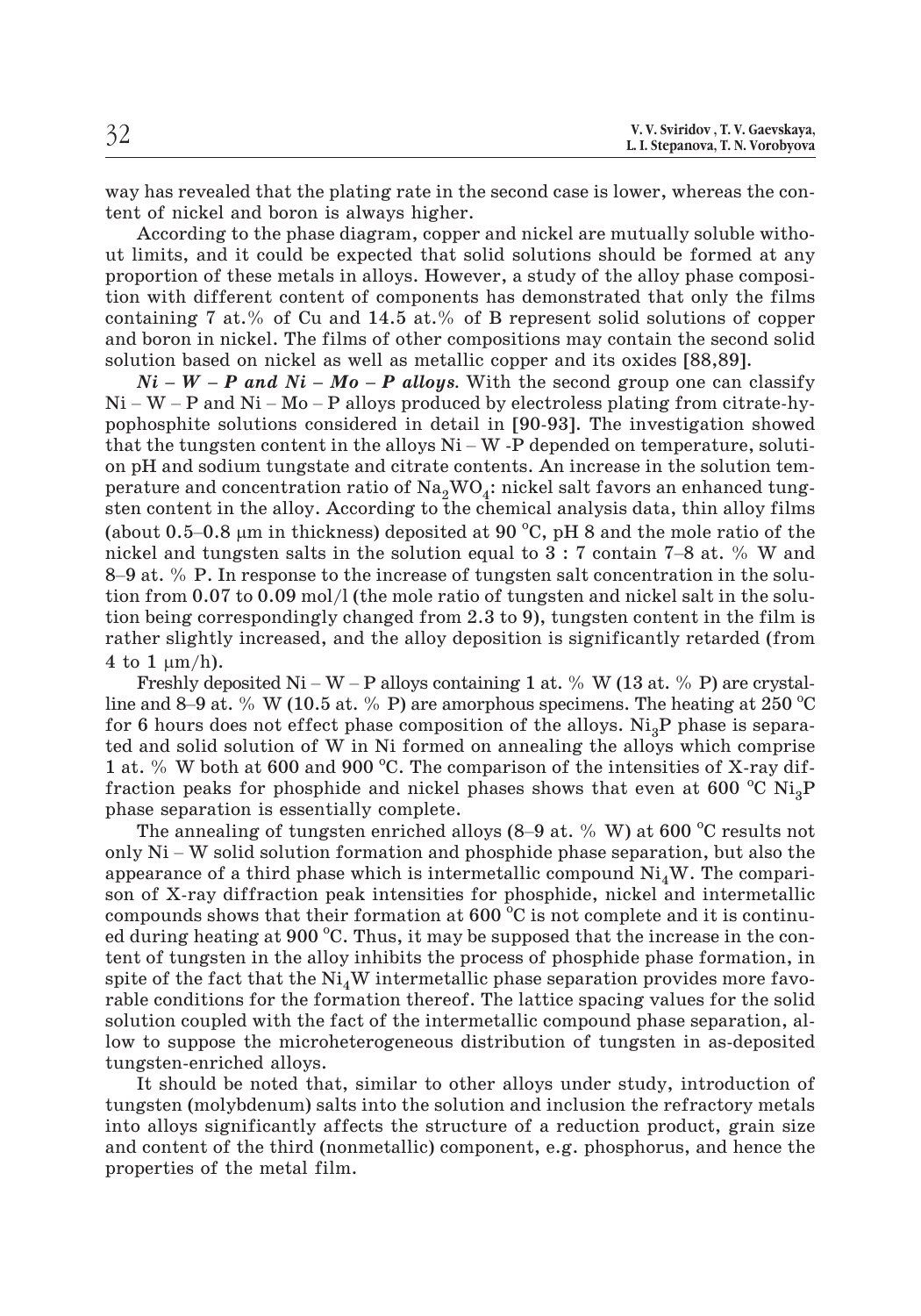**CU ELECTROPLATING OF METALS Cu** – *Cd alloy*. Introduction of cadmium salts into the tartrate-formaldehyde plating solution results in the deposition of supersaturated Cu–Cd solid solution (assigned to the third group of alloys) containing up to 30 at. % of cadmium, the plating rate and corrosion resistance of which are much higher than the reduction rate of individual copper and its resistance in oxidation processes. An increased plating rate results in changes in the state of the surface of a growing metal particles, due to simultaneous plating of cadmium and copper leading to higher catalytic activity of these particles. Higher corrosion resistance of these films, as compared to copper, may be explained by possible formation at the initial stage of the alloy oxidation at corrosion tests of the dense cadmium oxide film that locks out further corrosion. It should be noted that cadmium is a catalytic poison in the processes of electroless reduction by formaldehyde. Consiquently, a marked growth of the plating rate in the presence of cadmium ions in the electroless copper plating solution may be attributed only to the effects of the alloy formation [94, 95].

**Electroplating of binary alloys**. Among the advantages of metal electroplating from solutions over electroless plating there are considerably higher rates of the processes and stability of solutions. At the same time, these processes are not universally applicable, e.g. they are of limited usefulness for plating on objects of complex geometry due to small scattering ability. Therefore, the researchers engaged in plating of metal coatings require information both about the mechanisms of electroless deposition and electroplating from solutions.

Electroplating of alloys from solutions is in many respects similar to the above processes of electroless alloy plating. The current density, at which the reduction process is realized, current polarity (unipolar, pulse, bipolar) and a nature of electrodes on the surface of which an electrolytic alloy is deposited are of great importance among the factors influencing the composition, structure and properties of a cathodic product. Owing to the absence of a reductant, catalytic effects essential for the processes of electroless plating become less important. Because of this, alloys associated with simultaneous electroplating of metals may be subdivided into two large groups: (1) alloys formed of the individually reducible metals and (2) alloys with only one of the components reducible individually. *Cu* is the standard and the processes of electroless plating become less important.<br>
ause of this, alloys associated with simultaneous electroplating of metals may<br>
subdivided into two large groups: (1) alloys formed of

sulphate acid and pyrophosphate neutral electrolytes enabling the production of  $Cu - Sn$ ,  $Ni - Sn$ ,  $Cu - Zn$  alloys. Cu-Sn alloys have been plated with the use of sulphate acid and pyrophosphate neutral electrolytes enabling the production of alloys with tin content from 3 to 50 at. %, depending on the curre 1.0  $A/dm^2$  is optimum), ion ratio of both metals in the solution (Cu(II): Ni(II) being from 1:10 to 1:1). The composition of the produced alloys includes intermetallic compounds (CuSn,  $\text{Cu}_{10}\text{Sn}_3$ ,  $\text{Cu}_{6}\text{Sn}_5$ ) and supersaturated solid solution of tin in copper containing up to 12 at. % of tin, and in some cases metallic copper and tin. The latter is in the amorphous state [38, 40, 74, 96, 97].  $A/dm^2$  is optimum), ion ratio of both metals in the solution (Cu(II): Ni(II) ag from 1:10 to 1:1). The composition of the produced alloys includes irretaillic compounds (CuSn, Cu<sub>10</sub>Sn<sub>3</sub>, Cu<sub>6</sub>Sn<sub>5</sub>) and supersaturated

rophosphate electrolytes providing the formation of alloys with the content of nickel from 30 to 70 at. % depending on the metal ions ratio in the electrolytes, pH motime and compounds (cash, equology, edgents) and supersuctuated solid solid<br>tion of tin in copper containing up to 12 at. % of tin, and in some cases metallic<br>copper and tin. The latter is in the amorphous state [38, 40 of the type  $\text{Ni}_3\text{Sn}_4$ ,  $\text{Ni}_3\text{Sn}_2$ ,  $\text{Ni}_3\text{Sn}_3$ , and tin for the most part in the amorphous state [40, 74, 97, 98]. Plating of Cu-Zn films was performed from pyrophosphate The formation of Ni – Sn films was performed from chloride-fluoride and py-<br>rophosphate electrolytes providing the formation of alloys with the content of nic-<br>kel from 30 to 70 at. % depending on the metal ions ratio in electrolytes varying the ion ratio of copper and zinc from 1:1 to 1:10. The alloys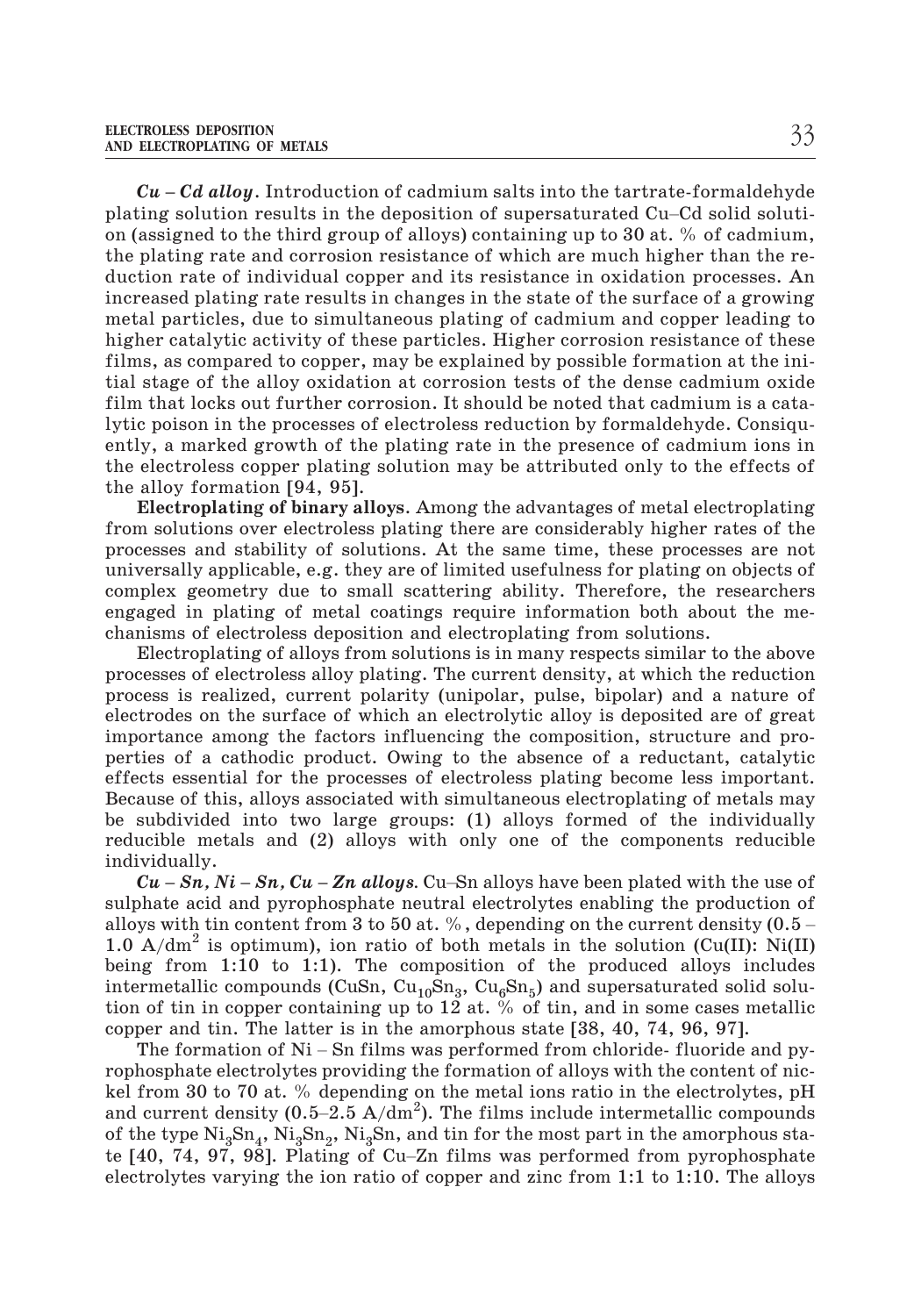

emission spectroscopy in dependence from the time of plating:  $1-3$  sulphate electrolyte, concentration  $SnSO<sub>4</sub>$  increased from 0.13 to 0.22 mol/l; *4*-pyrophosphate electrolyte

thus obtained included a solid solution of zinc in copper (up to  $15-20$  at. %) and also intermetallic compound  $Cu<sub>5</sub>Zn<sub>8</sub>$  [40, 97].

In all three cases the content of more electronegative metal increases with the growth of its ion concentration in solution and current density. The latter is limited by formation of metal oxides as a result of hydrolysis occurring in proximity thus obtained included a solid solution of zinc in copper (up to 15–20 at. %) and<br>also intermetallic compound  $Cu_5Zn_8$  [40, 97].<br>In all three cases the content of more electronegative metal increases with the<br>growth of i also intermetallic compound  $Cu_5Zn_8$  [40, 97].<br>In all three cases the content of more electronegative metal increases with the<br>growth of its ion concentration in solution and current density. The latter is limi-<br>ted by f changing as the plating proceeds (Fig. 5). wth of its ion concentration in solution and current density. The latter is limi-<br>by formation of metal oxides as a result of hydrolysis occurring in proximity<br>le cathode and incomplete metal ion reduction. Chemical analy

greater than that of tin. For thickness ranging from  $1,5$  to  $2,5$   $\mu$ m the total tin content is drastically increased, and with further thickness growth it reduces at-Ni – Sn, Cu – Zn alloys has revealed that an integral composition of the coatings is<br>changing as the plating proceeds (Fig. 5).<br>At the early stages of plating the content of copper in Cu–Sn films is much<br>greater than that At the early stages of plating the content of copper in Cu-Sn films is much greater than that of tin. For thickness ranging from 1,5 to 2,5  $\mu$ m the total tin content is drastically increased, and with further thickness At<br>greater<br>conten<br>taining<br>and Cu<br>6–10 µ  $6-10 \mu m$ .

The phase composition of the above alloys (Table 1) is distinguished by the presence of the amorphous component that, as seen from the results of electron microscopy studies, is formed by the finest particles ranging in size from 1 to and Cu – Zn alloys increases with film thickness growth to the constant values at  $6-10 \mu m$ .<br>The phase composition of the above alloys (Table 1) is distinguished by the presence of the amorphous component that, as seen fr formation of supersaturated solid solutions. The fine-grained structure is a cha-The phase composition of the above alloys (Table 1) is distinguished by the presence of the amorphous component that, as seen from the results of electron microscopy studies, is formed by the finest particles ranging in s sence of the amorphous component that, as seen from the results of electron mic-<br>roscopy studies, is formed by the finest particles ranging in size from 1 to<br>100 nm. An interesting peculiarity of the composition of Cu – S grain sizes in coatings formed of individual metals and even less. 100 nm. An interesting peculiarity of the composition of Cu – Sn alloys is also the formation of supersaturated solid solutions. The fine-grained structure is a characteristic feature of electrolytic alloys (especially Cu

solutions containing easily hydrolyzed tin compounds contain colloid particles of SnO<sub>2</sub> adsorbed from the electrolyte on the cathode surface or formed as a result of hydrolysis directly on the growing surface [97]. When these oxide content is limigrain sizes in coatings formed of individual metals and even less.<br>It is important to note that the alloys (e.g. Cu – Sn, Ni – Sn) deposited from the<br>solutions containing easily hydrolyzed tin compounds contain colloid pa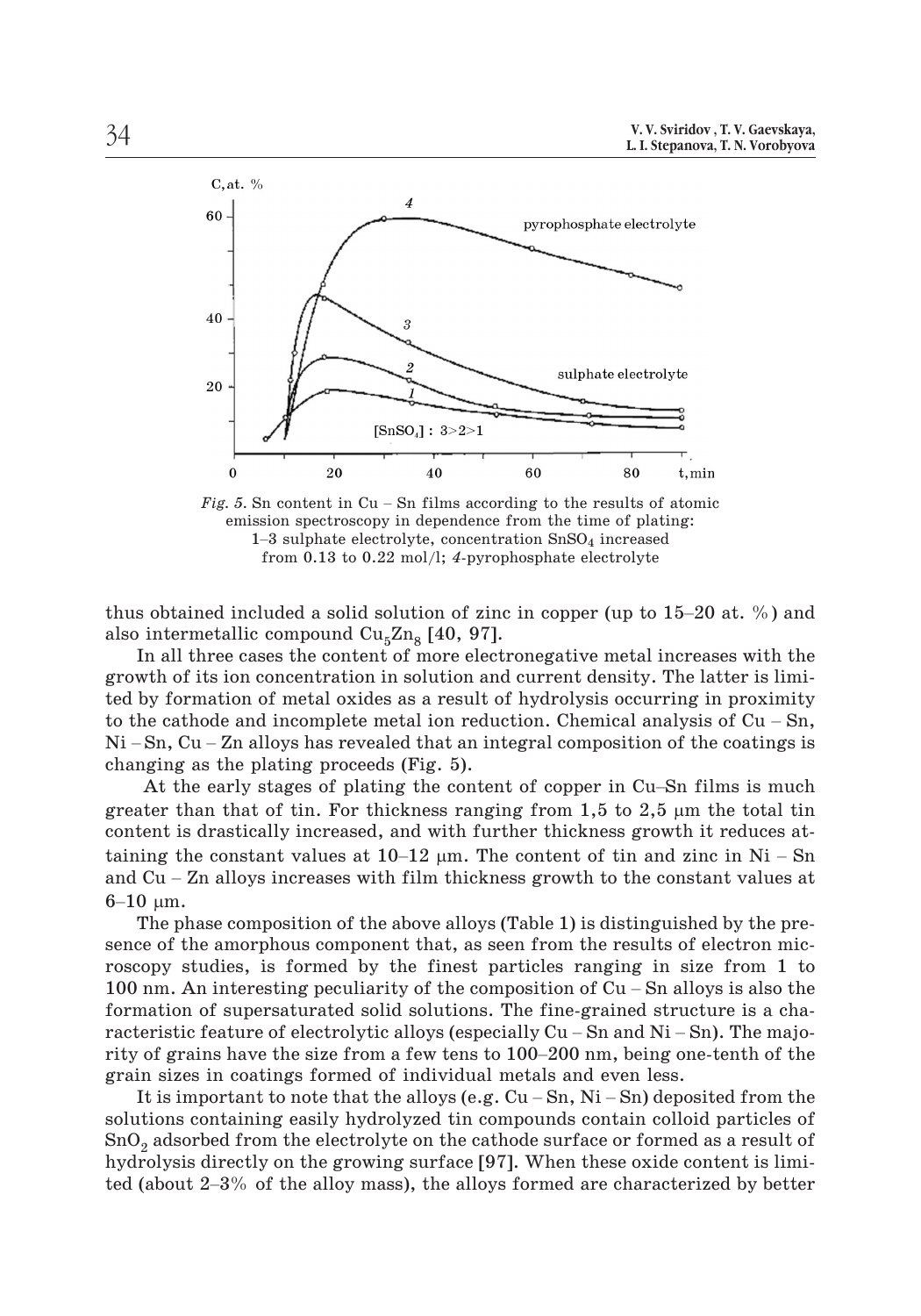microhardness and corrosion resistance than their metallurgical analogues. For example. The example, we plated Cu – Sn and Ni – Sn coatings with a microhardness about<br>microhardness and corrosion resistance than their metallurgical analogues. For<br>example, we plated Cu – Sn and Ni – Sn coatings with a 3.5<br>3.0–3.7 GPa and corrosion resistance than their metallurgical analogues. For<br>1.0–3.7 GPa and 3.7–4.2 GPa correspondingly. At the same time, their metallur-<br>3.0–3.7 GPa and 3.7–4.2 GPa correspondingly. At the same time, gic analogues (not doped with the third element) have less microhardness about 2.5 GPa and 3.3 GPa accordingly. It has been demonstrated that unusual properties of the studied copper-based binary alloys plated from solutions are determined by the peculiarities of their phase composition and microstructure. These properties are the improved microhardness and corrosion resistance of the alloys, diffusion and recrystallization proceeding in the films (both in the process of film growth and on completion of electrolysis) at low temperatures within the interval es of the studied copper-based binary alloys plated from solutions are determined<br>by the peculiarities of their phase composition and microstructure. These proper-<br>ties are the improved microhardness and corrosion resistan vement of the liquid phase, i.e. electrolyte occluded into the films while their growth [74]. It has been found that the substrate metal takes part in the diffusion processes at electrolysis as well as on subsequent heating after the completion of growth and on completion of electrolysis) at low temperatures within  $18-250$  °C [40, 74, 96–98]. These processes are especially vigorous with vement of the liquid phase, i.e. electrolyte occluded into the films verowth [ plating. Accoding to Auger electron spectroscopy data,  $Cu-Sn$  film 5  $\mu$ m in thickness heated at 250 °C includes about 20–30 % of nickel from the substrate  $[74,$ 6–98]. These processes are especially vigorous with the invol-<br>d phase, i.e. electrolyte occluded into the films while their<br>een found that the substrate metal takes part in the diffusion<br>ysis as well as on subsequent hea

*Table 1*

| Mole fraction                                   | Current                        | Mole fraction                             |                                                                           | Crystalline phases in films                                                          |                                                               |  |
|-------------------------------------------------|--------------------------------|-------------------------------------------|---------------------------------------------------------------------------|--------------------------------------------------------------------------------------|---------------------------------------------------------------|--|
| ratio of Sn (or<br>Zn) and Cu in<br>electrolyte | density,<br>$\mathrm{mA/dm^2}$ | ratio of Sn<br>(or Zn) and<br>Cu in alloy | Freshly deposited                                                         | After heating<br>2 hours, $250 °C$                                                   | After storage<br>18 month                                     |  |
| $Cu:Sn=1:10$                                    | 80                             | 1:9                                       | Cu, Cu <sub>6</sub> Sn <sub>5</sub> , Sn*                                 | Cu, Cu <sub>6</sub> Sn <sub>5</sub> , Sn*                                            | Cu, Cu <sub>6</sub> Sn <sub>5</sub> , Sn*                     |  |
|                                                 | 400                            | 3:2                                       | $Sn, Cu_6Sn_5$                                                            | $Sn, Cu_6Sn_5$                                                                       | $Sn, Cu_6Sn_5$                                                |  |
| $Cu:Sn=10:1$                                    | 80                             | 1:49                                      | Cu, solid solution<br>Ni in Cu                                            | Cu, Cu <sub>2</sub> O, solid<br>solution Ni in Cu                                    | Cu, solid solution<br>Ni in Cu                                |  |
|                                                 | 600                            | 3:7                                       | Cu, solid solution<br>Ni in Cu, solid so-<br>lution Sn <sup>*</sup> in Cu | Cu, solid solution<br>Ni in Cu. solid<br>solution Sn*in Cu                           | Cu, solid solution<br>Ni in Cu, solid so-<br>lution Sn* in Cu |  |
| $Cu:Zn=1:10$                                    | 100                            | 1:32                                      | Cu                                                                        | Cu, CuO, Cu <sub>2</sub> O,<br>Zn                                                    | Cu, CuO                                                       |  |
|                                                 | 400                            | 1:6                                       | Cu, solid solution<br>Zn in Cu,<br>15 at. $%$                             | Cu, solid solution<br>Zn in Cu,<br>15 at. %, ZnO,<br>Cu <sub>5</sub> Zn <sub>8</sub> | Cu, solid solution<br>Zn in Cu,<br>15 at. $%$                 |  |
|                                                 | 900                            | 1:4                                       | $Cu5Zn8$ , $Zn*$                                                          | $Cu5Zn8$ , ZnO                                                                       | $Cu5Zn8$ , ZnO,<br>$Zn*$                                      |  |
| $Cu:Zn=2:1$                                     | 50                             | 1:99                                      | Cu                                                                        | Cu, Cu <sub>2</sub> O, CuO,<br>$Zn*$                                                 | Cu,CuO                                                        |  |
|                                                 | 220                            | 1:4                                       | Cu, solid solution<br>Zn in Cu,<br>20 ат. %                               | Cu, solid solution<br>Zn in Cu,<br>20 at. %                                          | Cu, solid solution<br>Zn in Cu,<br>20 at. %                   |  |

Composition of binary Cu-Sn and Cu-Zn alloy films  $3 \mu m$  in thickness deposited **in galvanostatic regime from combined pyrophosphate electrolytes**

\* phases, the content of which does not exceed several percents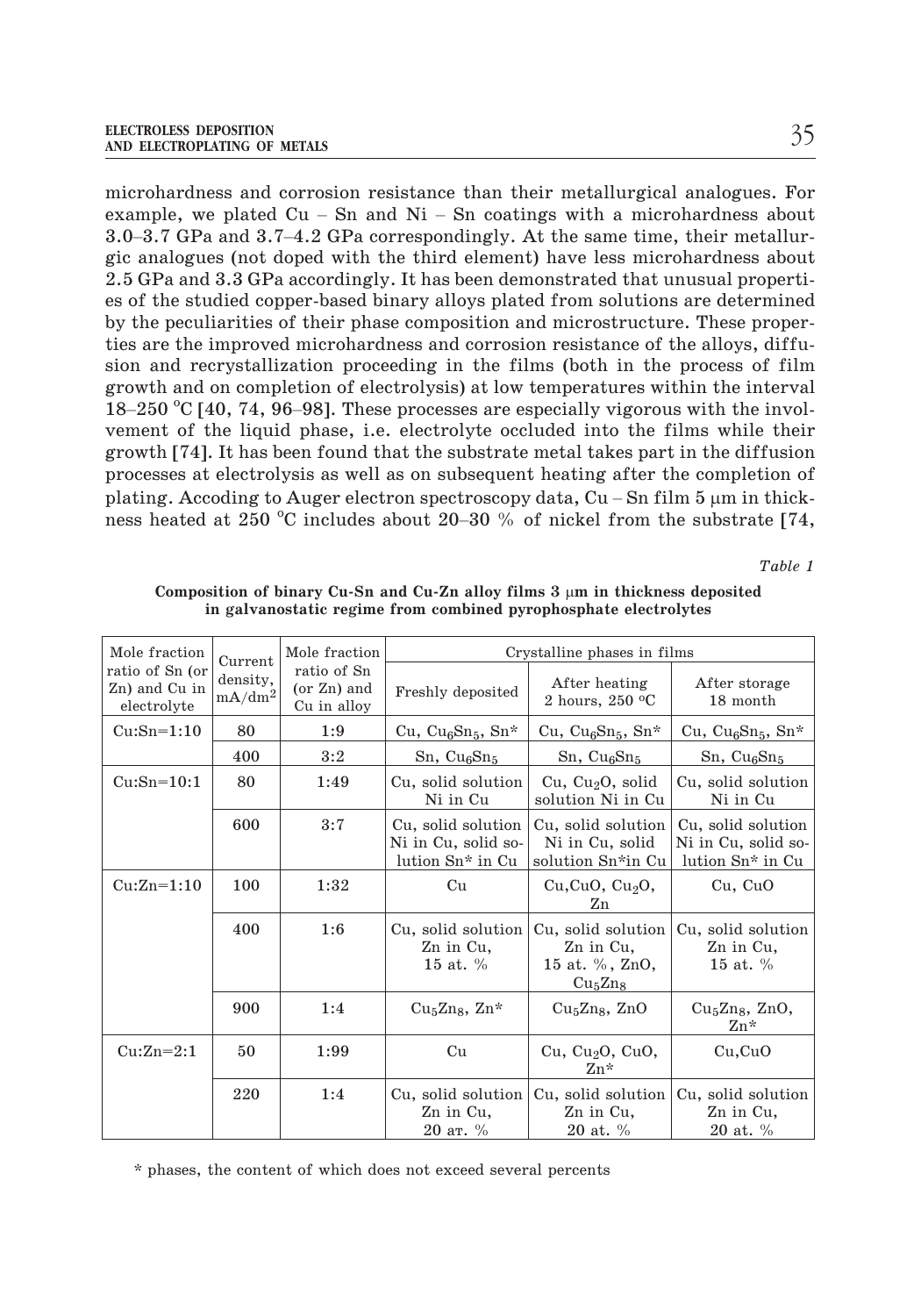| 36 | V. V. Sviridov, T. V. Gaevskaya,<br>L. I. Stepanova, T. N. Vorobyova |
|----|----------------------------------------------------------------------|
|----|----------------------------------------------------------------------|

97]. On completion of post electrolysis transformations,which continue 3–7 days the processes of recrystallization and phase changes in the films of binary alloys are drastically retarded, and the films behave themselves as metastable systems on storage and in service (Table 1). 97]. On completion of post electrolysis transformations, which continue 3–7 days the processes of recrystallization and phase changes in the films of binary alloys are drastically retarded, and the films behave themselves

The diffusion and recrystallization processes characteristic of nanostructured by plating alternately the individual metals from solutions [40]. It has been shown that electrochemical synthesis of uniform ultrafine-grained films (including intermetallic compounds and/or solid solutions) may be realized by alternate plating of alloys have been purposefully used for deposition of  $Cu - Sn$ ,  $Ni - Sn$ ,  $Cu - Zn$  alloys<br>by plating alternately the individual metals from solutions [40]. It has been shown<br>that electrochemical synthesis of uniform ultrafine-grai lytes simple in formulation, each containing ions of one of the deposited metals, in the stationary mode or by plating from the solution containing the ions of both metals, varying the current density periodically. The latter method allows to deposit alternately the layers enriched in one or other metal. The films obtained in this way are also homogeneous, but not laminated and reveal high corrosion resistance and lytes simple in formulation, each containing ions of one of the deposited metals, in the stationary mode or by plating from the solution containing the ions of both metals, varying the current density periodically. The lat produced in the stationary mode of electroplating. The possibility to vary the ratio of the both metals in extended limits (from 1:10 to 10:1) is of particular importance in these methods of alternative individual metal plating with an alloy formation. The other important feature of these methods is the possibility for the formation of fine-grained layers without special additives (e.g. brighteners). The novelty of this approach resides in the development of the procedures for metal alloy and composites synthesis with the controlled structure and properties. hese methods of alternative individual metal plating with an alloy formation.<br>
other important feature of these methods is the possibility for the formation of<br>  $C$ -grained layers without special additives (e.g. brightene

an alloy by electrochemical deposition. Most often pyrophosphate electrolytes are  $Cu - Ni$  alloys. It is well known that copper and nickel can be codeposited into<br>an alloy by electrochemical deposition. Most often pyrophosphate electrolytes are<br>used for this purpose, but the coating thickness is limited b cathod surface passivation inherent to this type of electrolytes. To exclude this phenomenon we worked out the way of buffering the solution and to prevent the reaction of hydrolysis in the near cathod zone of the electrolyte. This measure allowed to stabilize the work of the diphosphate electrolyte and to produce coatings with a thickness more than 60 µm. As it was shown for Cu-Sn, Cu-Zn, Ni-Sn alloys, the composition of Cu-Ni alloys also varies with their thickness. The nickel content diminishes usually at film thickening. It is important to emphasize that in spite of the integral alloy composition changes the both metal distribution in the coatings after the electrolysis finishing is uniform that gives evidence to the processes of low temperature diffusion in the alloys during their growth. Nickel content in the deposited Cu-Ni alloys can be changed up to 45 at. % and depends much on the current density. The results of X-ray diffraction analysis have shown the presence of only one phase which is the solid  $\alpha$ -solution corresponding to the phase diagram.

The enthalpy of solid copper-nickel alloy formation has been determined at 298 K by reaction calorimetry of dissolution using the specially developed method and employing an isoperibol calorimeter for this purpose. The results obtained indicate that the model of subregular solution type still provide a reasonable description of the thermodynamic functions of the Cu-Ni system. Besides, the results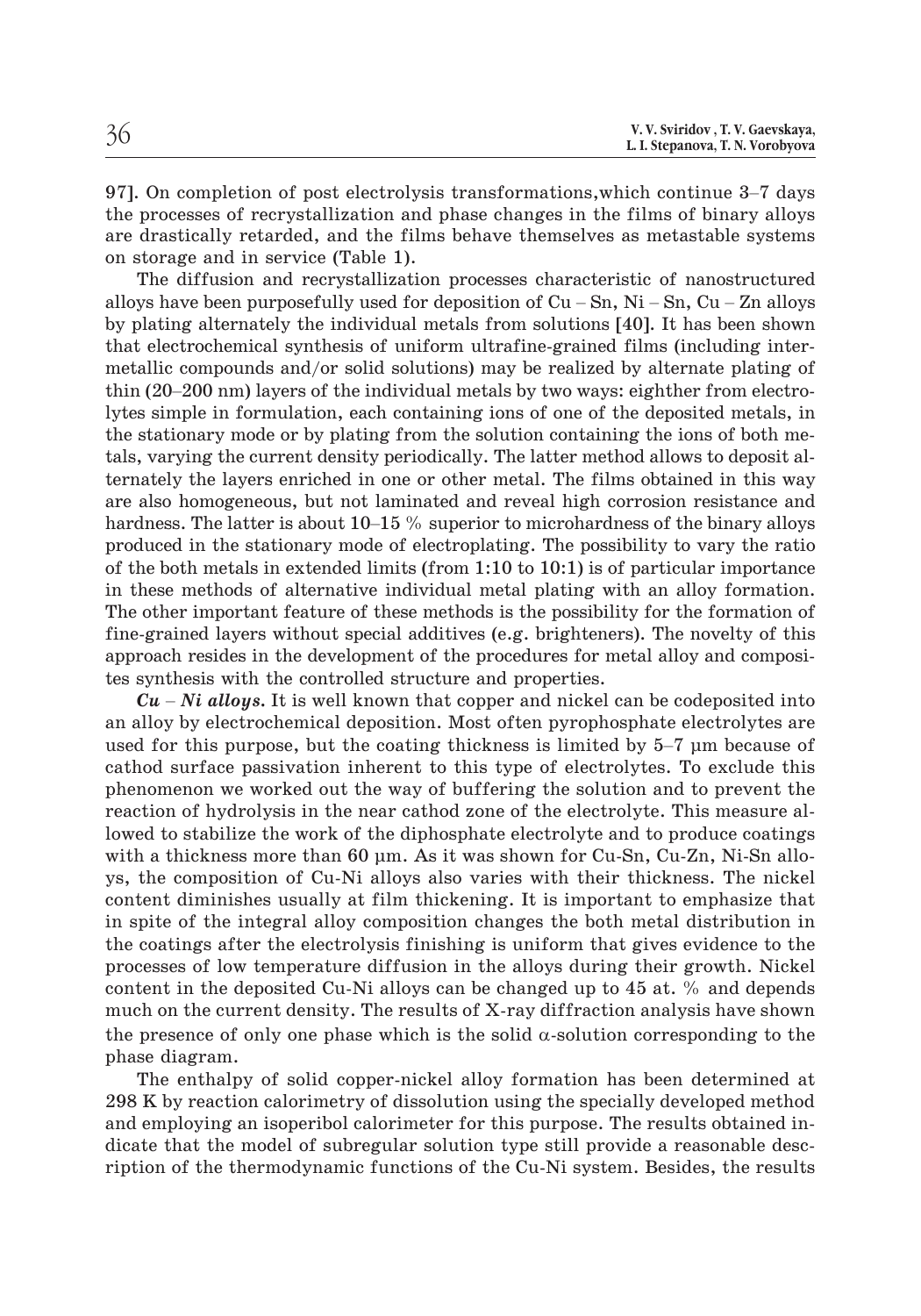show that the product of electrochemical copper-nickel alloy plating from the worked out solution allows to produce an alloy which is the thermochemical analogue to a metallurgic alloy comparing their enthalpy of dissolution [99].

*Zn – Ni alloys*. Great interest in zinc-based films doped with metals of the iron-subgroup is determined by a continuing demand for the development of economically efficient and ecologically safe industrial plating processes, providing better corrosion resistance and protective ability than pure zinc coatings.

The results obtained for simultaneous electroplating of zinc and nickel or cobalt from aqueous solutions point to the fact that by varying the solution characbart from aqueous solutions point to the fact that by varying the solution charac-<br>teristics (ligand nature, molar ratio of the metals, pH) and electroplating condi-<br>tions (current density, plating potential) one is enable tions (current density, plating potential) one is enabled to change the proportions of zinc and nickel (or cobalt) over a wide range. To illustrate, the content of nickel may be ranging from below 2 at  $%$  (in case of a so-called anomalous codeposition plating with predominance of zinc in the alloy) to 90 at.% (normal cooperative plating of zinc and nickel in the process of the alloy formation is realized at the following conditions and with the following solution compositions: a) from ammonia diphosphate solution at the ratio  $[\text{Zn(II)}]$ :[Ni(II)] = 0.3 and i<sub>k</sub> = 1A/dm<sup>2</sup>, b) at plating when nickel is a predominant inclusion) [100–102]. Normal simultaneous plating of zinc and nickel in the process of the alloy formation is realized at the following conditions and with the following solution compo densities ranging  $i_k = 0.05 \div 0.15$  A/dm<sup>2</sup>; c) from noncomplex chloride solution at plating of zinc and nickel in the process of the alloy formation is realized at the following conditions and with the following solution compositions: a) from ammonia diphosphate solution at the ratio  $[Zn(II)!;Ni(II)] = 0.3$  a Low voltage or low current densities provide the proceeding of normal alloy plating. Growth in the voltage or current density lead to anomalous codeposition of zinc and nickel.

The formation of alloys with demanded composition and structure is greatly influenced by the formulation of an electroplating solution for the production of zinc-nickel films. It has been established that ammonia diphosphate solution pro-Fig. Growth in the voltage or current densities provide the proceeding of hormal antly plating. Growth in the voltage or current density lead to anomalous codeposition of zinc and nickel.<br>The formation of alloys with dema the whole range of the potentials and current densities under study. This seems to be conditioned by close approaching to each other of zinc and nickel potentials causing discharge of the ions of both metals already at low current densities. A chloride solution is characterized by the possibility to produce mainly two-phase films (phases of intermetallic compound  $N_{15}Zn_{21}$  and crystalline zinc or nickel) not excluding possible plating of single-phase alloys at quite definite conditions which are: the ratio  $[\text{Zn(II)}][\text{Ni(II)}] = 0.5$  and current density  $\leq 1$  A/dm<sup>2</sup> or the causing discharge of the ions of both metals already at low current densities. A chloride solution is characterized by the possibility to produce mainly two-phase films (phases of intermetallic compound  $Ni_5Zn_{21}$  and cr nickel ions in a weakly alkaline chloride solution seems to occur only under the limiting diffusion current for the ions of a more electropositive metal (nickel) [101]. –

Based on the results of X-ray diffraction analysis [100], the conditions for production of the phases with nonequilibrium composition have been determined: roentgen-amorphous or poorly crystallized solid solutions of zinc in nickel are production is a weakly alkaline chloride solution seems to occur only under the limiting diffusion current for the ions of a more electropositive metal (nickel) [101].<br>Based on the results of X-ray diffraction analysis [1 1.15 V) or small film thickness (below  $0.3 \mu m$ ). Based on the results of X-ray diffraction analysis [100], the conditions for<br>duction of the phases with nonequilibrium composition have been determined:<br>ntgen-amorphous or poorly crystallized solid solutions of zinc in ni

changing with their growth and grain sizes are smaller in films with the increased nickel content [100, 101]. This seems to be conditioned by the predominance of nickel reduction (as a more noble metal) at the initial stage. Further the forming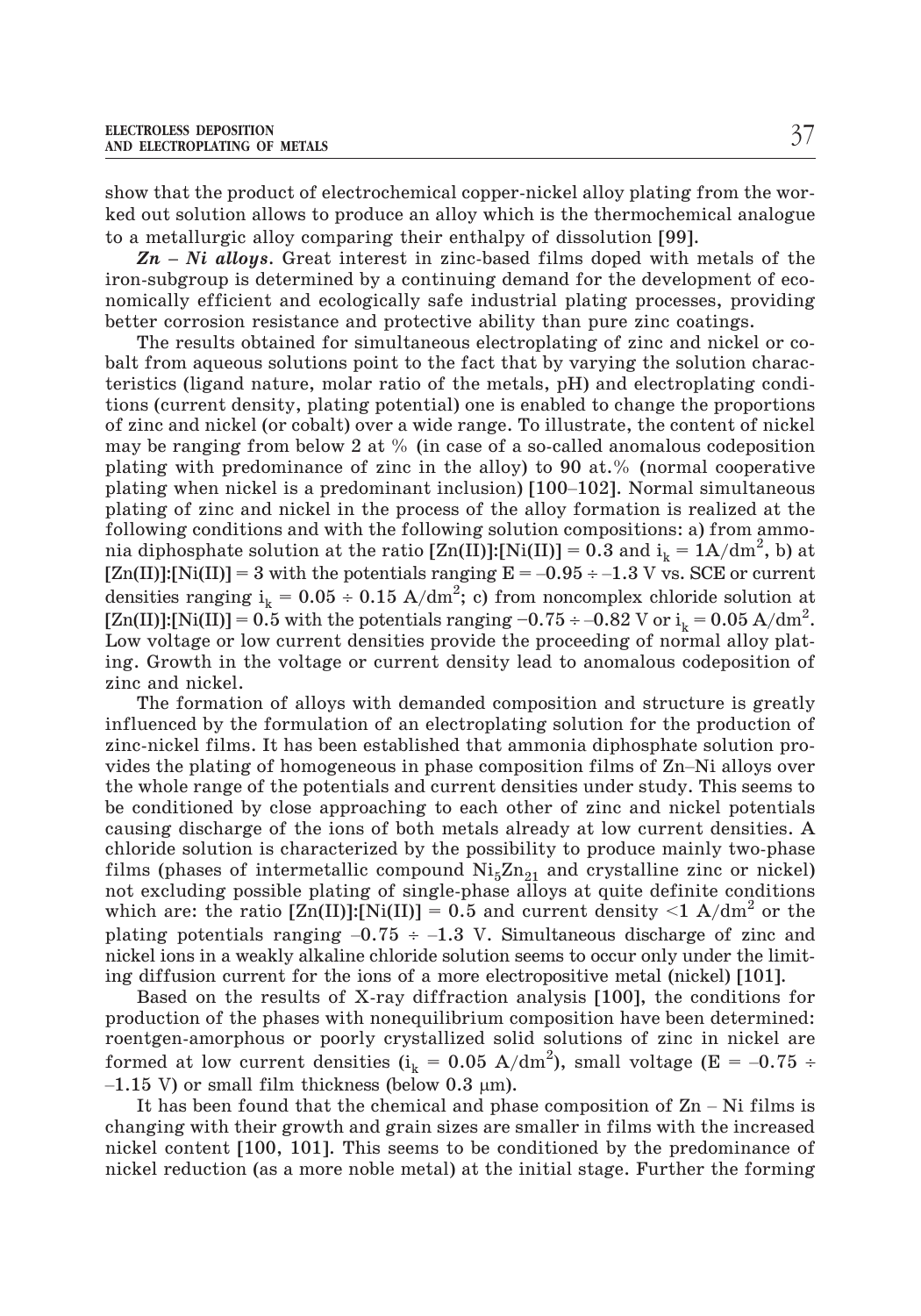| 38 | V. V. Sviridov, T. V. Gaevskaya, |
|----|----------------------------------|
|    | L. I. Stepanova, T. N. Vorobyova |

nickel monolayer may trap the ad-atoms of zinc or the products of zinc ion hydrolysis in the near cathod layer of the solution. Zinc phase deposition and its final reduction cause the inclusion of this metal into the alloy. The observed change in the chemical composition with the growing zinc-nickel film thickness is accompanied by changes in the phase composition too. The results obtained by X-ray diffraction, scanning and atomic-mass microscopy methods indicate the diminishing degrain in the near cathod layer of the solution. Zinc of the products of zinc for hydro-<br>lysis in the near cathod layer of the solution. Zinc phase deposition and its final<br>reduction cause the inclusion of this metal int (from 2 to 90 at.  $\%$ ). The effect of chemical and phase compositions of Zn<sup>*–*Ni</sup> films on their corrosion resistance<br>The effect of chemical and phase compositions of Zn<sup>–</sup>Ni films on their corrosion resistance

*Table 2*

| The effect of chemical and phase compositions of Zn–Ni films on their corrosion resistance |                  |                                                                          |                          |                                                    |
|--------------------------------------------------------------------------------------------|------------------|--------------------------------------------------------------------------|--------------------------|----------------------------------------------------|
| Solution                                                                                   | $C_{Ni}$ , at. % | Phases in films                                                          | Dissolution potential, V | Corrosion current,<br>$\mu A \cdot \text{cm}^{-2}$ |
| Weak-acid                                                                                  |                  | Zn (crystalline)                                                         | $-1.00 \div -1.02$       | 12.0                                               |
| chloride                                                                                   | $5.0 - 14.0$     | Zn (crystalline)<br>$\mathrm{Ni}_{5}\mathrm{Zn}_{21}$ ( <i>y</i> -phase) | $-0.98 \div -0.96$       | $5.0 - 5.5$                                        |
|                                                                                            |                  | Ni (crystalline)                                                         |                          |                                                    |
|                                                                                            | $20.7 - 51.6$    | $Ni5Zn21$ ( $\gamma$ -phase)                                             | $-0.88 \div -0.85$       | $2.0 - 2.5$                                        |
| Ammonia-                                                                                   | 12.0             | $Ni3Zn22$ ( $\delta$ -phase)                                             | $-0.70$                  | $0.8 - 1.0$                                        |
| diphosphate                                                                                | 19.0             | $Ni5Zn21$ ( $\gamma$ -phase)                                             | $-0.70$                  | $0.1 - 0.2$                                        |
|                                                                                            | 33.4             | Solid solution Ni<br>in $Ni5Zn21$                                        | $-0.68$                  | $0.3 - 0.4$                                        |
|                                                                                            |                  | Solid solution Zn                                                        |                          |                                                    |
|                                                                                            | $68.0 - 76.4$    | in Ni $(\alpha$ -phase)                                                  | $-0.65 \div -0.63$       | $0.2 - 0.3$                                        |

It has been determined that there is a correlation between such properties of Zn – Ni films as corrosion resistance, microhardness, contact electrical resistance and their microstructure, chemical and phase compositions. It has been shown that an increased content of nickel in films and the ultrafine grain structure are associated with better microhardness and contact resistance. The corrosion resistance of zinc-nickel films is growing with increasing uniformity of the structure.  $\mathbb{Z}$ n – Ni films containing 19 at. % of Ni and the phase of intermetallic compound  $Ni_{5}Zn_{21}$  exhibit the highest corrosion resistance in 3 % solution of NaCl (Table 2). It has been found that doping of electroplated Zn layers with a small amount of Ni (up to 2 at. %) results in an unexpected increase in the corrosion resistance of these films, possibly being conditioned by the segregation of Ni atoms along the grain boundaries of zinc. The set of a technological process for plating of zinc – nickel films in mount of Ni (up to 2 at. %) results in an unexpected increase in the corrosion resistance of these films, possibly being conditioned by the segregat

The results obtained have formed the basis for the development and commerciation of a technological process for plating of zinc – nickel films in instrument king and manufacture of fittings at the enterprises of Belarus.<br> making and manufacture of fittings at the enterprises of Belarus.

lybdenum possess some properties of great utility (high corrosion resistance, microhardness, wear resistance together with heat resistance). In particular conditions of plating the composition of these alloys differs from that corresponding to the phase diagram due to the formation of Ni-based solid solutions supersaturated with a refractory metal and their transition to an equilibrium state is hindered to some or other extent. The publications on the phase composition of such alloys are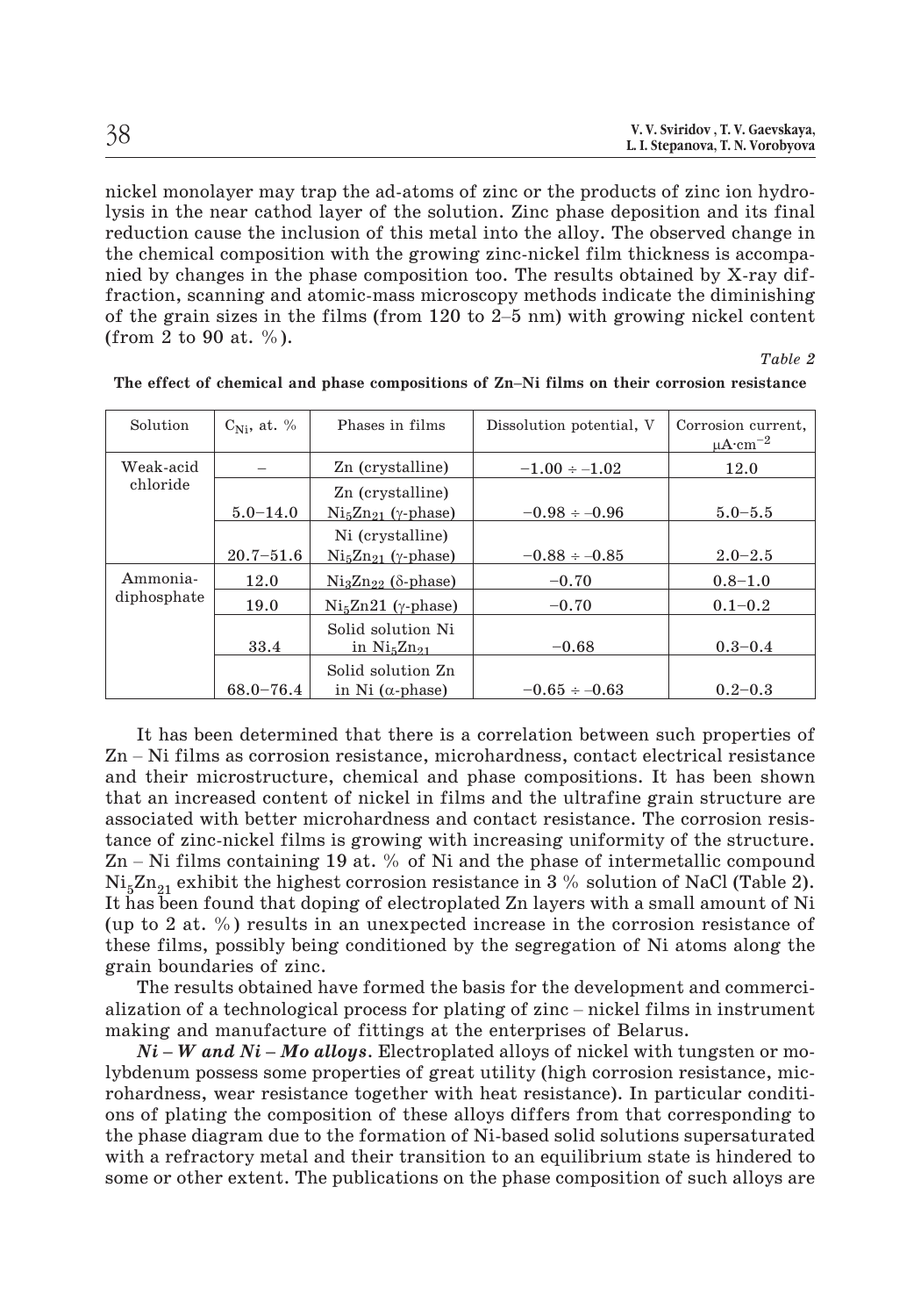merely confined to the statement of the fact that a crystalline or amorphous solid solution is formed, giving some information about the morphology, homogeneity of the doping distribution in a system and its valent state. TROLESS DEPOSITION<br>
<u>ELECTROPLATING</u> OF METALS<br>
Tely confined to the statement of the fact that a crystalline or amorphous solid<br>
ation is formed, giving some information about the morphology, homogeneity<br>
the doping dist

red Ni – W and Ni – Mo systems are discussed. These approaches proceed from the effect of various factors (concentration ratio of the simultaneously reduced metal ions, nature and concentration of ligands, temperature and pH of the solution, current density, plating mode) influencing the formation kinetics of alloys, their chemical and phase composition, lattice constant of the deposited solid phases, film morphology and in-depth distribution profiles of the elements. It has been deeffect of various factors (concentration ratio of the simultaneously reduced metal<br>ions, nature and concentration of ligands, temperature and pH of the solution,<br>current density, plating mode) influencing the formation ki from citrate solutions when the concentration of a tungsten salt in the solution is come, mature and concentration of nganas, comperator and pri or the solution,<br>current density, plating mode) influencing the formation kinetics of alloys, their<br>chemical and phase composition, lattice constant of the depo ions in the solution of no less than 1 mol/l as a critical requirement. The alloys film morphology and in-depth distribution profiles of the elements. It has been de-<br>monstrated that alloys with the limited content of tungsten (23–28 %) are formed<br>from citrate solutions when the concentration of a tungs roscopic studies have revealed in the samples plated from citrate solutions a considerable amount of oxygen along with nickel and tungsten. Together with the data on the morphology of the alloy film surface and lattice constants for the freshly deposited and heat-treated samples, this fact is indicative of the possibility for inclusion of tungsten into alloys in the form of a metal dissolved in the nickel lattice as well as in the form of oxides (valent states VI, V, IV, II) localized at the boundaries of nanograins in a solid solution. Oxygen-free and tungsten-enriched (above 24 at. % W), Ni – W alloys plated from the solution containing ammonium ions and the morphology of the alloy film surface and lattice constants for the freshly deposited and heat-treated samples, this fact is indicative o together with citrate ion are also nanoheterogeneous. The fact of intermetallic compound  $\mathrm{Ni_{4}W}$  formed upon heating of the alloys and a character of changes in the lattice constant of the solid solution as a result of thermal treatment give evidence to formation while plating the sites with different tungsten content in the initial samples. The alloys formed from the same solutions and containing  $24$  at. % of tungsten that is above the solubility limit  $(11-13$  at. %), according to the phase diagram represent homogeneous nanostructured syst 24 at. % W), We alloys placed from the solution containing all allocation to the total of the solution to the solution compound  $Ni_4W$  formed upon heating of the alloys and a character of changes in the lattice constant o the phase diagram represent homogeneous nanostructured systems with the grain sizes ranging from 10 to 170 nm.

X-ray diffraction studies have shown that the alloys plated out from the citratain only one crystalline phase, i.e. supersaturated solid solution of tungsten in 24 at. % of tungsten that is above the solubility limit  $(11-13$  at. %), according to the phase diagram represent homogeneous nanostructured systems with the grain sizes ranging from 10 to 170 nm.<br>X-ray diffraction studie of pulse current, the alloys containing 27–28 at. % of tungsten are amorphous. The alloys plated from citrate solutions in the absence of  $NH_4^+$  ions and contaitain only one crystalline<br>
nickel with the lattice co<br>
of pulse current, the all<br>
The alloys plated from c<br>
ning below 15 at. % of ti<br>
tant  $a = 0.3529 - 0.3531$ . It has been demonstrated that in case of Ni–Mo alloys, the peculiarities of ho-<br>is alloys plated from citrate solutions in the absence of NH<sub>4</sub><sup>+</sup> ions and contai-<br>g below 15 at. % of tungsten are single-phase solid solut monet with the lattice concluded and all the section of pulse current, the alloys containing  $27-28$  at. % of tungsten are amorphous.<br>The alloys plated from citrate solutions in the absence of  $NH_4^+$  ions and contai-<br>nin

The analys phase 11 on strate solutions in the assence of  $Ni_4$  lons and containing below 15 at. % of tungsten are single-phase solid solutions with lattice constant  $a = 0.3529-0.3531$ .<br>It has been demonstrated that in c nanostructured systems formation are very similar to the above-mentioned charallows with a limiting content of molybdenum (29–33 at. %) are formed from the model in model in model in model in model in model in model in model in model in model in model in model in model in an above metal of Mi-W al trate solutions with the concentration of molybdenum salt that is lower by a facto has seen demonstrated that in case of NT ho anoys, the peculiarities of no-<br>mogeneous (metal – metal) and heterogeneous (metal – metal – metal oxide)<br>nanostructured systems formation are very similar to the above-menti mogeneous (metal – metal) and heterogeneous (metal – metal – metal oxide)<br>nanostructured systems formation are very similar to the above-mentioned char-<br>acteristic of Ni–W alloys. However, particular differences are also denum oxides are included into the films of Ni-Mo alloys in case when the solution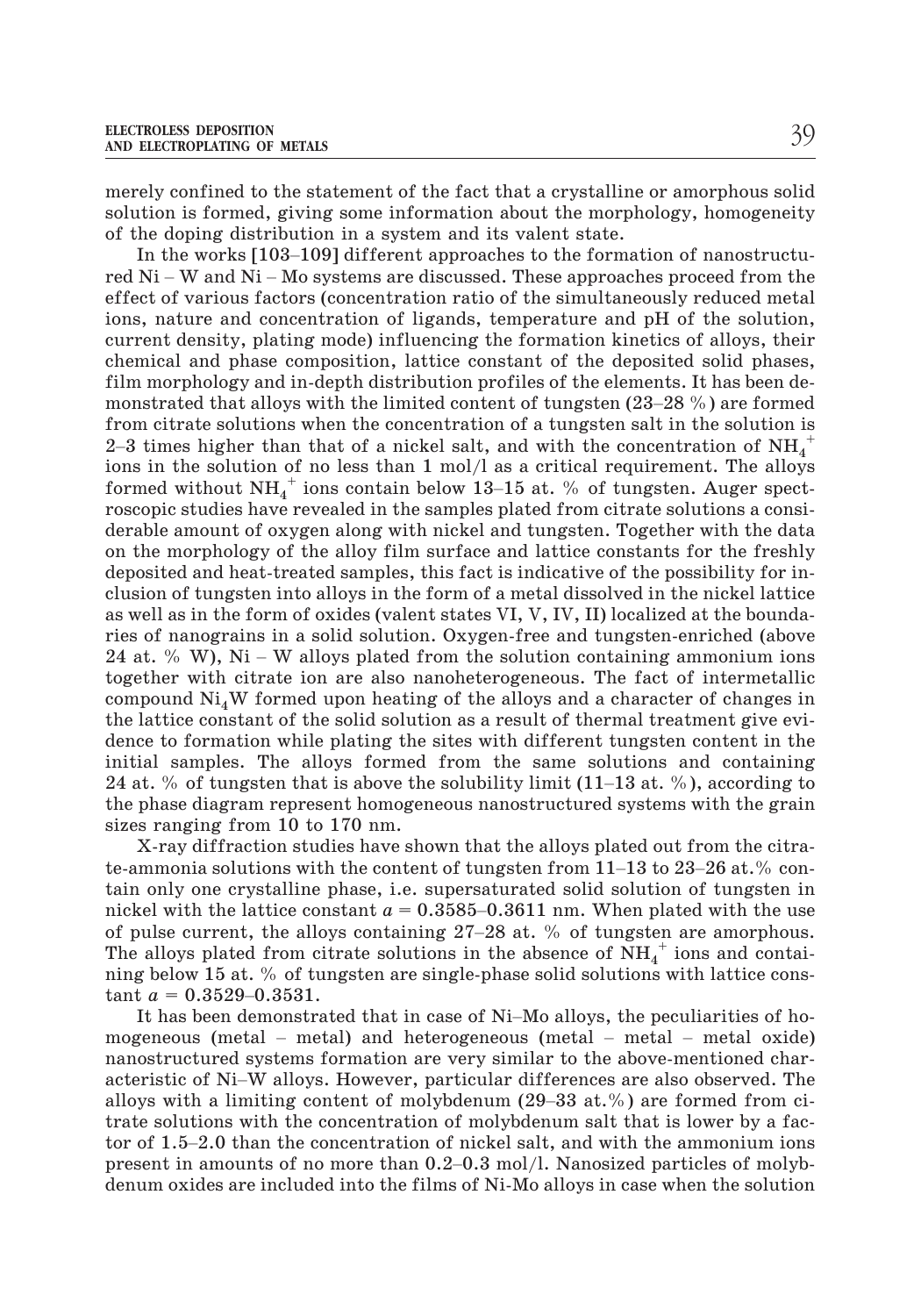contains no ammonium ions and at the concentrations of the latter above 0.3 mol/l, and also with a rather high (as compared to the concentration of nickel salt) content of molybdate ions in the solution. contains no ammonium ions and at the concentrations of the latter above 0.3 mol/l, and also with a rather high (as compared to the concentration of nickel salt) content of molybdate ions in the solution.<br>When plated out fr

When plated out from citrate-ammonium solutions with a content of molybdecontains no ammonium ions and at the concentrations of the latter above 0.3 mol/l, and also with a rather high (as compared to the concentration of nickel salt) content of molybdate ions in the solution.<br>When plated out f num (up to 33 at.%) they are roentgen-amorphous (table 3). These alloys are also amorphous as being plated from solutions without ammonium ions.

*Table 3*

|                         | Composition of binary Ni-Mo alloy films |                   |                                                           |                                                                                                                                                   |  |
|-------------------------|-----------------------------------------|-------------------|-----------------------------------------------------------|---------------------------------------------------------------------------------------------------------------------------------------------------|--|
| $C_{Mo}$ , at. %<br>No  | Oxygen                                  | Phase composition |                                                           |                                                                                                                                                   |  |
|                         |                                         | content           | Freshly deposited                                         | After heating 2 hours, 900 $\mathrm{^{\circ}C}$                                                                                                   |  |
| 1                       | 6                                       |                   | Solid solution Mo in Ni<br>(lattice constant $a=0.3540$ ) | Solid solution Mo in Ni<br>$(a = 0.3535)$                                                                                                         |  |
| $\overline{2}$          | 8                                       |                   | Solid solution Mo in Ni<br>$(a = 0.3542)$                 | Solid solution Mo in Ni<br>$(a = 0.3538)$                                                                                                         |  |
| $\mathbf{a}$            | 24                                      | Few percent       | Amorphous                                                 | Two solid solutions Mo in Ni<br>$(a_1 = 0.3633$ and $a_2 = 0.3599$ ),<br>metallic molybdenum, few amount<br>of $MoO2$ and $Ni3Mo$                 |  |
| $\overline{\mathbf{4}}$ | 31                                      | $> 10$ at.%       | Amorphous                                                 | Two solid solutions Mo in Ni<br>$(a_1 = 0.3625 \text{ and } a_2 = 0.3578),$<br>metallic molybdenum, MoO <sub>2</sub> and<br>few amount of $Ni3Mo$ |  |

Annealing of Ni-Mo alloys with low molybdenum content leads only to regulating of solid solution's lattice. Crystallizing processes are much more complicated and complex in alloys with high molybdenum content and availability of oxygen (Table 3) [104,109]. *N* is of solid solution's lattice. Crystallizing processes are much more complicated complex in alloys with high molybdenum content and availability of oxygen ble 3) [104,109].<br>*Ni* – *MoO<sub>3</sub> and Ni* – *WO<sub>3</sub> composite fi* 

lids by combining the components of different nature is a very promising approach to the creation of innovative materials with the desired properties. The electroplated composite coatings that include a metallic matrix with patches of fine-dispersed solid phase particles (organic or inorganic) are the example of such materials. These coatings possess the properties of a metal and a dispersed phase and are, as a rule, characterized by high corrosion resistance and microhardness, higher than usual wear and heat resistance. It should be noted that information roplated composite coatings that include a metallic matrix with patches of fi-<br>ne-dispersed solid phase particles (organic or inorganic) are the example of such<br>materials. These coatings possess the properties of a metal a particles somposite bounger that increase in motation in the passing the estample of such materials. These coatings possess the properties of a metal and a dispersed phase and are, as a rule, characterized by high corrosio their properties is not adequately systematized and most commonly amounts to the formulations. Synthesis of dispersed particles with the desired sizes and properties still remains a complex problem.

So far the synthesis simplicity and availability of the initial reagents have been insufficient to motivate the investigators to use colloid solutions for the production of nanodispersed oxide particles intended as a dispersed phase of composithe formulations. Synthesis of dispersed particles with the desired sizes and properties still remains a complex problem.<br>So far the synthesis simplicity and availability of the initial reagents have<br>been insufficient to m of stabilizing the particles of these oxides within multicomponent solutions for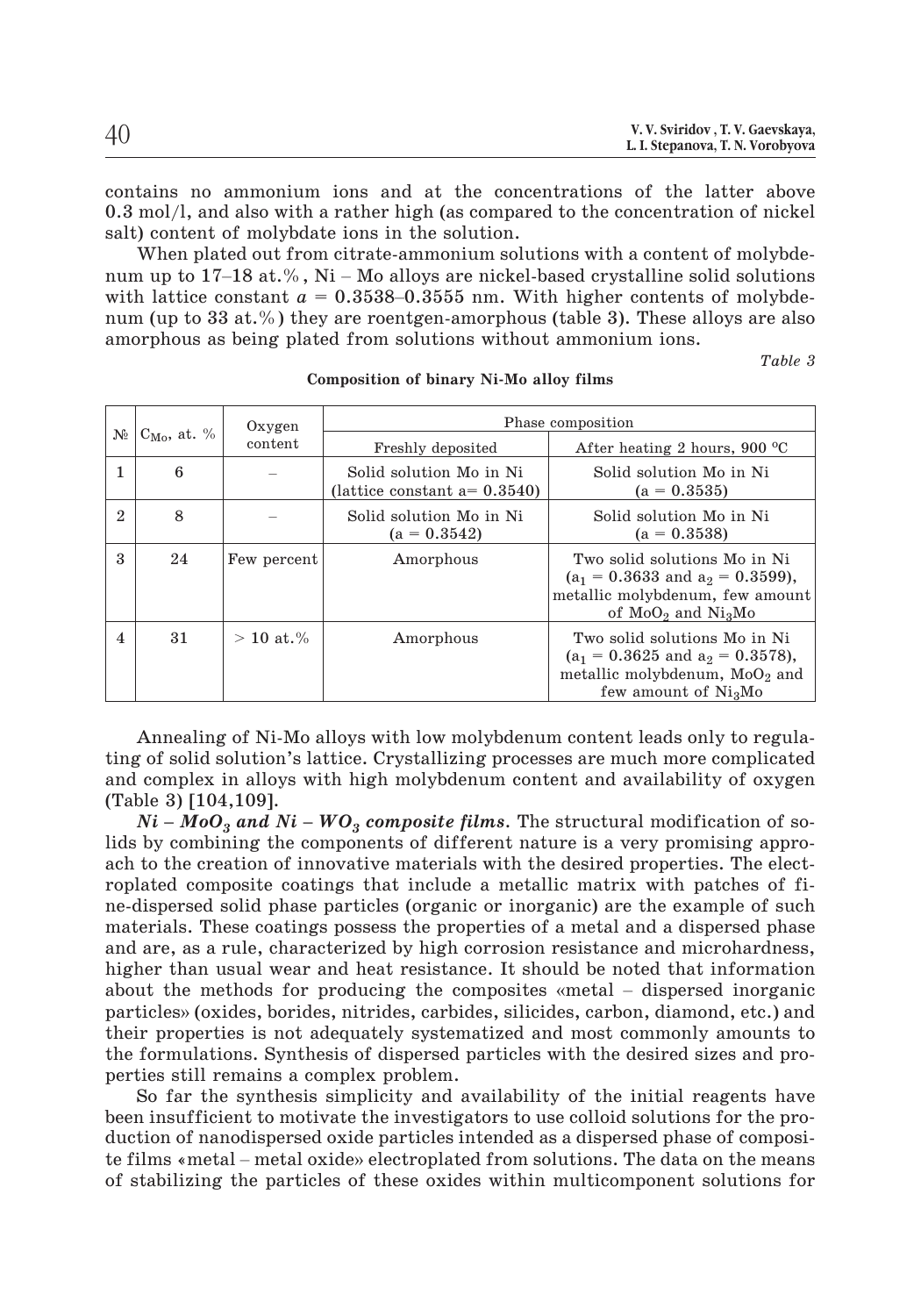plating of composite films are lacking. There is little information about the quantity of oxide that may be included into the metal matrix, about changes in physical and mechanical properties of composite metal-oxide films compared to the metal films. platting of composite films are adding. There is fitted information about the qualitity of oxide that may be included into the metal matrix, about changes in physical and mechanical properties of composite metal-oxide film

Owing our investigations [110–114], we have found the possibility for using nanosized particles of molybdenum or tungsten trioxide in the formation of comcharacterized by higher than usual wear resistance.

Trioxides of molybdenum and tungsten have been synthesized from solutions of the acids obtained by the ion-exchange method with the use of sodium tungstate or molybdate and high-acidity cationite. The samples of  $MoO<sub>3</sub>$  have been obtained by thermal treatment of the molybdic acid solutions in different conditions, depending on which amorphous and crystalline particles of oxide have been formed in a variety of shapes (spherical, needle- or parallelepiped-shaped) ranging in size from a few tens of nanometer to several micrometers. Sols of  $WO<sub>3</sub>$  formed under the mechanical or ultrasonic action on gels of tungstic acid (derived of its solutions in storage) contained large clearly-edged particles of fairly regular tetragonal shape, ranging in size from 0.3 to 1.5 mm as well as unconsolidated a tained large clearly-edged particles of fairly regular tetragonal shape, ranging in size from 0.3 to 1.5 mm as well as unconsolidated aggregations of fine particles, indefinite in form and ranging in size from 30 to 300 nm. Tungsten and molybdenum oxides were also produced with the use of hydrothermal treatment of the solutions needle- or snow-flake-shaped varying in size and form over a wide range depending on the synthesis conditions. X-ray diffraction analysis has revealed that all the samples under study were crystalline formations, the content of water in which was determined by the treatment of the precursor solutions. Comparison between the thermographic results, IR spectra and data of X-ray phase analysis has revealed that, depending on the synthesis conditions, molybdenum trioxide is formed as a mixture of hexagonal anhydrous oxide and monoclinic dihydrate in different proportions, whereas tungsten trioxide is formed as monoclinic dihydrate or a mixture of hexagonal hydrate and ortho-rhombic  $WO_3 \cdot 0.33 H_2O$ .

Being introduced into the nickel-plating electrolyte, the particles of both oxides are deposited simultaneously with nickel to form nanostructured composite films [113, 114]. The quantity of oxide incorporated into the nickel matrix is dependent on its concentration in the electrolyte, particle size and the process conditions (current density, temperature, presence of surfactant in the electrolyte, hydrodynamic Factors), amount to the nickel-plating electrolyte, the particles of both oxides are deposited simultaneously with nickel to form nanostructured composite films [113, 114]. The quantity of oxide incorporated into the nick Low (0.1–3 g/l), its effect on the plating rate is insignificant. At higher composite films and the quantity of oxide incorporated into the nickel matrix is dependent on its concentration in the electrolyte, particle size ons the formation of coatings on the cathode is hindered. Wear resistance of the best samples of composite coatings with the incorporated particles of molybdenum or on the school in the securely of particle in the process contractions (carrier density, temperature, presence of surfactant in the electrolyte, hydrodynamic factors), amounting to 1–9 mass %. When the amount of oxide in t that of nickel films, showing respectively of these oxides as dispersed phase for the low (0.1–3 g/l), its effect on the plating rate is insignificant. At higher concentrations the formation of coatings on the cathode is hindered. Wear resistance of the best samples of composite coatings with the incorpora

**Peculiarities of Alloying Deposition from Solutions***.* The peculiarities of simultaneous metal ion electroless and electrochemical reduction providing the formation of thin films or coating consisted of binary alloys and composites on their that of nickel films, showing respectively of these oxides as dispersed phase for the use during the formation of Ni – MoO<sub>3</sub>, Ni – WO<sub>3</sub> composite films.<br>**Peculiarities of Alloying Deposition from Solutions**. The peculia base were studied on a large series of binary systems (Cu – Sn, Cu – Ni, Cu – Zn, Cu – Cd, Ni – Sn, Ni – Zn, Ni – W, Ni – Mo), many mutual features were found in the both ways of solid film production when the electrons are supplied to the redu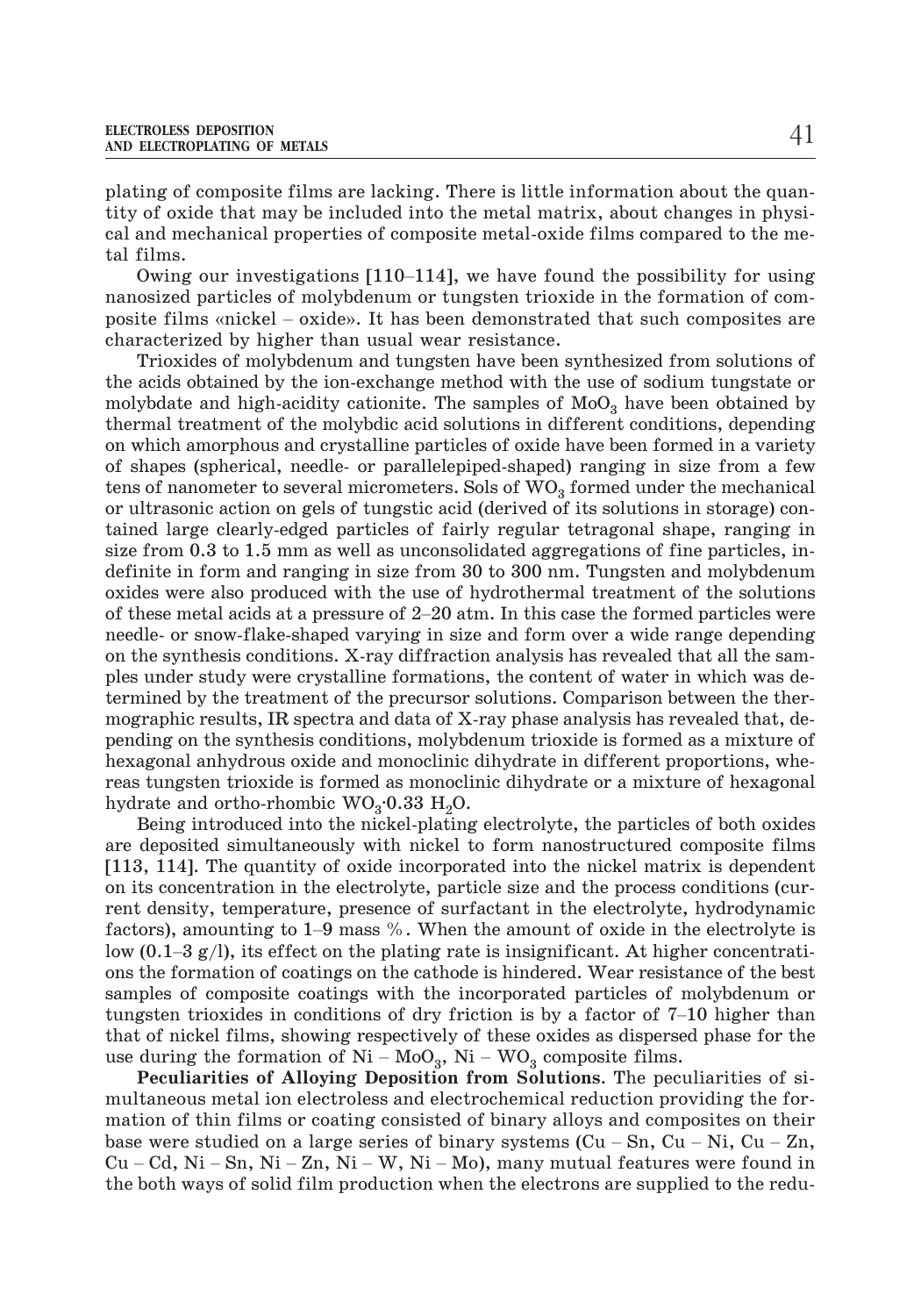cing metal ions in a process of reductant oxydation or by the electrical current. Both methods provide the reduction of more noble metal with a larger probability. The increase in less noble metal content in the alloy may be achieved by the next ways: a) enlargement of a reducing agent concentration in a solution or an electrical current density; b) decrease in more noble metal ion concentration including binding its ions into complexes and the deposition under the limiting diffusion current, c) creating conditions of overvoltage for more noble metal ion discharge (e.g. adsorption of different substancies on the growing surface), d) elevating solution pH that provides the growth of reduction ability at electroless plating or the probability of hydroxocompound formation and adsorption on the growing surface at the electrochemical deposition, further this product plays the role of a precursor for unnoble metal deposition. A good way to enlarge the content of the less noble metal in an electrochemically deposited alloy is the raise in current density or voltage, but it is limited by formation of products of not full reduction. In all cases the concrete solutions formulations, ligands, pH, current density, the nature of different additives were found and the methods for deposition of alloys with the demanded ratio of the both metals were developed. The attention was paid at the mixed complex formation and synthesis of labile metal complexes, at the phenomenon of catalysis in the processes of electroless meta paid at the mixed complex formation and synthesis of labile metal complexes, at the phenomenon of catalysis in the processes of electroless metal deposition.

It was found that the main features of metal codeposition and the binary alloy formation are the following: 1) the changes in the alloy composition while the film growth up to  $6-8$  µm, but the more thick films have the c formation are the following: 1) the changes in the alloy composition while the film growth up to  $6-8$  µm, but the more thick films have the composition usually not changing with the increase in thickness; 2) the inclusion of a small quantity of oxoand hydroxocompounds; as the result, the composites are deposited, containing alloys are characterized by high corrosion stability and microhardness; 3) the alloys deposited from solutions are ultrafine grained and the graines are not subjected to coalescence owing to trace amounts of admixtures surrounding the metal nuclei; these admixtures are concentrated at intergrain boundaries; 4) often the alloys deposited from solutions have the composition which does not correspond to phase diagram and are thermodinamically unbalanced, but phase transformations in these alloys are kinetically retarded; 5) hydrometallurgic alloys sometimes are thermodinamically identical to their pyrometallurgical analogues (e.g. Cu - Ni alloys deposited from solutions at conditions excluding hydrolysis.); 6) cally identical to their pyrometallurgical analogues (e.g. Cu - Ni alloys deposited from solutions at conditions excluding hydrolysis.); 6) the processes of low temperature diffusion and phase conversion often are inherent to the alloys deposited from solutions. This fact was used to develope a series of methods for layer by layers deposition of thin individual metal films (not exceeding  $0.1-0.2 \mu m$  in thickness) with cally identical to their pyrometallurgical analogues (e.g. Cu - Ni alloys deposited from solutions at conditions excluding hydrolysis.); 6) the processes of low temperature diffusion and phase conversion often are inheren with rather uniform depth profile of component distribution.

#### **5. ELECTROLESS GOLD AND SILVER PLATING**

**Plating of Gold.** Electroless gold plating is commonly used in the microelectronics industry. Electroless processes are particularly useful for producing electrically isolated metal islands. However, a lack of understanding of the mechanism and a predominance of empirical data on the influence of plating conditions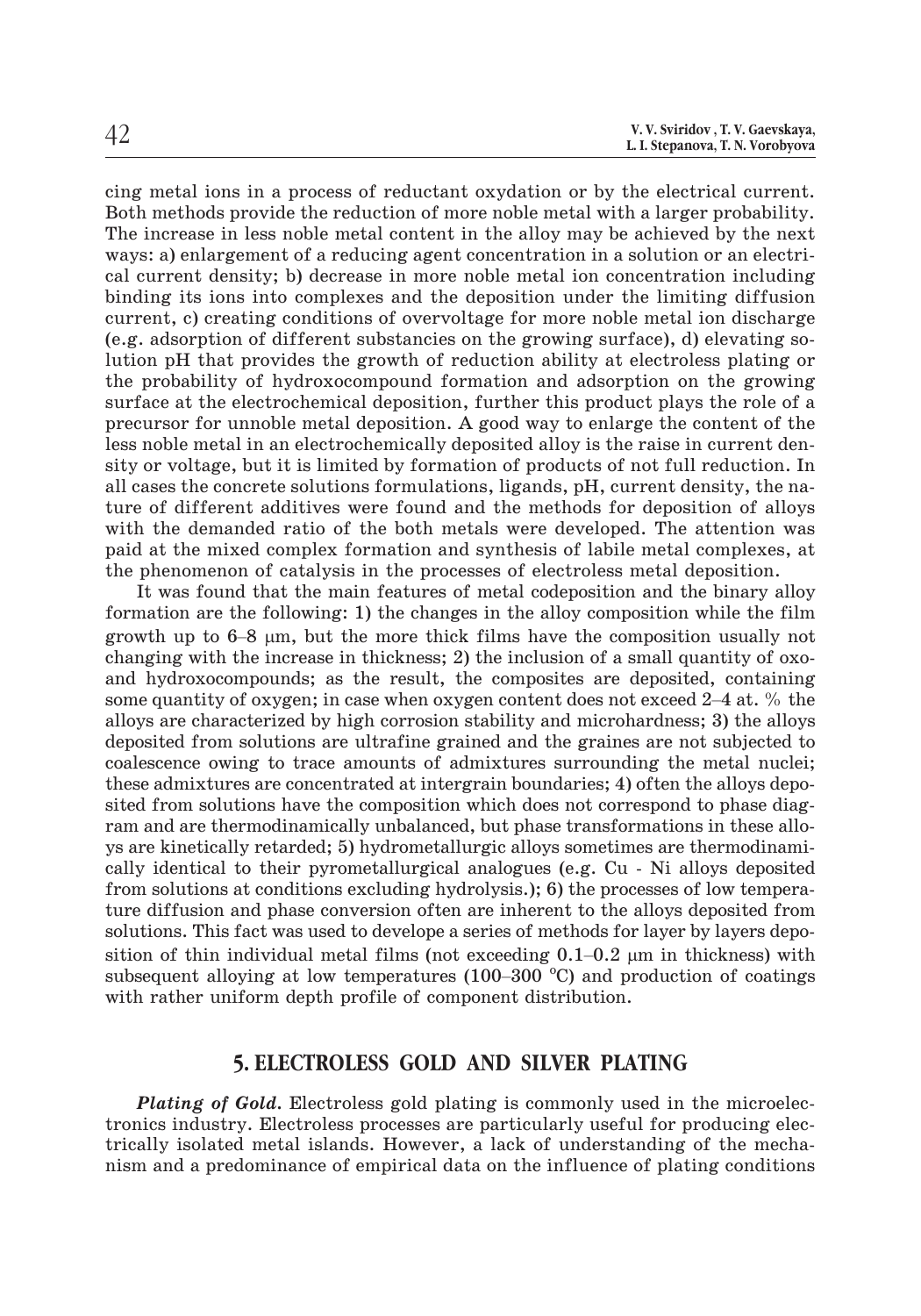and solution formulation on the film structure and properties retard a wide application of this technology.

There is no common agreement about the mechanism of electroless gold deposition from solutions. A number of researchers have concluded that the gold deposition occurs through the cementation reaction involving the metal of a substrate or that this reaction is a necessary initial stage of the process. These conclusions are based on the observation that substrate dissolution occurs during the electroless plating, that the coatings formed are porous and have unsatisfactory adhesion and limited thickness. Other researchers have considered that electroless gold plating is an autocatalytic process involving the oxidation of a reducing agent on the catalytically active surface of the metal being deposited. Such opinion is supported by the fact that the gold coatings can be formed without a limitation in thickness and without detectable substrate dissolution if specially adapted reducing agents (dimethylamine borane, borohydride) have been used. Besides, the assumption that the metal of a substrate can act as a catalyst of the gold deposition in a bath containing some reducing agents (for example, nickel in the process of the electroless gold plating involving hydrazine as a reductant) deserves special attention. Since hydrazine cannot provide an autocatalytic bath, this type of plating has been described as substrate-catalyzed plating.

Analysis of the literature indicates that electroless gold plating is a more complicated process than that for many other metals (Pd, Ni, Cu, etc.) exhibiting catalytic activity. To control this process, it is necessary to take into account different factors such as the high positive reversible potential of gold, the ease of gold reduction in the solution bulk and its low catalytic activity in a number of cases.

A purpose of our work was to study the peculiarities of gold film plating in processes of cementation and electroless reduction (it means, gold reduced by a more electronegative metal and by the dissolved reducing agent, respectively).

A number of gold plating solutions was investigated by us to find the conditions to stabilize the bath and to produce gold films of good appearance, protective ability, adhesion to a substrate and ability for soldering and ultrasonic welding. Some cementation solutions were tested [4, 28.] containing dicyanoaurate together with different ligands and buffering additives. It was shown that if no one of the additives fulfil the function of the reducing agent and there are no components in a solution which are aggressive towards the substrate than a thin and chastic measure of state and ability, adhesion to a substrate and ability for soldering and ultrasonic welding.<br>Some cementation solutions were tested [4, 28.] containing dicyanoaurate toge-<br>ther with different ligands and This film has nanopores but they are very small, so that the gold film prevents an atmosphere corrosion of the substrate. Besides, there are some few pores with the additives fulfil the function of the reducing agent and there are no components in a solution which are aggressive towards the substrate than a thin and compactly packed fine grained gold film is plated about  $0.07-0.$ des during gold film cementation from solutions and which are the centers for corrosion of a substrate not only in solutions but also in a vapour phase. Mechanism of gold cementation from dicyanoaurate citrate solutions on nickel and copper had been studied. The methods of atomic absorption analysis of gold, nickel and copper ion concentration in cementation solutions at different stages of the gold film growth together with electrochemical investigations and the studies of the depth profiles of atomic distribution in gold films obtained by Auger electron spectroscopy had shown that gold ion reduction is accompanied by two side processes: 1) dissolution of the metal from the substrate which proceeds not only by the mechanism of the gold reduction with nickel or copper but by the mechanism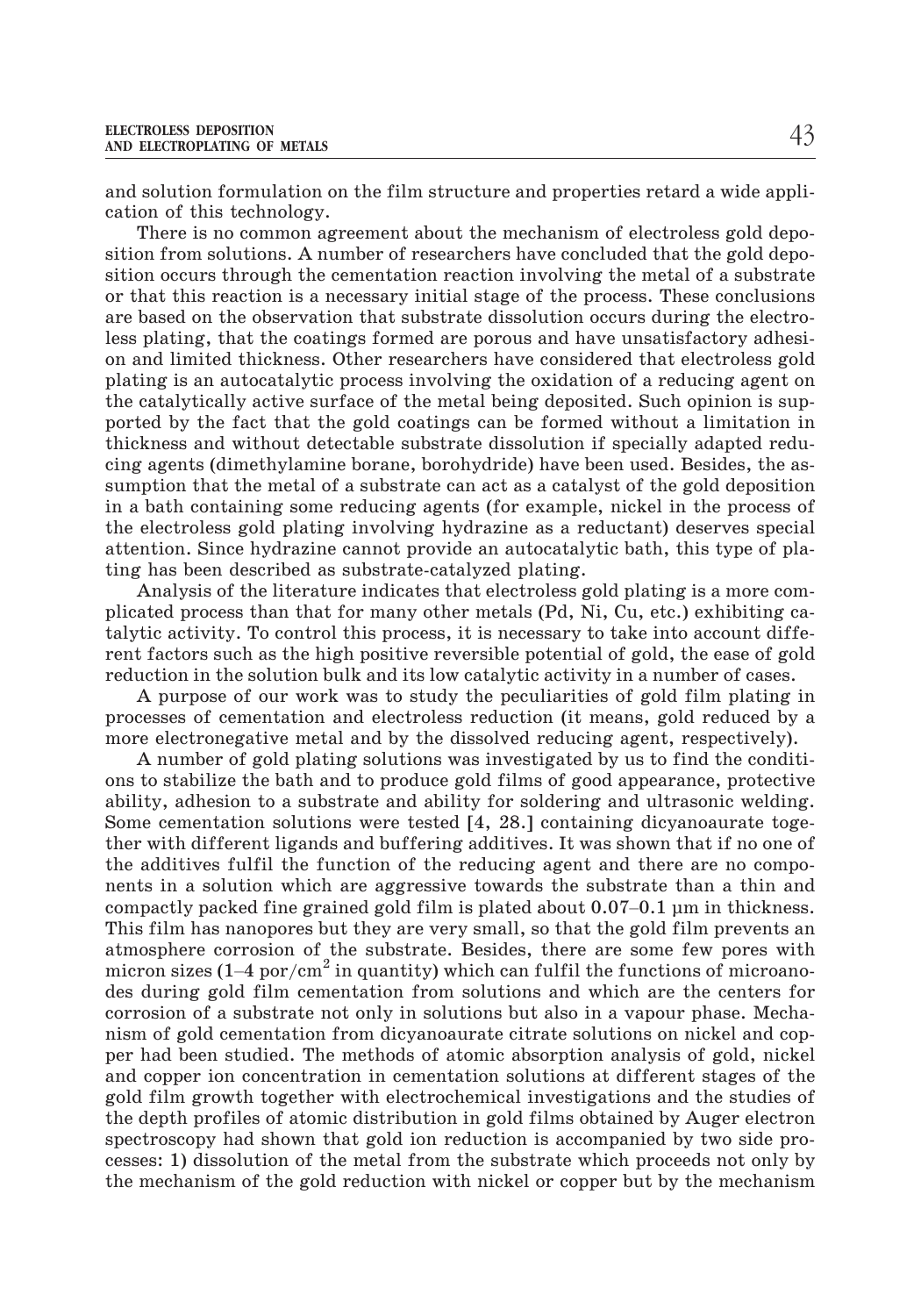

*Fig. 6.* Changes (*a*) in concentration of gold (*1*, *2*) and nickel (*3*, *4*) ions in solution and (*b*) in the sample mass during the gold plating in the cementation solution (--) and in the hypophosphite-containing bath (-)

of electrochemical corrosion with participation of molecular oxygen and  $H^+$  ions in the case of nickel substrate and of only oxygen in the case of copper one; 2) codeposition of nickel or copper dissolved in solution together with gold (Fig. 6). The substrate metal dissolution is initiated by the formation of galvanic couples. Overstoichiometric nickel or copper dissolution and gold cementation are the coupled processes intensifying each other. Codeposition of the non noble metal with gold is demonstrated by Auger depth profiles and most probably proceeds owing to the electrochemical mechanism of cementation when the electrons on microcathods can transfer to any ion adsorbed at these sites.

Nickel or copper codeposited with gold in the working solution participate again in the cementation process. The codeposited copper gives the alloy with gold and is present all over the gold films, whereas the more reactive codeposited nickel has time to dissolve completely as the gold film is growing. As a result, nickel atoms are present in the near surface gold film at any stage of its growth but are absent in the film volume.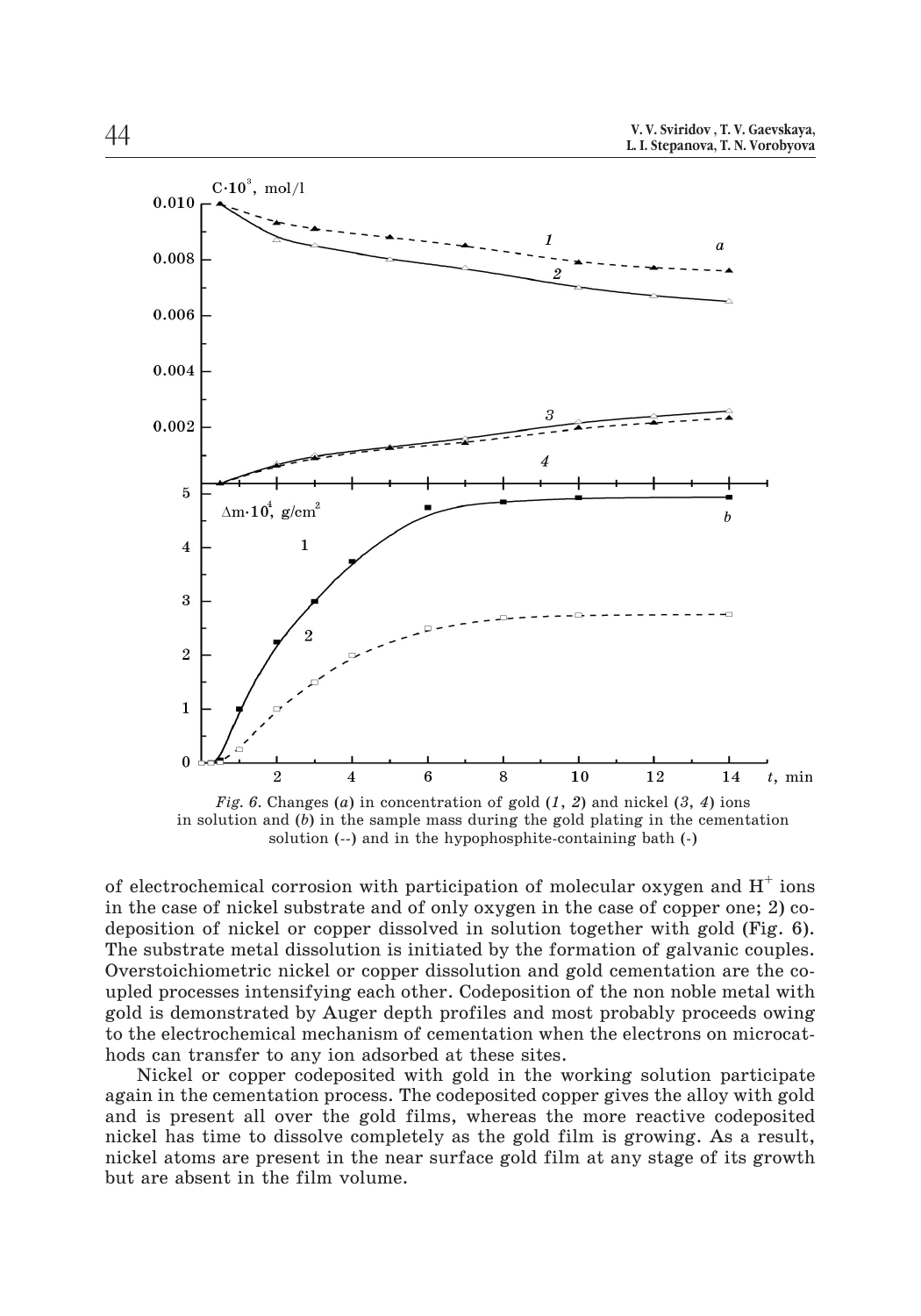Side processes accompanying the gold cementation on Ni-P substrate favour the formation of gold films with specific structure and properties such as closely-packed ultrafine-grained structure, decorative appearance, rather high for such thin films wear resistance and corrosion-protective ability. The gold films on copper are of worse quality because of copper alloying with gold.

The properties of gold film could be improved much if to find the ways of more thick film production. For this purpose the reducing agents were introduced into dicyanoaurate solutions with buffering additives [74]. The named gold complex compound was used because of its great stability that is necessary to prevent the solution decomposition and the gold reduction in the volume of a solution. A series of solutions with different reducing agents such as formaldehyde, boron hydride, hydrazine and its derivatives, sodium hypophosphite were tried for electroless gold plating and it was found that solutions with hypophosphite ions were the best. They allowed to plate gold films about 0.3 µm in thickness with good appearance, adhesion to a substrate, protective ability and many other good qualities analogous to the qualities of the electroplated gold films ten times more thick [4, 115–117].

In order to study the reasons of such a quality of the electroless gold films we studied the peculiarities of gold deposition and its mechanism using the methods of atomic absorption analysis of solutions at different stages of film growth and the bath service (Fig. 6), the behavior of the gold and nickel electrodes in partial reactions of reduction and oxidation in the buffer solutions in hypophosphite presence and without this reducing agent, the phase composition of the films produced (X-ray and electron diffraction), the depth profiles of atomic distribution in films (Auger electron spectroscopy).

The data obtained allow us to suggest the following stages of the electroless gold plating on nickel which proceeds simultaneously by both mechanisms of cementation and catalytic reduction of a metal by hypophosphite.

1. Formation of microanodes and microcathodes on the nickel surface.

2. Oxidation of nickel and hypophosphite ions on microanodes and generation of electrons.

4. Nickel incorporation into the gold film.

3. Reduction of the absorbed  $Au^+$ ,  $Ni^{2+}$  and  $H^+$  ions on microcathodes.<br>
4. Nickel incorporation into the gold film.<br>
5. Hypophosphite oxidation which proceeds on the codeposited nickel only and<br>
pled reduction of th 5. Hypophosphite oxidation which proceeds on the codeposited nickel only and coupled reduction of the adsorbed dicyanoaurate ions.

6. Gold cementation on the freshly deposited nickel.

be provided by the diminution of the total area of Ni microanodes, by the increase in diffusion limitations (ion transport through the gold film), by the rise in ohmic losses in film pores and by the nickel passivation with the side products.

The peculiarities of the electroless gold plating onto nickel result in a fine grained structure, low porosity and improved characteristics (the resistance to abrasive wear and corrosion and the adhesion to the substrate) of the coatings deposited [4, 116, 117]. The thickness of electroless gold films having good properties is limited to  $\sim 0.3$  µm. Besides, the nickel substrate dissolution through the largest pores provides the deterioration of the film appearance, adhesion and pro-The positive ability after the state and improved characteristics (the resistance to abrasive wear and corrosion and the adhesion to the substrate) of the coatings deposited [4, 116, 117]. The thickness of electroless gol diffusion limitations in the pores of the growing film and to the surface passivation. The technology of gold plating solutions from dicyanoaurate hy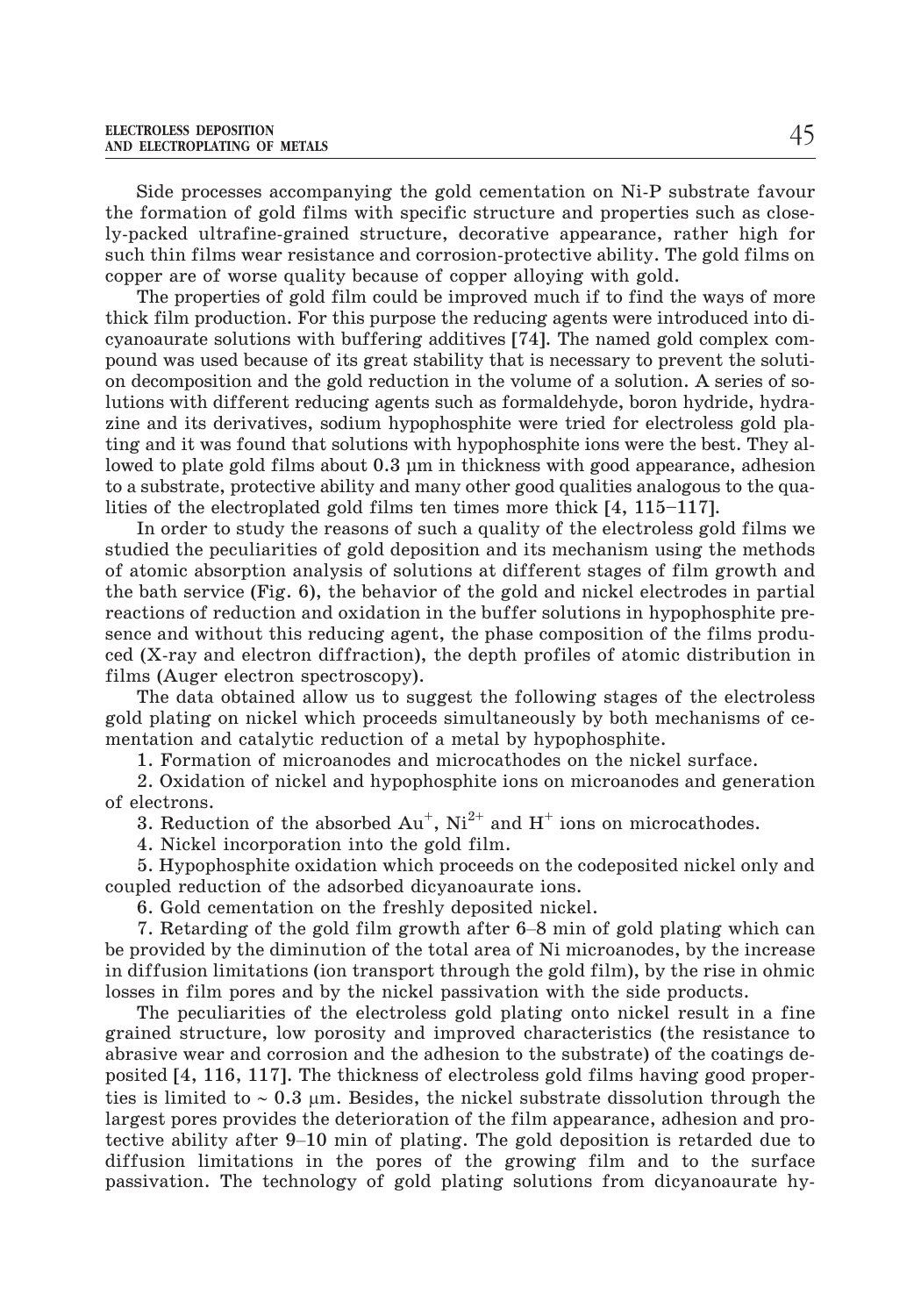pophosphite solutions was worked out and used in production of printed boards for credit cards and in chips production at two enterprises of Belarus. a<br>n<br>w<br>3–

Many attempts were undertaken to work out the solutions with the other gold complexes such as  $AuCl_4^-$  or  $Au(S_2O_3)_2^3$ . It was found that it is very difficult to produce stable solutions. Most of them are colloid systems because of  $Au^{3+}$  partial reduction by the components of solutions. Nevertheless, it was shown that it is pofor credit cards and in chips production at two enterprises of Belarus.<br>Many attempts were undertaken to work out the solutions with the other gold<br>complexes such as  $AuCl_4^-$  or  $Au(S_2O_3)_2^3$ . It was found that it is very The future investigation will be devoted to stabilization of gold colloid solutions.

*Plating of Siver***.** Silver electroless plating proceeds from solutions containing a number of strong reductants such as formaldehyde, boron hydride, amino boranes, hydrazine and its derivatives, but it is also possible with the use of week reductants such as glucose, ascorbic acid, tartrate ions, metol, hydroquinone and complex compounds of metals able to change their degree of oxidation: Fe(II), Co(II), Cu(I) [1]. The reactions with week reducing agents are reversible. Most of them are used in traditional photographic procedure of silver image development a namber of strong readerance such as formation, yat, soron hydrids, amine sora<br>nes, hydrazine and its derivatives, but it is also possible with the use of week re-<br>ductants such as glucose, ascorbic acid, tartrate ions, ment when silver ions are catalytically reduced from solutions [25]. The authors used these solutions to produce thin silver films on different dielectrics. It was shown that mirror-like films can be produced using glucose as a reductant, but in the presence of metol silver films are rather dark. These peculiarities are connected with different structure of the deposited silver films.

# **6. CONTINUOUS METAL FILM AND CONDUCTIVE METAL FILM ELEMENTS PLATING ON DIELECTRICS**

The deposition of metals and metal film elements on the surface of dielectrics is very important in electronic and radio apparatus production and in decoration of plastics. It is needed in production of printed circuit boards and cables, multilayer circuit boards with high installation density, chips, wave guides, thermoelectric cells for heating devices and so on. The present-day hard requirements to the properties of metal coatings and functional metal patterns on dielectrics include: 1) the achievement of high metal-to-dielectric adhesion; 2) the ability to produce fine elements of micron sizes with the demanded configuration and the thickness from 0.1 to 25  $\mu$ m or more and with the absence of metal traces (fog) on gaps; 3) the demanded properties of metal coatings, films and patterns such as the definite resistivity, corrosion and wear stability, the ability for welding and soldering, etc. All of these properties depend not only on the metal film composition but on film microstructure [1].

The fulfillment of these requirements is a very difficult problem and investigations in this field were carried out by the authors in the IPCP Belarussian State University for more than 20 years. Most of the results were published in [1, 5, 32, dering, etc. All of these properties depend not only on the metal film composition<br>but on film microstructure [1].<br>The fulfillment of these requirements is a very difficult problem and investi-<br>gations in this field were c of metal film deposition in patterns and their microstructure are connected with a large number of physical and chemical processes which proceed in many stages and all of them are necessary to produce a continuous metal film or conductive metal film elements.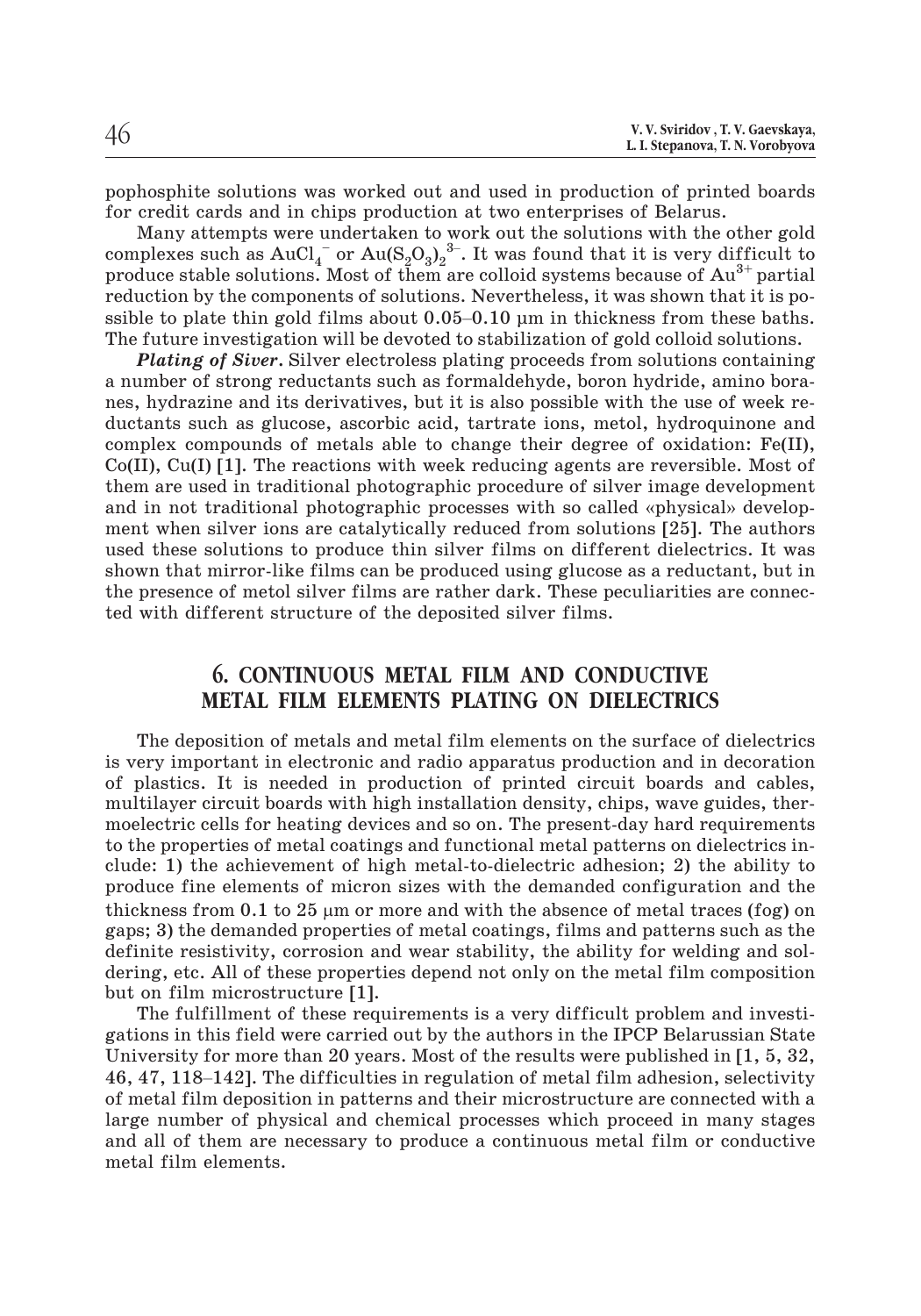The main stages in the procedure of metal film deposition on dielectrics are: 1) the surface degreasing, cleaning and modification of the chemical nature and surface morphology; 2) the imparting a catalytic activity (deposition of small particles of a catalyst on a dielectric surface, usually palladium fulfills the functi-The main stages in the procedure of metal film depositi<br>1) the surface degreasing, cleaning and modification of the<br>surface morphology; 2) the imparting a catalytic activity<br>particles of a catalyst on a dielectric surface on of a catalyst); 3) electroless deposition of thin  $(0.2-0.3 \mu m)$  metal film, copper or nickel most often; 4) electroless or electrochemical thick metal film plating. The production of electroconductive metal patterns without the usage of photoresists includes the stage of photochemical activation providing the catalyst particle formation on the demanded parts of the dielectric surface. For this purpose photosensitive substances are used that change their composition and state under the actinic exposure. As a rule, the photostimulated oxydation of Sn(II) compounds by the oxygen is used, so that the product of its oxidation  $(SnO<sub>2</sub>)$  cannot reduce palla- $\dim$  ions to Pd $^{\circ}$  and the metal deposits on the unexposed parts of the dielectric surface (the positive pattern). Besides, there are many not so often ways for photoselective activation which are described below.

The results of the studies concerning the beginning stages of nonselective and photoselective copper and nickel plating on dielectrics can be summarized as follows.

The first stage of surface nature and morphology modification is the main in obtaining good metal-to-dielectric adhesion. High adhesion strength is achieved most often by means of the mechanical interlocking of surfaces in contact. This is provided by the creation of a rough dielectric substrate topography with the help of mechanical, physical or chemical treatments. Sometimes it is possible to impart roughness without considerable diminishing the cohesive strength of the near surface layer of dielectrics. This may be done by etching away one of the phases which is finely dispersed in the matrix. The example is an epoxy adhesive with the dispersed butadiene-styrene rubber in which the rubber can be dissolved at the etching order to form so called ink-bottle contacts between the metal film and dielectric surfaces.

However, in the case of a single phase dielectric with a smooth surface, increasing the roughness enough to provide a high adhesion strength can lead to the deterioration of electrical parameters and the cohesive strength in the near surface layer and also to difficulties in the production of conductive elements with small dimensions [125, 134, 142]. That is why the problem of metal adhesion to dielectrics with a smooth surface is very difficult and it is necessary to find nontraditional ways of chemical modification to solve it.

Our investigations gave quantitative supplements that adhesion interaction in metal-polymer system may also have a chemical nature that is provided by the appropriate chemical modification of the dielectric surface. Prior to our works it was found that a high adhesion strength could be realized if the surface of the polymer traditional ways of chemical modification to solve it.<br>
Our investigations gave quantitative supplements that adhesion interaction in<br>
metal-polymer system may also have a chemical nature that is provided by the ap-<br>
prop pable of exchanging with metal ions. It was observed also that the internal surface of a metal coating plated onto a polymer is often oxidized. The penetration of a metal deposited from a solution into the near surface layer of a dielectric is also especially<br>important to provide adhesion interaction. In our works we applied all these ways<br>and evaluated their contribution into adhesion inte important to provide adhesion interaction. In our works we applied all these ways From a matrix a might danceled in ording in count of redinated in the surface of the polyhas oxygen containing groups such as  $-COOH$  and  $-CH_2OH$  with hydrogen ions pable of exchanging with metal ions. It was observed also only containing groups stand as soon and singler with hydrogen folls at the of exchanging with metal ions. It was observed also that the internal surface of etal coating plated onto a polymer is often oxidized. The penetra passe of chomology with model better was observed and the life intertwind better and a metal deposited from a solution into the near surface layer of a dielectric is also especially important to provide adhesion interactio

adhesion strength has a chemical nature. The experimental studies of the adhesion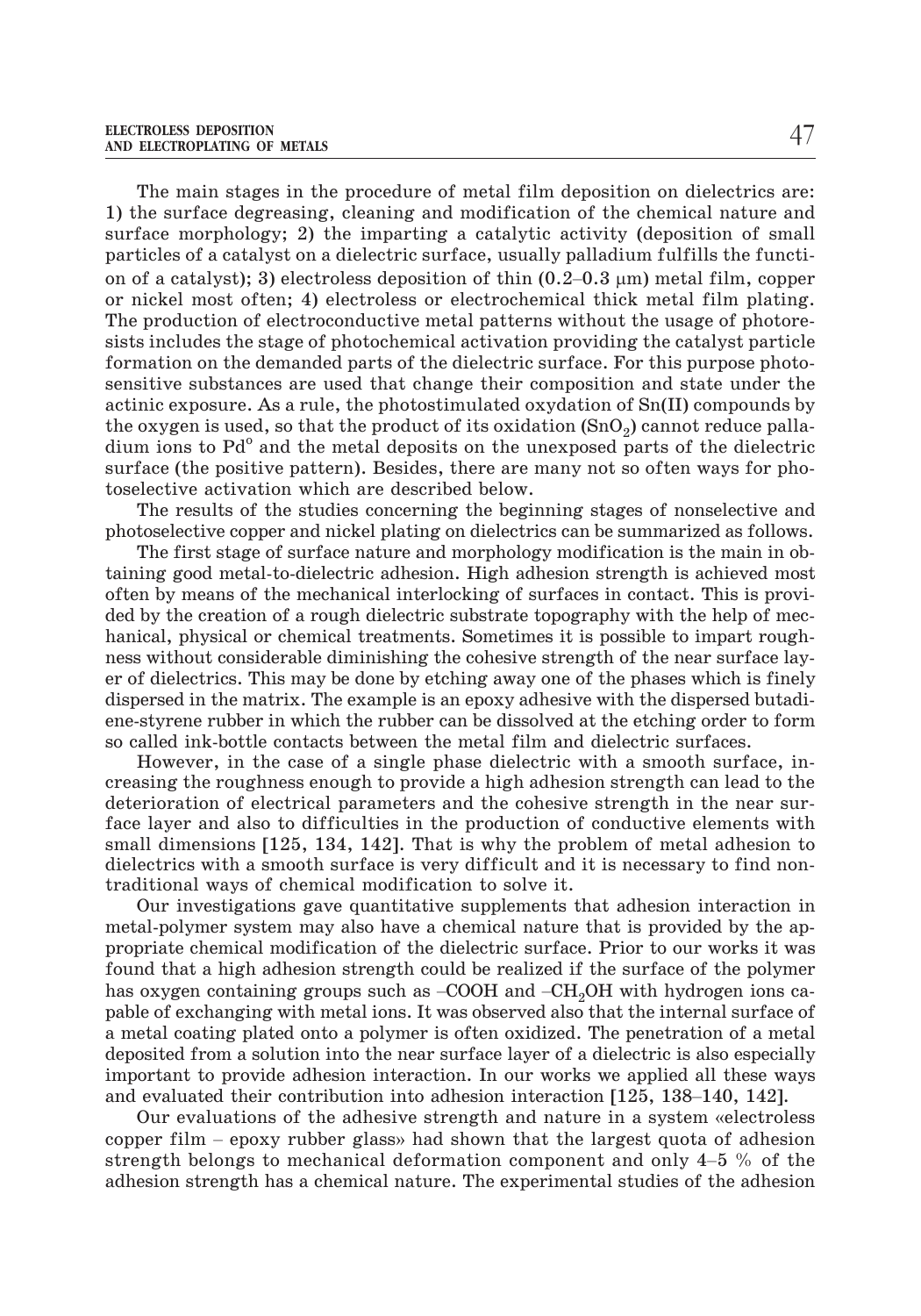strength in a system «electroless copper film – polyimide film» where a dielectric is single phased and has a very smooth surface has shown that the quota of adhesi-V.V. Sviridov, T.V. Gaevskaya,<br>
L.I. Stepanova, T. N. Vorobyova<br>
strength in a system «electroless copper film – polyimide film» where a dielectric<br>
is single phased and has a very smooth surface has shown that the quota o  $\begin{array}{ll} \text{L.1. Stepanova, T. N. Vorobyova} \ \text{strength in a system} & \text{selectroless copper film} - \text{polyimide film} \text{ with the object of the object is single phased and has a very smooth surface has shown that the quota of adhesion strength owing to chemical bonds Cu–O–C and Cu–N–C formation does not exceed 7–9 % in a sum [139, 142]. These bonds are formed in the result of copper.} \end{array}$ ion exchange with carboxyl groups and the donor-acceptor interaction of copper atoms with the amido groups. Both types of the groups are produced at polyimide surface destructive hydrolysis during the etching that was confirmed by frustrated multiple internal reflection spectroscopy in the infrared region [136]. The results of the atomic absorption spectroscopic investigation showed that the polyimide surface contained 27.5  $\mu$ mol/m $^{2}$  of functional groups able to exchange with metal ions from the solutions if optimum conditions of etching had been provided.

Besides, the swelled layer is formed on the polyimide surface at the etching the thickness of which is defined by the depth of diffusion of the etching components. Our observations show that the swelling of the polyimide surface layer at all stages of activation and at the beginning of copper film deposition is necessary to provide high copper-to-polyimide adhesion. This swelling provides the penetrating of metal ions from solutions into the near surface layer to a depth about 35 nm and that is very important for high adhesion of the deposited metal film (Fig.7) [125, 138, 139, 142].



*Fig. 7.* Depth profile of a peeled Cu-PI system: (*a*) polyimide films near-surface region; (*b*) copper internal near-surface zone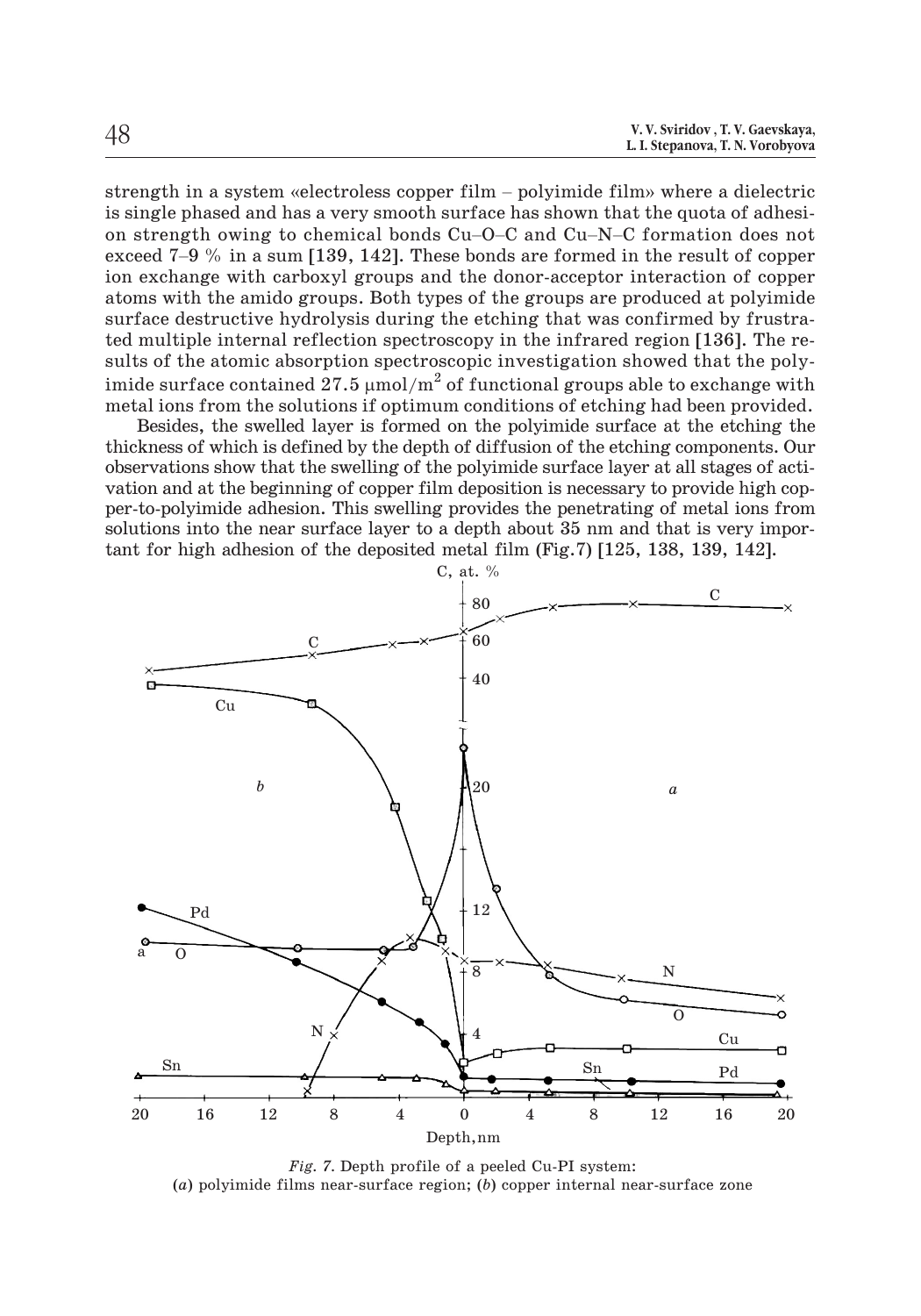On drying, the polyimide surface hardens and the access of the solutions to the carboxyl groups into the junctions between polymer grains becomes impossible. This phenomenon causes a sharp decrease in hydrophilicity, and the adhesion of the deposited metal diminishes.

A number of the specific conditions necessary to provide high metal-to dielectric adhesion besides the named swelling which allows the treating solutions to penetrate into pores or capillaries at a depth of tens manometers are the following: the preservation of the sufficient cohesive strength in the dielectric subsurface layer, the creation of functional groups capable of chemical and donor-acceptor interaction, the formation of a fine-grained uniform surface topography with an area no less than 1.5 times the surface area of the initial polymer.

The investigations of numerous deposition variants for the formation of functional metal coatings on different substrates have enabled the development of methods intended for the surface preparation of various polymeric, ceramic and metallic materials before the metal plating procedure.

As mentioned above, the second stage in the procedure of metal plating consists in the substrate treatment by an activator solution to provide the formation of the catalytic particles either before the process of the metal deposition or at the initial stage of its reduction. The catalytically active particles are most commonly formed due to the step-by-step treatment in the solutions of tin (II) and palladium (II) compounds, that provides the formation of fine palladium particles by the reaction described by a scheme:  $Sn(II) + Pd(II) = Sn(IV) + Pd(0)$ . Such processes have been thoroughly studied and there is a great body of published data [1, 2, 7, 47]. The substrate treated in tin chloride solution confine a layer of this solution in which the hydrolysis of Sn(II) compounds sharply intensifies by the aqueous washing. The hydrolysis products coagulate with the formation of a highly-adsorbed island film of Sn(II) hydroxo chlorides. The latter, upon adsorption of Pd(II) ions on their island provide the reduction of Pd(II) to Pd (0), whereas the formed palladium particles catalyze electroless plating from the solutions. The authors Fig. The substrate treated in thi chloride solution confline a layer of this solution<br>in which the hydrolysis of Sn(II) compounds sharply intensifies by the aqueous<br>washing. The hydrolysis products coagulate with the form pounds is more complex and involves both adsorption of colloidal particles from SnC1<sub>2</sub> solution and chemisorption as a result of ion exchange at the functional groups on a dielectric surface. It has been demonstrated that the colloidal particles formed in  $SnCl<sub>2</sub>$  solutions in the process of hydrolysis and  $Sn(II)$  oxidation by atmospheric oxygen fulfill the function of nucleation centers determining the microstructure of tin hydroxy-chloride layers. The authors have been first to establish the composition of colloidal particles  $(SnO_2, Sn_4(OH)_6Cl_2, Sn_3O_4, Sn_{21}Cl_{16}(OH)_{14}O_6,$ solution and chemisorption as a result of for exchange at the runctional<br>groups on a dielectric surface. It has been demonstrated that the colloidal partic-<br>les formed in SnCl<sub>2</sub> solutions in the process of hydrolysis and les formed in  $\frac{1}{3}$ <br>atmospheric or<br>rostructure of<br>the compositio<br> $\text{Sn}_3\text{O}_2(\text{OH})_2$  ),<br>300–500  $\mu$ m<sup>-2</sup> 300–500  $\mu$ m<sup>-2</sup>), the relationship between these characteristics and the solution content, and storage life. Also it has been found that, even though the qualitative compositions of colloidal particles and adsorbed tin compounds are identical, the character of adsorption processes for Sn(II) compounds is greatly determined by a nature of adsorbent, i.e. dielectric surface. The quantity of adsorbed tin compocontent, and storage life. Also it has been found that, even though the qualitative<br>compositions of colloidal particles and adsorbed tin compounds are identical, the<br>character of adsorption processes for Sn(II) compounds pending on proceeding of ion exchange and donor-acceptor interaction on the dielectric surface (e.g., polyimide film) or the absence of chemical interaction with the surface (e.g., glass) [125, 135, 136, 142].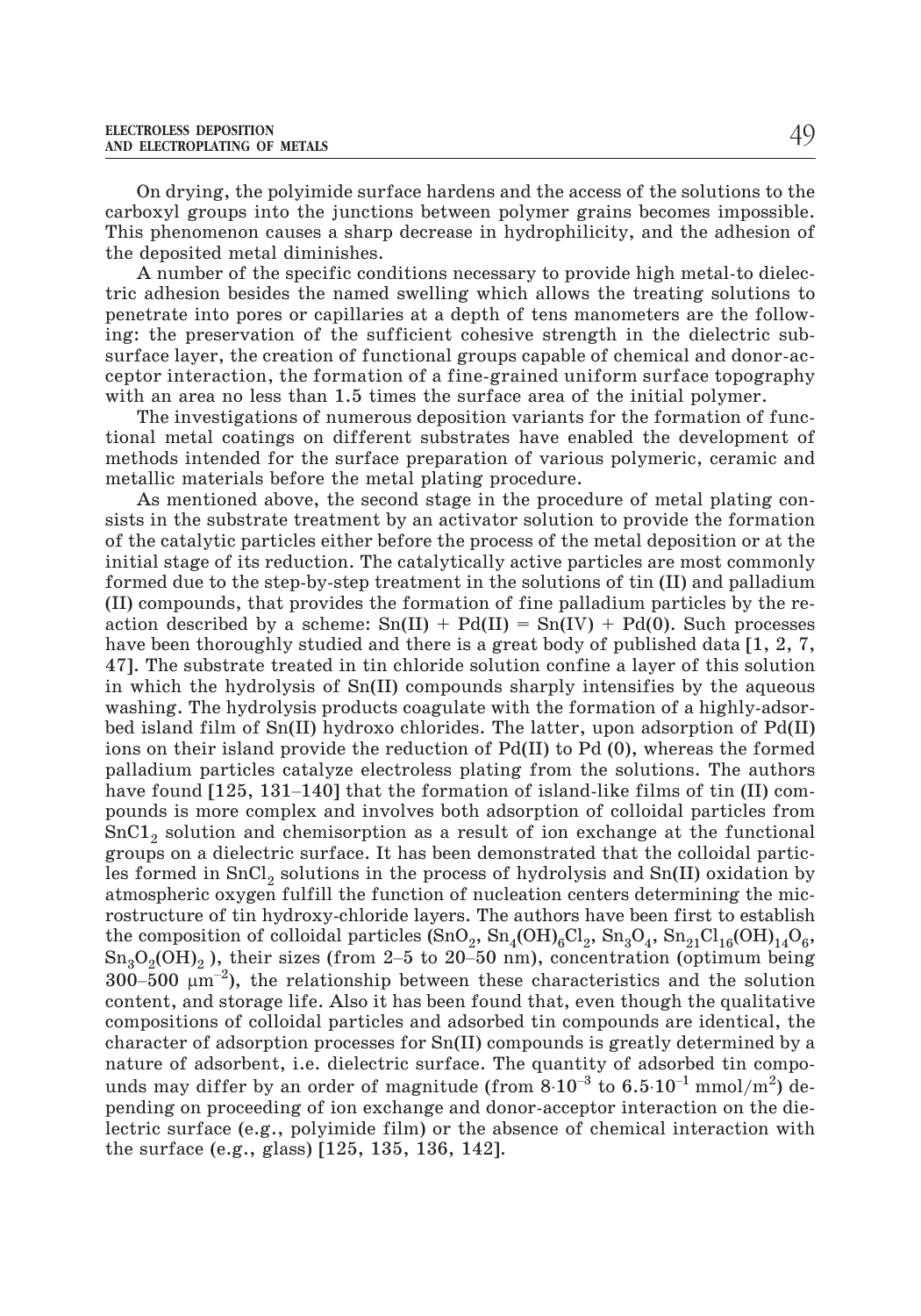| 50 | V. V. Sviridov, T. V. Gaevskaya,<br>L. I. Stepanova, T. N. Vorobyova |
|----|----------------------------------------------------------------------|
|    |                                                                      |

It has been shown that the film of tin hydroxy compounds applied to sufficiently smooth substrates in electroless plating of dielectrics serves as an adhesive and matrix determining the structure of deposited metal films. The highest adhesion of the letter is achieved by the deposition of a monolayer of closely adjacent nano-sized Sn(II) hydroxy chloride particles, which are confined to the surface owing to the chemical interaction with the formation of the C-O-Sn, Si-O-Sn type bonds. An optimum molar ratio between  $Sn(II)$  and  $Sn(IV)$  in this layer is 4:1 [129, 133, 138, 139].

The possibility of photochemical oxidation of  $Sn(II)$  to  $Sn(IV)$  provides a means to use a system based on bivalent tin for selective metal plating. Prior to the studies performed by the authors, it has been known that on UV irradiation  $(\lambda = 254 \text{ nm})$  of tin hydroxy chlorides Sn(II) is rapidly oxidized by atmospheric oxygen and looses its activity as a reducing agent [1]. As a result, no palladium particles are formed from the solution at the irradiated sites and the metal is not deposited. The studies conducted at the IPCP gave much more information on this question. It has been found that the rate of Sn(II) compound oxidation induced by UV irradiation in solutions is increased by hundredfold and more. At the same time, the reducing activity of tin hydroxy compounds in the adsorbed layers is particles are formed from the solution at the irradiated sites and the metal is not deposited. The studies conducted at the IPCP gave much more information on this question. It has been found that the rate of Sn(II) compo deposited. The studies conducted at the IPCP gave much more information on this question. It has been found that the rate of Sn(II) compound oxidation induced by UV irradiation in solutions is increased by hundredfold and tin (II) hydroxy chlorides possess the greatest light sensitivity compared to other The controll is increased by hundredfold and more. At the same<br>time, the reducing activity of tin hydroxy compounds in the adsorbed layers is<br>completely lost in darkness in 60–90 minutes, while with UV irradiation the same quantum efficiency of the light-induced oxidation of Sn(II) hydroxy chlorides in the far UV region is much more than unity, bearing witness to the chain mechanism of oxidation. At a wavelength of about 440 nm the quantum yield decreases tin (II) hyd<br>tin (II) hyd<br>quantum e<br>the far UV<br>nism of oxi<br>to 0.3–0.4. and in the fact the fact of the solution of palladium and copper late of palladium and containing term of oxidation. At a wavelength of about 440 nm the quantum yield decreases to  $0.3-0.4$ .<br>Photoselective plating may be

Photoselective plating may be provided by activation of dielectric substrates with the use of the solutions containing ferric oxalate or ferric potassium oxalate mation of palladium (copper) centers initiating subsequently the electroless plating process of metals is the ionic interaction of bivalent palladium (copper) and bivalent iron resultant from photolysis:  $Pd^{2+}(Cu^{2+}) + 2Fe^{2+} = Pd^{0}(Cu^{0}) + 2Fe^{3+}$ . The difference between these two systems is the necessity in case of copper (nano-particles of which are easily oxidized) to use additionally a dissolved reductant (e.g. formaldehyde in alkaline medium) for the irradiated sample treatment to realize complete transformation to metal.

Owing to the data offering possibilities of using the photo-generated ions of bivalent iron as a reducing agent for copper ions, the principles of nonselective surface activation for dielectric substrates with copper-containing compositions have been substantiated as well. The method is based on the use of activating solutions containing two salts of  $Fe(II)$  and  $Cu(II)$  with pH 2. The redox reaction in these conditions is not proceeding. After treatment in an activating solution the dielectric is dried and put into the solution with high pH. As a result, the reaction  $Cu^{2+} + 2Fe^{2+} = Cu^0 + 2Fe^{3+}$  proceeds. Addition of formaldehyde into the alkaline solution causes shifting of the reaction equilibrium to the right. The formed particles of copper catalyze the reduction of copper ions from the plating solutions. Along with the reducible copper structures on the surface of the activated and dried sample put into the alkaline solution of formaldehyde, oxide-hydroxy compounds of iron (the composition of which is determined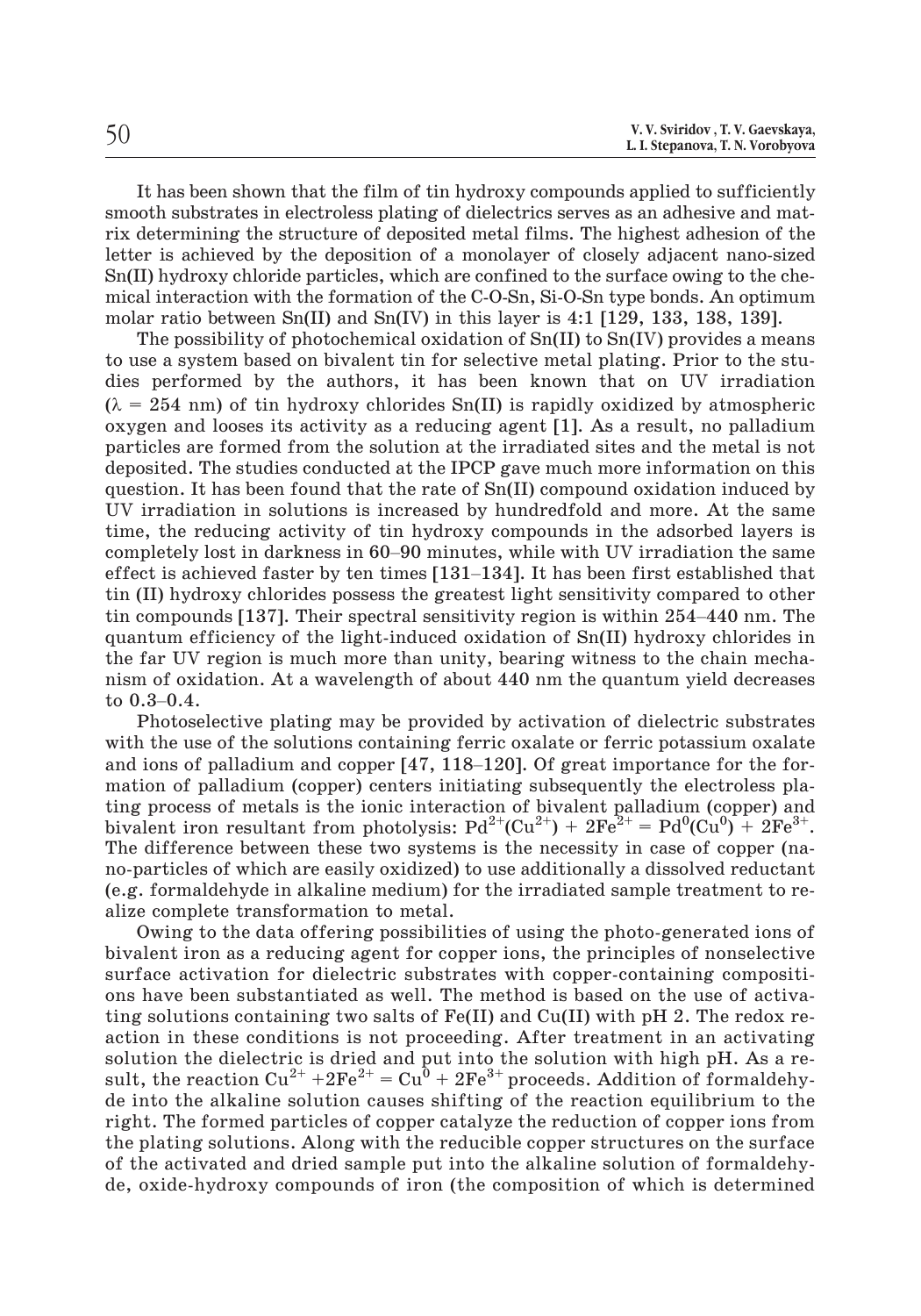by the concentration ratio of cupric and ferric salts) are also deposited with this activation method. It has been determined that the molar concentration ratio of  $Fe(II)$  and Cu(II) salts in the activating solution ranging from 10 to 5 (with fixed Fe(II) concentration) is associated with the formation of magnetite  $Fe<sub>3</sub>O<sub>4</sub>$ , and at greater concentrations of copper salts hematite  $\text{Fe}_2\text{O}_3$  appears [121]. X-ray phase analysis has revealed that in the first case copper ions are reduced to method. It has been determined that the molar concentration ratio of Fe(II) and Cu(II) salts in the activating solution ranging from 10 to 5 (with fi-<br>xed Fe(II) concentration) is associated with the formation of magne realization of the plating process the concentration of iron salts in the activating solution should be much greater than that of copper salts. To increase the particle concentration of the activator and decrease their sizes, one should introduce into activating solution small amounts of a water-soluble polymer inhibiting the growth process of crystals on drying [121].

A recently developed method of palladium-free activation provides the formation of the copper compound microcrystals and their subsequent reduction to metal on the dielectric surface. Microcrystals of the above compounds are formed in different ways: by hydrolysis process (from copper ammonium complex), by salting-out (from copper chloride dissolved in organic solution) or by drying. With these activation variants sodium boron hydride ( $E_{redox} = -1.37V$ ) is most suitable as reductant for copper compounds [121].

A special method has been developed for the activation of dielectric surface, allowing the direct electroplating of metal using electroconductive film of nonstoichiometric copper sulfide [122]. Conductive films of nonstoichiomentric copper sulfide Cu<sub>x</sub>S are usually used in dielectric plating for direct deposition of nickel from nickel-plating electrolytes. Sulfide layers with the composition close to CuS exhibit the highest conductivity. The authors have developed a variant of sulfide



*Fig. 8.* Cathode polarization curves corresponding in ferrocyanide (*1*, *4*), fluoboric (*2*, *5*), ethylenediamine (*3*, *6*) electrolyte solutions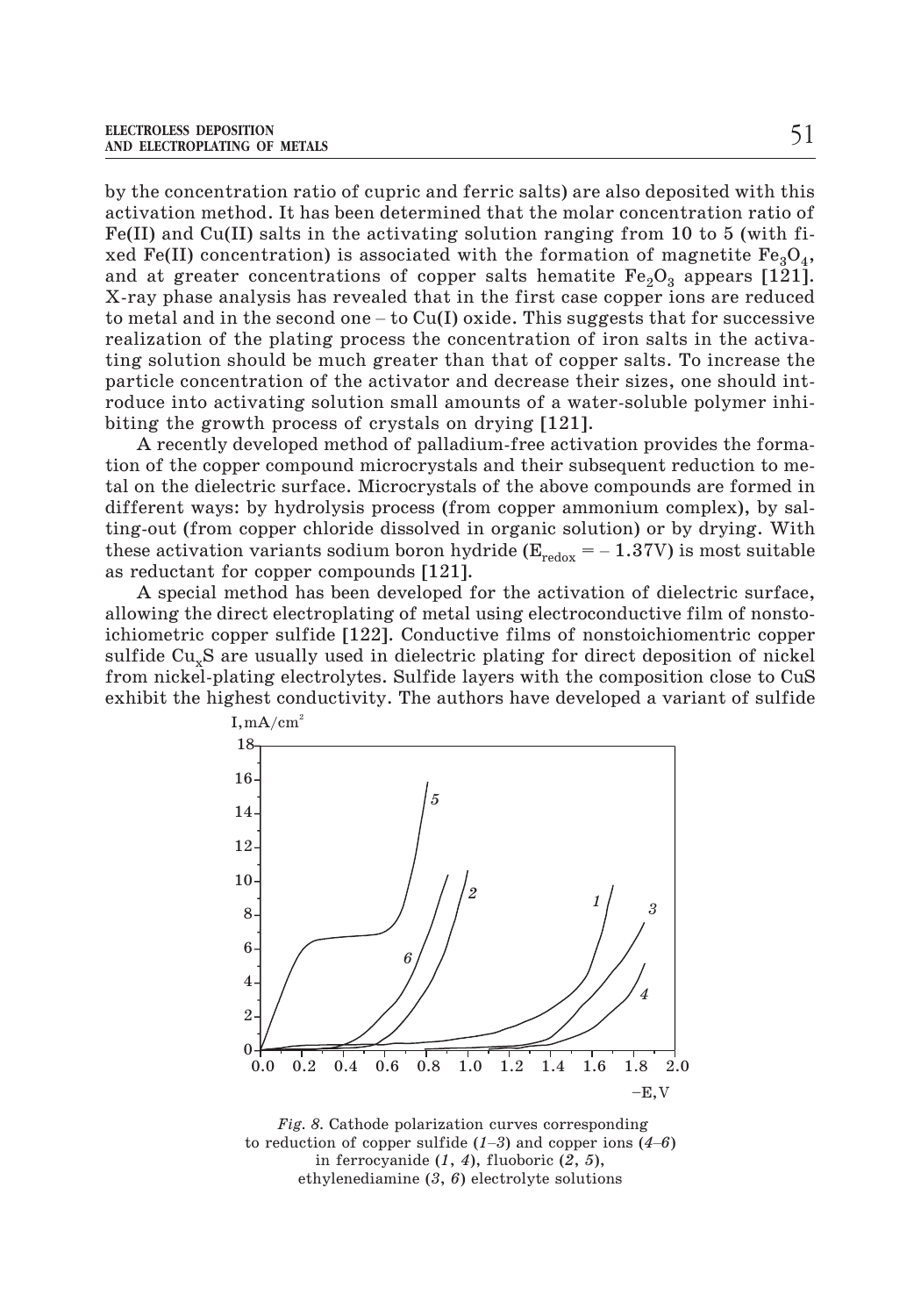activation enabling the improved uniformity of the layers of nonstoichiometric S. Sviridov, T. V. Gaevskaya,<br>
L. I. Stepanova, T. N. Vorobyova<br>
activation enabling the improved uniformity of the layers of nonstoichiometric<br>
sulfide and its reduced electric resistance [122–124]. It has been determined sulfide layers stimulate the process of metal deposition in cases when the reduction is realized with great overvoltage (Ni, Fe, Co). However, copper plating from the most common electrolytes on the layer of nonstoichiometric copper sulfide in the form of a compact film, as a rule, does not proceed. Comparison of the polarization curves (Fig. 8) for the sulfide reduction processes in different electrolytes without copper ions presence with the analogous curves of cathodic reduction of copper ions [123, 124] has revealed that the curves are in the same range of potenthe most common electrolytes on the layer of nonstoichiometric copper sulfide in<br>the form of a compact film, as a rule, does not proceed. Comparison of the polari-<br>zation curves (Fig. 8) for the sulfide reduction processe eding of the processes in the second case.

The conditions are created therewith for the formation of compact copper films from a copper-plating electrolyte. In other solutions copper deposition is realized at much lower potentials than the reduction of nonstoichiometric copper sulfide that prevents plating of copper directly onto this layer. Since the voltages of the above processes are close only when copper ions in the electrolyte are forming a very stable complex (pK of ferrocyanide complex with copper  $\sim$  34), so the lower is concentration of free copper ions in the solution, the greater is a probability of copper electroplating over the sulfide layer [123, 124].

In the processes of selective and nonselective metal plating electroless plating follows the stage of activation and the conditions of its realization are largely determining the quality of the formed films and coatings. To illustrate, it has been found that high adhesion of metal films, serving as conductive elements, to dielectrics with smooth surface is attainable owing to the control both over the structure of tin hydroxy compounds and the particles of palladium catalyst (desired follows the stage of activation and the conditions of its realization are largely determining the quality of the formed films and coatings. To illustrate, it has been found that high adhesion of metal films, serving as co the metal films plated from the solution [74, 78, 126, 142]. The latter should retain nanostructure of the grains, their very compact packing, the absence of interlectrics with smooth surface is attainable owing to the control both over the structure of tin hydroxy compounds and the particles of palladium catalyst (desired concentration of palladium particles  $-10^3-10^4$   $\mu$ m<sup>-2</sup> dielectric is greatly determined by the creation of a boundary between metal film and dielectric surface having a specific composition and a few tens of nanometer in length. Based on the obtained results, the process for the production of conductive patterns of copper and nickel on polyimide film without the use of photoresists has been developed and introduced into the industrial production of flexible boards.

The photoselective activation of a dielectric surface to produce metal conductive patterns can be also realized with the use of photosensitive semiconductors  $(TiO<sub>2</sub>, SnO<sub>2</sub>, ZnO, WO<sub>3</sub>, PbI<sub>2</sub>)$  [1, 31, 141]. The mechanism of photo-activation is based on the ability of the above mentioned semiconductors to generate photoelectrons under irradiation in a region of their own absorption with a division of a space charge; the photogenerated charge carriers are located on traps. At the subsequent sample processing by a solution containing noble metal or copper ions, the catalytic metal particles are formed on its surface. Processes of such type have found application for metal pattern production on TiO<sub>2</sub> film and include the following stages: 1) exposition by ultra-violet radiation; 2) processing in a solution containing ions of noble metal (palladium, silver) or copper ions in order to create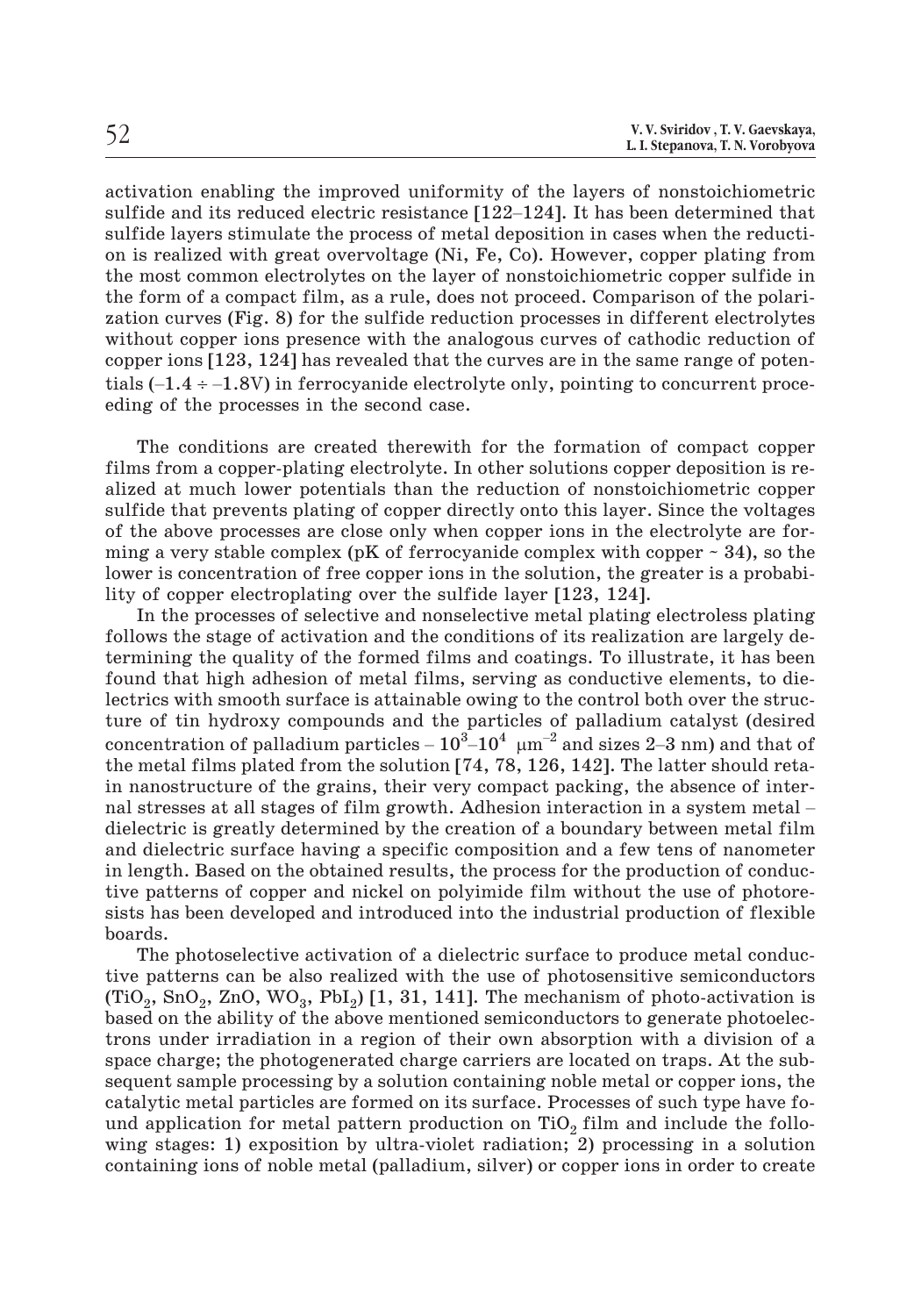the latent image centers; 3) physical development, at which the deposition of a required metal (nickel, silver and more rarely copper) takes place on the these centers. Thus, a selective irradiation of dielectric with the help of a photomask gives the opportunities for selective metallization and production of metal conducting patterns on its surface [1, 31, 141]. (electroless thin film metal plating) on the TiO<sub>2</sub> photosensitive films 0.01–0.2  $\mu$ m<br>(electroless thin film metal plating) on the TiO<sub>2</sub> photosensitive films 0.01–0.2  $\mu$ m

The peculiarities of the photographic process with physical development in thickness produced by polybutyl titanate hydrolysis in isopropyl alcohol were studied [141]. It was shown that the resolving capacity of such films is very high The peculiarities of the photographic process with physical development<br>(electroless thin film metal plating) on the TiO<sub>2</sub> photosensitive films 0.01–0.2  $\mu$ m<br>in thickness produced by polybutyl titanate hydrolysis in iso  $0.2 \ \mu$ m. The photographic sensitivity of TiO<sub>2</sub> layers in the region of titanium diox-(electroless thin film metal plating) on the TiO<sub>2</sub> photo<br>in thickness produced by polybutyl titanate hydrolys<br>studied [141]. It was shown that the resolving capacit<br>(up to 2000 mm<sup>-1</sup>) when the thickness of the deposite<br> ide absorption equal to 340–380 nm can reach  $10^7 J^{-1}$ cm<sup>2</sup> that is ten times higher than the sensitivity of electrophotographic layers. Besides, there are no problems with the adhesion of metal patterns on  $TiO<sub>2</sub>$  films, but the adhesion deteriorates with the further metal film thickness growth. The developed methods of selective metal plating with the use of  $TiO<sub>2</sub>$  photosensitive films were applied for industrial production of wear resistant high quality photo masks.

#### **CONCLUSION**

The results obtained in investigations of the films and coatings based on metals, alloys and composites make a considerable contribution to the preparative chemistry of the substances with the controlled structure, to chemistry of nonmetallurgical alloys of metals plated out of solutions, to the technology of selective metal deposition using photochemical activation of the substrate surface.

The problem of electroless deposition and electroplating of metals calls for further research. The future studies will be focused on the means and conditions for precise regulation of the composition (chemical and phase), structure and morphology of the thin-film nanostructured systems formed, the processes of metal alloy and metal composite deposition on the substrates of different nature and shape. The formation process, structure and properties of complex systems (powders and films) containing two and more metals, metal-oxide composites, composites including a polymeric component also deserve attention. The data obtained until the present time point to the strong possibilities of creation of nanostructured metal coatings, containing the phases of nonequilibrium composition which can not be obtained via the conventional alloy-production processes. An interesting and important problem is a possibility of prediction the composition of nonequilibrium phases showing a pronounced kinetic stability. The structure and properties of amorphous metallic systems and the structure-phase transformations in them are also of great interest.

It should be noted that the mechanisms of electroless and electrochemical reduction of the compounds of polyvalent metals and potentialities of formation of intermediate oxide phases that makes it possible to obtain nanostructured metal-oxide composites, are still not clearly understood. Photochemical studies associated with photoselective metal plating will be continued too.

Much remains to be done in the field of basic research in the processes of electroless deposition and electroplating and in the development of technological procedures for the formation of film structures and different coatings (protective, functional, decorative).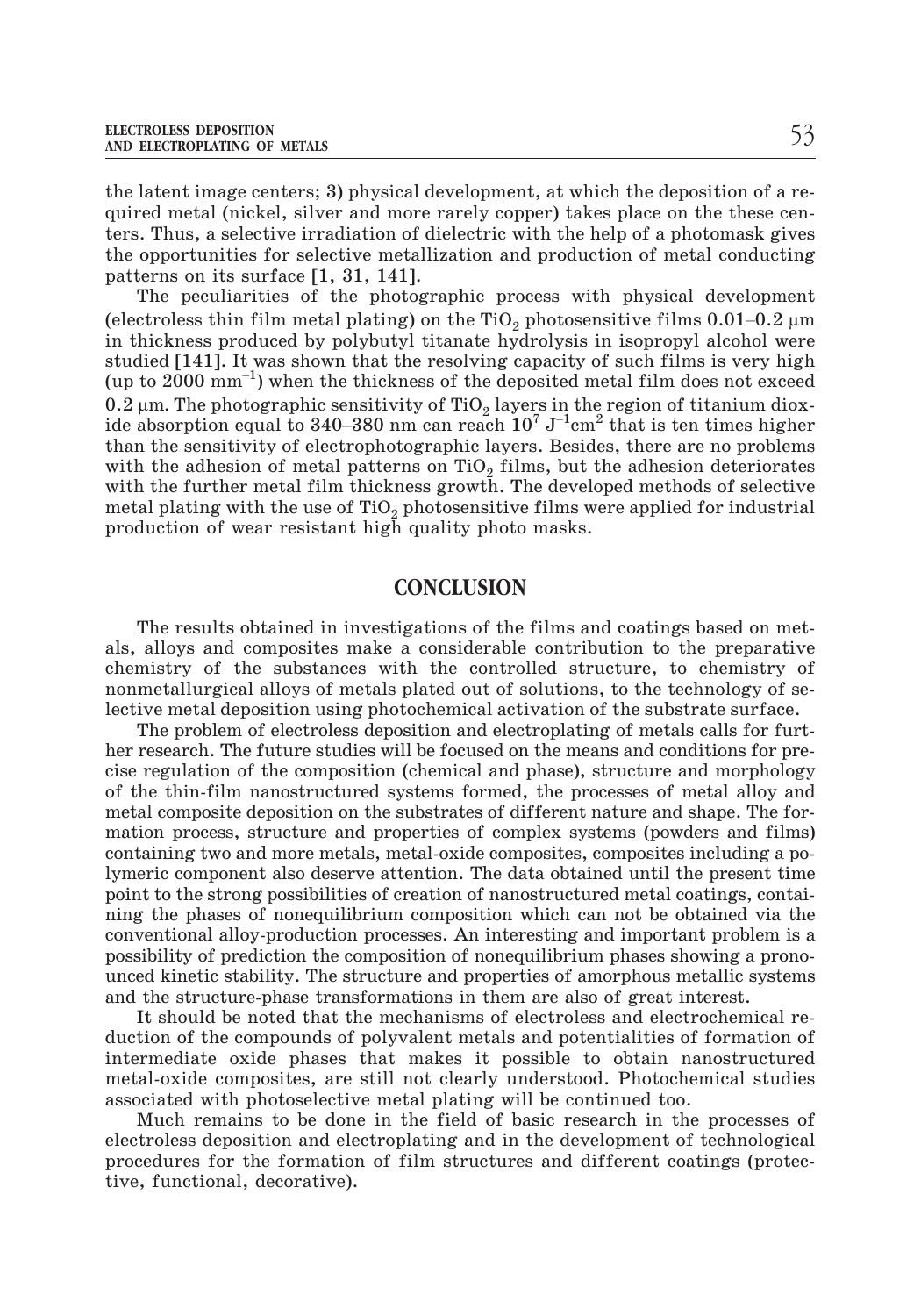#### **REFERENCES**

- 1. *V. V. Sviridov , T. V. Gaevskaya,*<br>2. *I. Stepanova, T. N. Vorobyova*<br>2. *Sviridov V. V., Vorobyova T. N., Gaevskaya T. V., Stepanova L. I. Electroless deposition* of metals from aqueous solutions. Minsk. 1987. 270 p. **2.** *Sviridov V. V., Vorobyova T. N., Gaevskaya T. V., Stepanova L. I.* **Electroless deposition<br>2.** *Sviridov V. V.* **// Collection: Chemical Problems of New Materials and Technologies<br>2.** *Sviridov V. V.* **// Collection: Chemi KEI**<br>S*viridov V. V., Vorobyova T. N., Gaevs*<br>of metals from aqueous solutions. N<br>S*viridov V. V. //* Collection: Chemic<br>Creation. Minsk. 1998. P. 323–366.
- 1. *Sviridov V. V., Vorobyova T. N., Gaevskaya T. V., Stepanova L. I.* Electroless deposition<br>of metals from aqueous solutions. Minsk. 1987. 270 p.<br>2. *Sviridov V. V.* // Collection: Chemical Problems of New Materials and Sviridov V.V., Vorobyova T.N., Gao<br>of metals from aqueous solutions<br>Sviridov V.V. // Collection: Chen<br>Creation. Minsk. 1998. P. 323–36<br>Gaevskaya T.V. // Selected scie<br>Minsk. 2001. Vol. 5. P. 230–241. 1. *Vorobyova T. V. //* Collection: Chemical Problems of New Materials and Technologies<br>
2. *Sviridov V. V. //* Collection: Chemical Problems of New Materials and Technologies<br>
3. *Gaevskaya T. V. //* Selected science tran Sviridov V. V. // Collection: Chemical Probler<br>Creation. Minsk. 1998. P. 323–366.<br>Gaevskaya T. V. // Selected science transact<br>Minsk. 2001. Vol. 5. P. 230–241.<br>Vorobyova T. N., Rimskaya A. A. // Selected sc<br>University. Min
- 
- 5. *Gaevskaya T. V. //* Selected science transactions of Belarussian State University.<br>
Minsk. 2001. Vol. 5. P. 230–241.<br>
4. *Vorobyova T. N.*, *Rimskaya A. A. //* Selected science transactions of Belarussian State<br>
Univer Minsk. 2001. Vol. 5. P. 230–241.<br>
4. Vorobyova T. N., Rimskaya A. A. // Selected science transactions of Belarussian State<br>
University. Minsk. 2001. Vol. 5. P. 211–222.<br>
5. Stepanova L. I. // Selected science transactions 6. *Ajar G. V., Gaevskaya A. A.* // Selected science transactions of Belarussian State<br> *A. Vorobyova T. N.*, *Rimskaya A. A.* // Selected science transactions of Belarussian State<br>
5. *Stepanova L. I.* // Selected science
- Vorobyova T. N., Rimskaya A. A. // Sel<br>University. Minsk. 2001. Vol. 5. P. 2<br>Stepanova L. I. // Selected science<br>Minsk. 2001. Vol. 5. P. 230–241.<br>Ajar G. V., Gaevskaya T. V, Kulak A. I.<br>Ser. Chem. Sci. 1983. № 3. P. 34–39 1. *Shalkauskas M., Vashkyalis A.* Chemical metalization of Belarussian State University.<br> *S. Stepanova L. I.* // Selected science transactions of Belarussian State University.<br> *S. Ajar G. V., Gaevskaya T. V, Kulak A. I*
- Minsk. 2001. Vol. 5. P. 230–241.<br>
6. *Ajar G. V., Gaevskaya T. V, Kulak A. I.* // Izvestiya Belarussian Academy of Sciences<br>
Ser. Chem. Sci. 1983. № 3. P. 34–39.<br>
7. *Shalkauskas M., Vashkyalis A.* Chemical metalization o 9. *Ajar G. V., Gaevskaya T. V, Kulak A. I.* // Izvestiya Belarussian Academy of Sciences.<br>
Ser. Chem. Sci. 1983. № 3. P. 34–39.<br>
7. *Shalkauskas M., Vashkyalis A.* Chemical metalization of plastics. Leningradю 1985.<br>
143
- 143 p. Ser. Chem. Sci<br>Shalkauskas M<br>143 p.<br>Muller V. M., Ti<br>Gaevskaya T.V<br>P. 1167–1169.
- 
- 1. *Shalkauskas M., Vashkyalis A.* Chemical metalization of plastics. Leningradro 1985.<br>
143 p.<br>
8. *Muller V. M., Ten P. G., Gaevskaya T. V.* // Colloid J. 1983. Vol. 45, № 6. P. 1102–1105.<br>
9. *Gaevskaya T.V., Amelina N* 143 p.<br>Muller V. M., Ten P. G., Gaevskaya T. V. // Colloid J. 1983. V<br>Gaevskaya T.V., Amelina N.V., Sviridov V.V. // Colloid<br>P. 1167–1169.<br>Fsybulskaya L. S., Gaevskaya T. V, Sviridov V. V., Semenen<br>Photogr. and Cinematogr
- 11. *Gaevskaya T.V.* // Colloid J. 1983. Vol. 45, № 6. P. 1102–1105.<br>
9. *Gaevskaya T.V.*, Amelina N.V., Sviridov V.V. // Colloid J. 1990. Vol. 52, № 6.<br>
10. *Tsybulskaya L. S., Gaevskaya T.V, Sviridov V.V., Semenenko E.V* Gaevskaya T.V., Amelina N.V., Sviridov V.V<br>P. 1167–1169.<br>Tsybulskaya L. S., Gaevskaya T. V, Sviridov V.<br>Photogr. and Cinematogr. 1989. Vol. 33. Ne<br>Gaevskaya T. V., Bobrovskaya V. P., Sviridov V.<br>Sciences. Ser. Chem. Sci.19 10. *Tsybulskaya L. S., Gaevskaya T. V, Sviridov V. V., Semenenko E. V. // J. Sci. and Appl.*<br>
Photogr. and Cinematogr. 1989. Vol. 33. № 1. P. 31–36.<br>
11. *Gaevskaya T. V., Bobrovskaya V. P., Sviridov V. V. //* Izvestiya
- Photogr. and Cinematogr. 1989. Vol. 33. № 1. P. 31–36.<br>11.  $Gaevshaya$  T. V.,  $Bobrovskaya$  V. P.,  $Sviridov$  V. V. // Izvestiya Belarussian Academy of Sciences. Ser. Chem. Sci. 1983. N6. P. 47–49.<br>12. Tsybulskaya L. S.,  $Gaevshaya$  T. V. Photogr. and Cinematogr. 1989. Vol. 33. № 1. P. 31–36.<br>11. *Gaevskaya T. V., Bobrovskaya V. P., Sviridov V. V.* // Izvestiya Belarussian Academy of<br>Sciences. Ser. Chem. Sci.1983. N6. P. 47–49.<br>12. *Tsybulskaya L. S., Gaev Gaevskaya T.V., Bobrovskaya V.P., Sviridov V.*1<br>Sciences. Ser. Chem. Sci.1983. N6. P. 47–49.<br>*Fsybulskaya L.S., Gaevskaya T.V. //* Izvestiya<br>Chem. Sci. 1991. № 2. P. 55–59.<br>*Fsybulskaya L.S., Gaevskaya T.V., Zvonok A.M*<br>
- *Fsybulskaya L. S., Gaevskaya T. V. //* Izvesti<br>Chem. Sci. 1991. № 2. P. 55–59.<br>*Fsybulskaya L. S., Gaevskaya T. V., Zvonok A*<br>Science. Ser. Chem. Sci. 1984. № 6. P. 37–<br>Egorova G. V., Gaevskaya T. V., Sviridov V. V.<br>ence
- Sciences. Ser. Chem. Sci.1983. N6. P. 47–49.<br>12. *Tsybulskaya L. S., Gaevskaya T. V.* // Izvestiya Belarussian Academy of Sciences. Ser.<br>Chem. Sci. 1991. № 2. P. 55–59.<br>13. *Tsybulskaya L. S., Gaevskaya T. V., Zvonok A. M* Chem. Sci. 1991. № 2. P. 55–59.<br>
13. *Tsybulskaya L. S., Gaevskaya T. V., Zvonok A. M.* // Izvestiya Belarussian Academy of<br>
Science. Ser. Chem. Sci. 1984. № 6. P. 37–41.<br>
14. *Egorova G. V., Gaevskaya T. V., Sviridov V. Tsybulskaya L. S., Gaevskaya T. V., Zvonol*<br>Science. Ser. Chem. Sci. 1984. № 6. P. 3<br>Egorova G. V., Gaevskaya T. V., Sviridov V.<br>ence. Ser. Chem. Sci. 1986. № 3. P. 26–5<br>Gaevskaya T. V., Kaparicha A. V., Bobrovs<br>Univers
- 
- Science. Ser. Chem. Sci. 1984. № 6. P. 37–41.<br>14. *Egorova G. V., Gaevskaya T. V., Sviridov V. V.* // Izvestiya Belarussian Academy of Science. Ser. Chem. Sci. 1986. № 3. P. 26–31.<br>15. *Gaevskaya T. V., Kaparicha A. V., B* Egorova G. V., Gaevskaya T. V., Sviridov V. V. // Izvestiya Belaru<br>ence. Ser. Chem. Sci. 1986. № 3. P. 26–31.<br>Gaevskaya T. V., Kaparicha A. V., Bobrovskaya V. P. // Bulleti<br>University. Ser. 2. 1990. № 1. P. 23–26.<br>Egorova ence. Ser. Chem. Sci. 1986. № 3. P. 26–31.<br>15. *Gaevskaya T. V.*, *Kaparicha A. V.*, *Bobrovskaya V. P.* // Bulletin of Belarussian State<br>University. Ser. 2. 1990. № 1. P. 23–26.<br>16. *Egorova G. V.*, *Sviridov V. V.*, *Ga Gaevskaya T. V., Kaparicha A. V.*<br>University. Ser. 2. 1990. № 1. F<br>Egorova G. V., Sviridov V. V., Gaev<br>an Academy of Sciences. Ser. Ch<br>Tsybulskaya L. S., Gaevskaya T.<br>1983. Vol. 28, № 6. P. 445–448.
- University. Ser. 2. 1990. № 1. P. 23–26.<br>16. *Egorova G. V.*, *Sviridov V. V.*, *Gaevskaya T. V.*, *Bobrovskaya V. P.* // Izvestiya Belarussian Academy of Sciences. Ser. Chem.Sci. 1987. № 2. P. 36–41.<br>17. *Tsybulskaya L.*
- Egorova G.V., Sviridov V.V., Gaevskaya T.V.,<br>an Academy of Sciences. Ser. Chem. Sci. 198<br>Tsybulskaya L. S., Gaevskaya T.V. // J. Sc<br>1983. Vol. 28, № 6. P. 445–448.<br>Bodrykh T. I., Stepanova L. I., Sviridov V.V. ,<br>ences. Se Tsybulskaya L. S., Gaevskaya T. V. // J. Sci. and Appl. Pl<br>1983. Vol. 28,  $\mathbb{N}^6$  6. P. 445–448.<br>Bodrykh T. I., Stepanova L. I., Sviridov V. V. // Izvestiya Bela<br>ences. Ser. Chem. Sci. 1989.  $\mathbb{N}^6$  4. P. 86–91.<br>Bod
- 17. *Tsybulskaya L. S., Gaevskaya T. V. // J. Sci. and Appl. Photogr. and Cinematogr.*<br>1983. Vol. 28, № 6. P. 445–448.<br>18. *Bodrykh T. I., Stepanova L. I., Sviridov V. V. //* Izvestiya Belarussian Academy of Sciences. Ser Bodrykh T. I., Stepanova L. I., Sviridov V. V. // Izvesti<br>ences. Ser. Chem. Sci. 1989. № 4. P. 86–91.<br>Bodrykh T. I., Stepanova L. I., Vorobyova T. N., Svirid<br>Academy of Sciences. Ser. Chem. Sci. 1995. № 1. P.<br>Sviridov V.
- 1983. Vol. 28, № 6. P. 445–448.<br>
18. *Bodrykh T. I., Stepanova L. I., Sviridov V. V.* // Izvestiya Belarussian Academy of Sciences. Ser. Chem. Sci. 1989. № 4. P. 86–91.<br>
19. *Bodrykh T. I., Stepanova L. I., Vorobyova T. N* ences. Ser. Chem. Sci. 1989. № 4. P. 86–91.<br>19. *Bodrykh T. I., Stepanova L. I., Vorobyova T. N., Sviridov V. V.* // Izvestiya Belarusian<br>Academy of Sciences. Ser. Chem. Sci. 1995. № 1. P. 41–48.<br>20. *Sviridov V. V., Tsyb*
- Bodrykh T. I., Stepc<br>Academy of Scienc<br>Sviridov V. V., Tsybt<br>of Applied Chemist<br>Ajar G. V., Gaevskaļ<br>28, № 1. P. 38–41. Academy of Sciences. Ser. Chem. Sci. 1995. № 1. P. 41–48.<br>
20. *Sviridov V. V.*, *Tsybulskaya L. S.*, *Gaevskaya T. V.*, *Semenenko E. V.* // Russian Journal<br>
of Applied Chemistry. 1990. Vol. 63, № 1. P. 39–42.<br>
21. *Ajar*
- of Applied Chemistry. 1990. Vol. 63,  $\mathbb{N}$  1. P. 39–42.<br>Ajar G. V., Gaevskaya T. V. // J. Sci. and Appl. Photos<br>28,  $\mathbb{N}$  1. P. 38–41.<br>Egorova G. V., Gaevskaya T. V., Sviridov V. V. // J. Sci<br>matogr. 1985. Vol. 30, 21. Ajar G. V., Gaevskaya T. V. // J. Sci. and Appl. Photogr. and Cinematogr. 1983. Vol.<br>28, Nº 1. P. 38–41.<br>22. *Egorova G. V.*, Gaevskaya T. V., Sviridov V. V. // J. Sci. and Appl. Photogr. and Cine-<br>matogr. 1985. Vol.
- 22. Egorova G. V., Gaevskaya T. V., Sviridov V. V. // J. Sci. and Appl. Photogr. and Cinematogr. 1985. Vol. 30,  $\mathbb{N}^2$  2. P. 120–125.<br>23. Egorova G. V., Gaevskaya T. V., Sviridov V. V. // J. Sci. and Appl. Photogr. an
-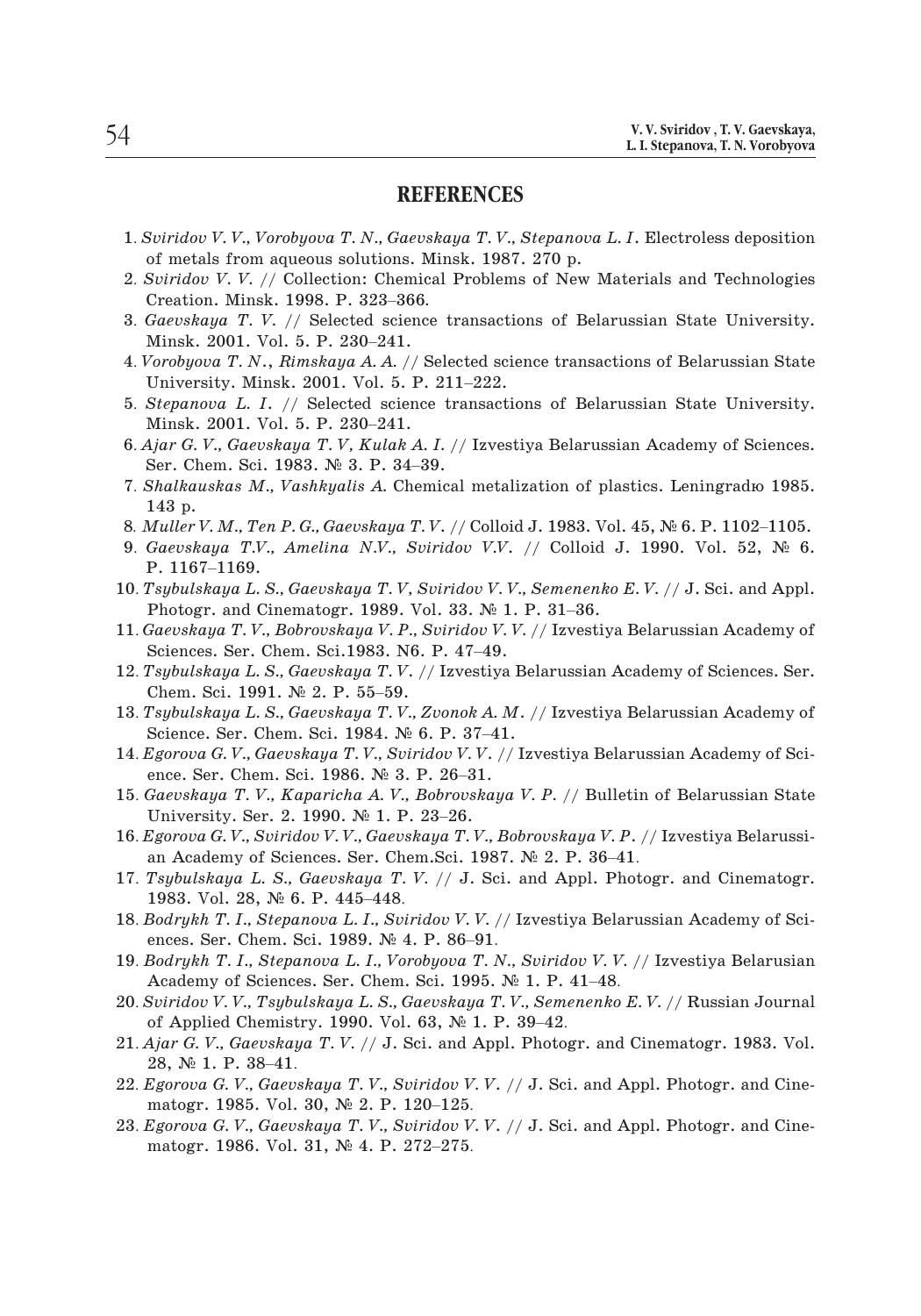- <sup>24</sup>. *Amelina N. V., Gaevskaya T. V*. // Russian Journal of Applied Chemistry. 1993. Vol. ROLESS DEPOSITION<br>LECTROPLATING OF METAL<br>A*melina N. V., Gaevsk*<br>66, Nº 2. P. 452–454. XECTROLESS DEPOSITION<br>
24. *Amelina N. V., Gaevskaya T. V. //* Russian Journal of Applied Chemistry. 1993. Vol.<br>
66, № 2. P. 452–454.<br>
25. *Nechepurenko Y. V., Sviridov V. V., Gaevskaya T. V., Sidash E. V. // J.* Sci. and LECTROPLATING OF METALS<br>Amelina N. V., Gaevskaya T. V. // Russian Journal of Appli<br>66, № 2. P. 452–454.<br>Nechepurenko Y. V., Sviridov V. V., Gaevskaya T. V., Sidash<br>Photogr. and Cinematogr. 1984. Vol. 29, № 2. P. 126–128. 24. *Amelina N. V., Gaevskaya T. V. // Russian Journal of Applied Chemistry.* 1993. Vol.<br>66, № 2. P. 452–454.<br>25. *Nechepurenko Y. V., Sviridov V. V., Gaevskaya T. V., Sidash E. V. // J. Sci. and Appl.*<br>Photogr. and Cinem Amelina N. V., Gaevskaya T. V. // Russian Jo<br>66, № 2. P. 452–454.<br>Nechepurenko Y. V., Sviridov V. V., Gaevskay.<br>Photogr. and Cinematogr. 1984. Vol. 29, №<br>Sviridov V. V., Egorova G. V., Gaevskaya T. V.,<br>ences. Ser. Chem. S
- 25. *Nechepurenko Y. V.*, *Sviridov V. V.*, *Gaevskaya T. V.*, *Sidash E. V.* // J. Sci. and Appl.<br>
Photogr. and Cinematogr. 1984. Vol. 29, № 2. P. 126–128.<br>
26. *Sviridov V. V.*, *Egorova G. V.*, *Gaevskaya T. V.*// Izv Nechepurenko Y. V., Svirid<br>Photogr. and Cinematogr.<br>Sviridov V. V., Egorova G. V<br>ences. Ser. Chem. Sci. 198<br>Ragoisha G. A., Sviridov V<br>Vol. 36, № 5. P. 437–441.
- 
- Photogr. and Cinematogr. 1984. Vol. 29, № 2. P. 126–128.<br>26. *Sviridov V. V., Egorova G. V., Gaevskaya T. V.*// Izvestiya Belarussian Academy of Sciences. Ser. Chem. Sci. 1984. № 5. P. 38–41.<br>27. *Ragoisha G. A., Sviridov* Sviridov V. V., Egorova G.<br>ences. Ser. Chem. Sci. 19<br>Ragoisha G. A., Sviridov<br>Vol. 36, № 5. P. 437–441<br>Vorobyova T. N., Poznyak<br>Vol. 100, № 1. P. 26–35.
- ences. Ser. Chem. Sci. 1984. № 5. P. 38–41.<br>
27. *Ragoisha G. A., Sviridov V. V.* // Doklady Belarussian Academy of Sciences. 1992.<br>
Vol. 36, № 5. P. 437–441.<br>
28. *Vorobyova T. N., Poznyak S. K., Rimskaya A. A., Sviridov*
- ry. 1992. Vol. 65, № 12. P. 2700-2705. Vol. 36, № 5. P. 437–441.<br>
28. *Vorobyova T. N., Poznyak S. K., Rimskaya A. A., Sviridov V. V. //* Metal Finish. 2002.<br>
Vol. 100, № 1. P. 26–35.<br>
29. *Gaevskaya T. V., Rakovich E. V., Ragoisha G. A.//* Russian Journal of Vorobyova T. N., Poznyak S. K., Rimskaya A. A.<br>Vol. 100, № 1. P. 26–35.<br>Gaevskaya T. V., Rakovich E. V., Ragoisha G. A./<br>ry. 1992. Vol. 65, № 12. P. 2700–2705.<br>Rakovich E. V., Ragoisha G. A., Gaevskaya T. V<br>Science. Ser. Vol. 100, № 1. P. 26–35.<br>
29. *Gaevskaya T. V., Rakovich E. V., Ragoisha G. A.*// Russian Journal of Applied Chemist-<br>
ry. 1992. Vol. 65, № 12. P. 2700–2705.<br>
30. *Rakovich E. V., Ragoisha G. A., Gaevskaya T. V.* // Izves *Gaevskaya T.V., Rakovich E.V., Ragoisha G.A.*// Russian Jory. 1992. Vol. 65, № 12. P. 2700–2705.<br>Rakovich E. V., Ragoisha G.A., Gaevskaya T.V. // Izvesti<br>Science. Ser. Chem. Sci. 1993. № 3. P. 62–66.<br>Vorobyova T. N., Svi
- 1992. Vol. 65, № 12. P. 2700–2705.<br>
30. Rakovich E. V., Ragoisha G. A., Gaevskaya T. V. // Izvestiya Belarussian Academy of<br>
Science. Ser. Chem. Sci. 1993. № 3. P. 62–66.<br>
31. *Vorobyova T. N., Sviridov V. V., Sokolov V.* Rakovich E. V., Ragoisha G. A., Gaevskaya 1<br>Science. Ser. Chem. Sci. 1993. № 3. P. 62-<br>Vorobyova T. N., Sviridov V. V., Sokolov V. (<br>Physical Chemistry. 1980. Vol. 54, № 10. 1<br>Vorobyova T. N., Danilchenko E. M., Svirido<br>C
- Science. Ser. Chem. Sci. 1993. № 3. P. 62–66.<br>
31. *Vorobyova T. N., Sviridov V. V., Sokolov V. G., Branitsky G. A.* // Russian Journal of<br>
Physical Chemistry. 1980. Vol. 54, № 10. P. 2570–2573.<br>
32. *Vorobyova T. N., Dan*
- Physical Chemistry. 1980. Vol. 54,  $N_e$  10. P. 2570–2573.<br>Vorobyova T. N., Danilchenko E. M., Sviridov V. V. // J. S<br>Cinematogr. 1982. Vol. 27,  $N_e$  2. P. 83–88.<br>Rakovich E. V., Sviridov V. V., Gaevskaya T. V. // Inorgani
- Physical Chemistry. 1980. Vol. 54, № 10. P. 2570–2573.<br>32. *Vorobyova T. N., Danilchenko E. M., Sviridov V. V.* // J. Sci. and Appl. Photogr. and<br>Cinematogr. 1982. Vol. 27, № 2. P. 83–88.<br>33. Rakovich E. V., Sviridov V. V Vorobyova T. N., Danilchenko E. M., Svir<br>Cinematogr. 1982. Vol. 27, № 2. P. 83–8<br>Rakovich E. V., Sviridov V. V., Gaevskaya<br>№ 6. P. 698–701.<br>Gaevskaya T. V., Karataeva T. P., Amelinc<br>mistry. 1992. Vol. 37, № 1. P. 112–115. Cinematogr. 1982. Vol. 27, № 2. P. 83–88.<br>
33. *Rakovich E. V., Sviridov V. V., Gaevskaya T. V.* // Inorganic Materials. 2000. Vol. 36,<br>
№ 6. P. 698–701.<br>
34. *Gaevskaya T. V., Karataeva T. P., Amelina N. V.* // Russian J Rakovich E. V., Sviridov V. V., Gaevskaya<br>№ 6. P. 698–701.<br>Gaevskaya T. V., Karataeva T. P., Amelina<br>mistry. 1992. Vol. 37, № 1. P. 112–115.<br>Fsybulskaya L. S., Gaevskaya T. V., Novott<br>University. Ser. 2. 1993. № 3. P. 15–
- 34. *Gaevskaya T. V., Karataeva T. P., Amelina N. V. //* Russian Journal of Inorganic Chemistry. 1992. Vol. 37, № 1. P. 112–115.<br>35. *Tsybulskaya L. S., Gaevskaya T. V., Novotortseva I. G. //* Bulletin of Belarussian Stat
- 
- Applied Chemistry. 1996. Vol. 69, № 12. P. 1951–1956. mistry. 1992. Vol. 37, № 1. P. 112–115.<br>
35. *Tsybulskaya L. S., Gaevskaya T. V., Novotortseva I. G.* // Bulletin of Belarussian State<br>
University. Ser. 2. 1993. № 3. P. 15–18.<br>
36. *Stepanova L. I., Bodryhk T. I., Sviri Tsybulskaya L. S., Gaevskaya T.*<br>University. Ser. 2. 1993. № 3.<br>Stepanova L. I., Bodryhk T. I., S<br>Applied Chemistry. 1996. Vol.<br>Stepanova L. I. // Proceeding o<br>lenko N. F. 2000. P. 207–220 University. Ser. 2. 1993.  $N \ge 3$ . P. 15–18.<br>
36. *Stepanova L. I., Bodryhk T. I., Sviridov V. V., Ivashkevich L. I.* // Russian Journal of<br>
Applied Chemistry. 1996. Vol. 69,  $N \ge 12$ . P. 1951–1956.<br>
37. *Stepanova L. I.* Stepanova L. I., i<br>Applied Chemist<br>Stepanova L. I. /<br>lenko N. F. 2000<br>Vorobyova T. N.,<br>№ 11. P. 14–20.
- Applied Chemistry. 1996. Vol. 69,  $\mathbb{N}^5$  12. P. 1951–1956.<br>37. *Stepanova L. I.* // Proceeding of Conf. Devoted to 100<sup>th</sup> Anniversary of Acad. Ermolenko N. F. 2000. P. 207–220.<br>38. *Vorobyova T. N.*, *Bobrovskaya V.* Stepanova L. I. // Proceeding of Conf. De<br>lenko N. F. 2000. P. 207–220<br>*Vorobyova T. N., Bobrovskaya V. P., Svir*<br>№ 11. P. 14–20.<br>*Vorobyova T. N., Reva O. V. //* Proceeding<br>Acad. Ermolenko N.F. 2000. P. 196–207.
- 
- lenko N. F. 2000. P. 207–220 .<br>
38. *Vorobyova T. N., Bobrovskaya V. P., Sviridov V. V.* // Metal Finish. 1997. Vol. 95,<br>
№ 11. P. 14–20.<br>
39. *Vorobyova T. N., Reva O. V.* // Proceeding of Conf. Devoted to 100<sup>th</sup> Anniv
- *Vorobyova T. N., Bobrovskaya V. 1*<br>№ 11. P. 14–20.<br>*Vorobyova T. N., Reva O. V. //* Pro<br>Acad. Ermolenko N.F. 2000. P. 19<br>*Reva O. V., Vorobyova T. N., Sviric*<br>1999. Vol.35, № 9. P. 1070–1075. Novotortseva *T. N., Reva O. V. //* Proceeding of Conf. Devoted to 100<sup>th</sup> Anniversary of Acad. Ermolenko N.F. 2000. P. 196–207.<br>40. *Reva O. V., Vorobyova T. N., Sviridov V. V. //* Russian Journal of Electrochemistry.<br>19 *Vorobyova T. N*<br>Acad. Ermoler<br>*Reva O. V., Vo.*<br>1999. Vol.35,<br>*Novotortseva*<br>P. 1053–1058. Acad. Ermolenko N.F. 2000. P. 196–207.<br>
40. *Reva O. V., Vorobyova T. N., Sviridov V. V. //* Russian Journal of Electrochemistry.<br>
1999. Vol.35, № 9. P. 1070–1075.<br>
41. *Novotortseva I. G., Gaevskaya T. V. //* Inorganic M Reva O. V., Vorobyova T. N., Sviridov<br>1999. Vol.35, № 9. P. 1070–1075.<br>Novotortseva I. G., Gaevskaya T. V.<br>P. 1053–1058.<br>Amelina N. V., Bobrovskaya V. P., Gaev.<br>versity. Ser. 2. 1994. № 1. P. 23–25.
- Novotortseva I. G., Gaevskaya T. V. // I<br>P. 1053–1058.<br>Amelina N.V., Bobrovskaya V.P., Gaevskaya<br>versity. Ser. 2. 1994. № 1. P. 23–25.<br>Bobrovskaya V.P., Gaevskaya T.V., Sviridot<br>nematogr. 1983. Vol.28, № 5. P. 354–359.
- 1999. Vol.35,  $N\ge 9$ . P. 1070–1075.<br>
41. *Novotortseva I. G., Gaevskaya T. V.* // Inorganic Materials. 1995. Vol.31,  $N\ge 8$ .<br>
P. 1053–1058.<br>
42. *Amelina N. V., Bobrovskaya V. P., Gaevskaya T. V.* // Bulletin of Belarus P. 1053–1058.<br>42. *Amelina N. V., Bobrovskaya V. P., Gaevskaya T. V.* // Bulletin of Belarussian State University. Ser. 2. 1994. № 1. P. 23–25.<br>43. *Bobrovskaya V. P., Gaevskaya T. V., Sviridov V. V.*// J. Sci. and Appl.
- 
- nematogr. 1983. Vol.28, № 5. P. 354–359.<br>Bobrovskaya V. P., Gaevskaya T. V, Sviridov<br>P. 257–263. 44. Bobrovskaya V. P., Gaevskaya T. V, Sviridov V. V. // J. Signal. AM. 1985. V. 13, № 4.<br>P. 257–263.<br>45. Stepanova L. I. // Metrologiya. 1991. № 12. P. 55–64. 13. *Bobrovskaya V. P., Gaevskaya T. V., Sviridov V. V.*// J. Sci. and Appl. Photogr. and Cinematogr. 1983. Vol.28, № 5. P. 354–359.<br>
14. *Bobrovskaya V. P., Gaevskaya T. V, Sviridov V. V.* // J. Signal. AM. 1985. V. 13, nematogr. 1983. Vol.28, № 5. P. 354–359.<br>Bobrovskaya V. P., Gaevskaya T. V, Sviridov V<br>P. 257–263.<br>Stepanova L. I. // Metrologiya. 1991. № 12.<br>Vorobyova T.N., Ruchlya V.A., Sviridov V.V., Chemistry. 1986. Vol. 59, № 3. P. 44. *Bobrovskaya V. P., Gaevskaya T. V, Sviridov V. V.* // J. Signal. AM. 1985. V. 13, № 4.<br>P. 257–263.<br>45. *Stepanova L. I.* // Metrologiya. 1991. № 12. P. 55–64.<br>46. *Vorobyova T.N., Ruchlya V.A., Sviridov V.V., Gert E.*
- 
- P. 257–263.<br>Stepanova L. I. // Metrologiya. 1991. .<br>Vorobyova T.N., Ruchlya V.A., Sviridov<br>Chemistry. 1986. Vol. 59, № 3. P. 552<br>Sviridov V.V., Stepanova L. I., Vorobyov<br>matogr. 1992. Vol. 37, № 1. P. 81–92. 45. *Stepanova L. I.* // Metrologiya. 1991. № 12. P. 55–64.<br>46. *Vorobyova T.N., Ruchlya V.A., Sviridov V.V., Gert E.V.* // Russian Journal of Applied<br>Chemistry. 1986. Vol. 59, № 3. P. 552–558.<br>47. *Sviridov V.V., Stepano*
- Chemistry. 1986. Vol. 59,  $\mathbb{N}^5$  3. P. 552–558.<br>47. Sviridov V. V., Stepanova L. I., Vorobyova T. N. // J. Sci. and Appl. Photogr. and Cinematogr. 1992. Vol. 37,  $\mathbb{N}^5$  1. P. 81–92.<br>48. Amelina N. V., Kalatskaya L
-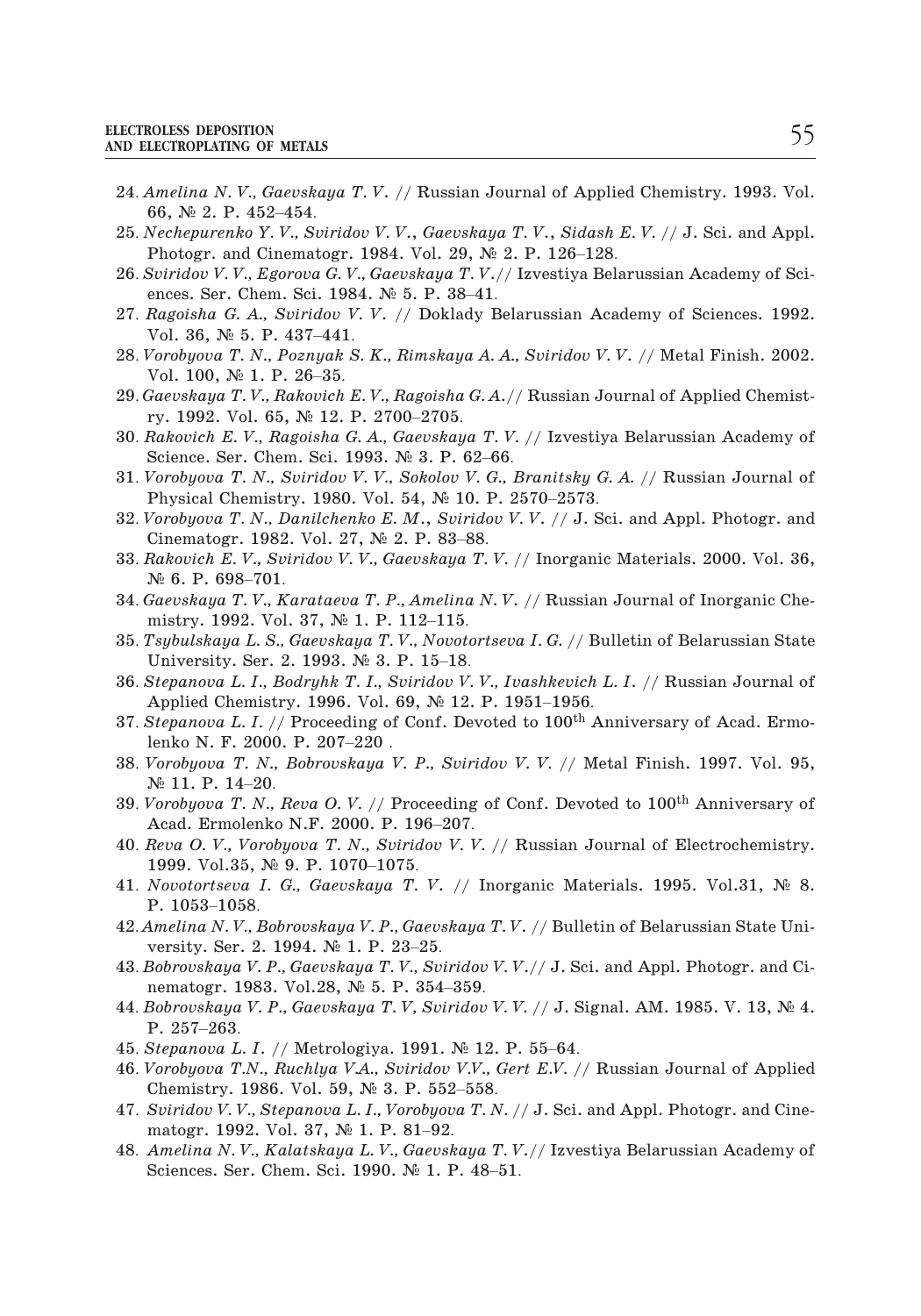- <sup>49</sup>. *Gaevskaya T. V*., *Vorobyova T. N., Amelina N. V.* // Russian Journal of Applied Che-.<br>*Gaevskaya T.V., Vorobyova T.N., Amelin*<br>mistry. 1992. Vol. 65, № 2. P. 256–259. 50. **Gaevskaya, L. I. Stepanova, T. V., Gaevskaya,**<br> **F. Gaevskaya T. V.,** *Vorobyova T. N., Amelina N. V.* **// Russian Journal of Applied Chemistry. 1992. Vol. 65, № 2. P. 256–259.<br>
50.** *Gaevskaya T. V., Tsybulskaya L. S., Gaevskaya T.V., Vorobyov*<br>mistry. 1992. Vol. 65, №<br>*Gaevskaya T.V., Tsybuls.*<br>Vol. 29, № 1. P. 165–169. 49. *Gaevskaya T. V., Vorobyova T. N., Amelina N. V. //* Russian Journal of Applied Chemistry. 1992. Vol. 65, № 2. P. 256–259.<br>50. *Gaevskaya T. V., Tsybulskaya L. S., Rakovich E. V.//* Protection of metals. 1993.<br>51. Rak Gaevskaya T. V., Vorobyova T. N., Amelina N. V<br>mistry. 1992. Vol. 65, № 2. P. 256–259.<br>Gaevskaya T. V., Tsybulskaya L. S., Rakovich<br>Vol. 29, № 1. P. 165–169.<br>Rakovich E.V., Tsybulskaya L.S., Gaevskaya T.V.<br>Sciences. Ser.
- film istry. 1992. Vol. 65, № 2. P. 256–259.<br>
50. *Gaevskaya T. V., Tsybulskaya L. S., Rakovich E. V.*// Protection of metals. 1993.<br>
51. *Rakovich E.V., Tsybulskaya L.S., Gaevskaya T.V.* // Izvestiya Belarussian Academy o Gaevskaya T. V., Tsybulskaya L. S., Rakovich<br>Vol. 29, № 1. P. 165–169.<br>Rakovich E.V., Tsybulskaya L.S., Gaevskaya T.V.<br>Sciences. Ser. Chem. Sci. 1991. № 6. P. 65–69.<br>Rakovich E. V., Gaevskaya T. V., Sviridov V. V.<br>Science
- Vol. 29, № 1. P. 165–169.<br>
51. *Rakovich E.V., Tsybulskaya L.S., Gaevskaya T.V.* // Izvestiya Belarussian Academy of<br>
Sciences. Ser. Chem. Sci. 1991. № 6. P. 65–69.<br>
52. *Rakovich E. V., Gaevskaya T. V., Sviridov V. V.* /
- 
- Rakovich E.V., Tsybulskaya L.S., Gaevskaya T.V. // Iz<br>Sciences. Ser. Chem. Sci. 1991. № 6. P. 65–69.<br>Rakovich E. V., Gaevskaya T. V., Sviridov V. V. // Iz<br>Sciences. Ser. Chem. Sci. 1992. № 2. P. 27–30.<br>Rakovich E. V., Tsy Sciences. Ser. Chem. Sci. 1991. *N*<sup>2</sup> 6. P. 65–69.<br>
52. *Rakovich E. V., Gaevskaya T. V., Sviridov V. V. //* Izvestiya Belarussian Academy of Sciences. Ser. Chem. Sci. 1992. *N*<sup>2</sup> 2. P. 27–30.<br>
53. *Rakovich E. V., Tsybu*
- Rakovich E. V., Gaevskaya 7<br>Sciences. Ser. Chem. Sci. 19<br>Rakovich E. V., Tsybulskaya<br>of Sciences. Ser. Chem. Sci.<br>Kuznetsov N. T., Solntsev K.<br>Vol.17, Nº 9. P. 1157–1193. Sciences. Ser. Chem. Sci. 1992. *N*<sup>2</sup> 2. P. 27–30.<br>
53. *Rakovich E. V., Tsybulskaya L. S., Gaevskaya T. V. // Izvestiya Belarussian Academy<br>
of Sciences. Ser. Chem. Sci. 1993. <i>N*<sup>2</sup> 2. P. 100–104.<br>
54. *Kuznetsov N. T.,* Rakovich E. V., Tsybulskaya L. S., Gaevsk<br>of Sciences. Ser. Chem. Sci. 1993. № 2.<br>Kuznetsov N. T., Solntsev K. A. // Russia<br>Vol.17, № 9. P. 1157–1193.<br>Novotortseva I. G., Gaevskaya T. V., Tsybu<br>University. Ser. 2. 1994. № of Sciences. Ser. Chem. Sci. 1993. № 2. P. 100–104.<br>54. *Kuznetsov N. T., Solntsev K. A.* // Russian Journal of Coordination Chemistry. 1991.<br>7. Vol.17, № 9. P. 1157–1193.<br>55. *Novotortseva I. G., Gaevskaya T. V.*, *Tsyb* Kuznetsov N. T., Solntsev K. A. // Russian Jo<br>Vol.17, № 9. P. 1157–1193.<br>Vovotortseva I. G., Gaevskaya T. V., Tsybulsk<br>University. Ser. 2. 1994. № 2. P. 16–20.<br>Gaevskaya T. V., Novotortseva I. G., Tsybulsl<br>Chemistry. 1995
- Vol.17, № 9. P. 1157–1193.<br>55. *Novotortseva I. G., Gaevskaya T. V.*, *Tsybulskaya L. S.* // Bulletin of Belarussian State<br>University. Ser. 2. 1994. № 2. P. 16–20.<br>56. *Gaevskaya T. V.*, *Novotortseva I. G., Tsybulskaya L* Vovotortseva I. G., Gaevskaya T. V., Tsybulskaya L. S. /<br>University. Ser. 2. 1994. № 2. P. 16–20.<br>Gaevskaya T. V., Novotortseva I. G., Tsybulskaya L. S.<br>Chemistry. 1995. Vol. 68, № 4. P. 587–592.<br>Vovotortseva I. G., Gaevs
- University. Ser. 2. 1994. № 2. P. 16–20.<br>56. *Gaevskaya T. V., Novotortseva I. G., Tsybulskaya L. S.* // Russian Journal of Applied<br>Chemistry. 1995. Vol. 68, № 4. P. 587–592.<br>57. *Novotortseva I. G., Gaevskaya T. V.*, *Ts*
- Gaevskaya T. V., Novotortseva I. G.,<br>Chemistry. 1995. Vol. 68, Nº 4. P.<br>Vovotortseva I. G., Gaevskaya T. V.,<br>my of Sciences. Ser. Chem. Sci. 199<br>Sviridov V. V., Gaevskaya T. V., Tsyb<br>ment. 1994. Vol. 3, Nº 1. P. 24–28. Vovotortseva I. G., Gaevs<br>my of Sciences. Ser. Che<br>Sviridov V. V., Gaevskaya<br>ment. 1994. Vol. 3, № 1<br>Novotortseva I. G., Gaev<br>2. 1995. № 1. P. 11–14.
- Chemistry. 1995. Vol. 68, № 4. P. 587–592.<br>
57. *Novotortseva I. G., Gaevskaya T. V., Tsybulskaya L. S.* // Izvestiya Belarussian Academy of Sciences. Ser. Chem. Sci. 1995. № 2. P. 49–54.<br>
58. *Suiridov V. V., Gaevskaya T* my of Sciences. Ser. Chem. Sci. 1995. № 2. P. 49–54.<br>58. *Sviridov V. V., Gaevskaya T. V.*, *Tsybulskaya L. S.* // Electroplating and Surface Treat-<br>ment. 1994. Vol. 3, № 1. P. 24–28.<br>59. *Novotortseva I. G., Gaevskaya T.*
- 2. 1995. № 1. P. 11-14.
- Sviridov V. V., Gaevska<br>ment. 1994. Vol. 3, N<br>Novotortseva I. G., Ga<br>2. 1995. № 1. P. 11–<br>Vovotortseva I. G., Gae<br>1995. № 2. P. 23–27. ment. 1994. Vol. 3, № 1. P. 24–28.<br>
59. *Novotortseva I. G., Gaevskaya T. V.* // Bulletin of Belarussian State University. Ser.<br>
2. 1995. № 1. P. 11–14.<br>
60. *Novotortseva I. G., Gaevskaya T. V.* // Bulletin of Belarussia
- 1995.  $\mathbb{N}^2$  2. P. 23–27.<br>61. *Gaevskaya T. V.*, *Novotortseva I. G., Tsybulskaya L. S.*// Metal Finish. 1996. Vol.94,<br> $\mathbb{N}^2$  6. P. 100–103.<br>62. *Novotortseva I. G., Gaevskaya T. V.* // Protection of metals. 1998. Gaevskaya T. V., Novotortsevo<br>№ 6. P. 100–103.<br>Novotortseva I. G., Gaevskay<br>C. 147–151.<br>Gaevskaya T. V. // Proceeding<br>lenko N.F. 2000. P. 221–231.
- 62. *Novotortseva I. G., Gaevskaya T. V. //* Protection of metals. 1998. Vol.34, No 2. Nº 6. P. 100–103.<br>Novotortseva I. G<br>C. 147–151. 6. P. 100–103.<br>
62. *Novotortseva I. G., Gaevskaya T. V.* // Protection of metals. 1998. Vol.34, № 2.<br>
C. 147–151.<br>
63. *Gaevskaya T. V.* // Proceeding of Conf. Devoted to 100<sup>th</sup> Anniversary of Acad. Ermolenko N.F. 2000. Novotorts<br>C. 147–1:<br>Gaevskayd<br>lenko N.F<br>Gaevskayd<br>P. 32–39.
- 
- 63. *Gaevskaya T.V. //* Proceeding of Conf. Devoted to 100<sup>th</sup> Anniversary of Acad. Ermolenko N.F. 2000. P. 221–231.<br>64. *Gaevskaya T.V.*, *Tsybulskaya L. S. //* Materials Sciences Transactions. 2001. № 6.<br>65. *Vorobyova Gaevskaya T.V. |*<br>|enko N.F. 2000.<br>*Gaevskaya T.V.,*<br>P. 32–39.<br>*Yorobyova S.A.,Lo*.<br>№ 6. P. 827–831. lenko N.F. 2000. P. 221–231.<br>
64. *Gaevskaya T. V.*, *Tsybulskaya L. S. //* Materials Sciences Transactions. 2001. N<br>
P. 32–39.<br>
65. *Vorobyova S. A., Lavrinovich E. A., Mushinski V. V. //* Friction and Wear. 1996. Vol.<br> 64. *Gaevskaya T. V.*, *Tsybulskaya L. S. //* Materials Sciences Transa<br>
P. 32–39.<br>
65. *Vorobyova S. A., Lavrinovich E. A., Mushinski V. V. //* Friction and W<br>
№ 6. P. 827–831.<br>
66. *Gaevskaya T. V.*, *Novotortseva I. G.*
- F. 32–39.<br>
65. *Vorobyova S. A., Lavrinovich E. A., Mushinski V. V.* // Friction and Wear. 1996. Vol. 1<br>
№ 6. P. 827–831.<br>
66. *Gaevskaya T. V., Novotortseva I. G., Tsybulskaya L. S* // Pat. Belarus № 30, 1993.<br>
67. *Gaev* 65. *Vorobyova S. A., Lavrinovich E. A., Mushinski V. V. // Friction and Wear.* 1996. Vol. 17,<br>
№ 6. P. 827–831.<br>
66. *Gaevskaya T. V., Novotortseva I. G., Tsybulskaya L. S* // Pat. Belarus № 30, 1993.<br>
67. *Gaevskaya T.*
- 
- 
- 
- Nº 6. P. 827<br>*Gaevskaya T*<br>*Gaevskaya T*<br>*Gaevskaya T*<br>*Tsybulskayc*<br>P. 527–534. 66. *Gaevskaya T. V.*, *Novotortseva I. G., Tsybulskaya L. S* // Pat. Belarus № 30, 1993.<br>67. *Gaevskaya T. V.*, *Rakovich E. V.* // Pat. Russia № 2058437, 1996.<br>68. *Gaevskaya T. V.*, *Tsybulskaya L. S., Semenenko E. V.* Gaevskaya T.V., Rakow<br>Gaevskaya T.V., Tsybi<br>Tsybulskaya L. S., Ga<br>P. 527–534.<br>Tsybulskaya L. S., Gae<br>Vol. 3, Nº 1. P. 24–28. Tsybulskaya L. S., Gaev.<br>P. 527–534.<br>Tsybulskaya L. S., Gaevsk<br>Vol. 3, № 1. P. 24–28.<br>Novotortseva I.G., Gaevsl<br>Vol.72, № 5. P. 789–791.
- 1990. 68. *Gaevskaya T. V.*, Tsybulskaya L. S., *Genenenko E. V.* // Pat. Belarus № 17, 1990.<br>
69. Tsybulskaya L. S., *Gaevskaya T. V.* // Friction and Wear. 1997. Vol. 18, № 4.<br>
70. Tsybulskaya L. S., *Gaevskaya T. V.* P. 527–534.<br>
70. *Tsybulskaya L. S., Gaevskaya T. V. //* Electroplating and Surface Treatment. 1996.<br>
Vol. 3, № 1. P. 24–28.<br>
71. *Novotortseva I.G., Gaevskaya T.V. //* Russian Journal of Applied Chemistry. 1999.<br>
72. *No*
- Tsybulskaya L. S., Gaevskaya<br>Vol. 3, № 1. P. 24–28.<br>Novotortseva I.G., Gaevskaya<br>Vol.72, № 5. P. 789–791.<br>Novotortseva I. G., Gaevska<br>Ser. 2. 1997. № 2. P. 26–28. *Novotortseva I.G., Gaevskaya T.V.* //<br>Vol.72,  $N_{\geq}$  5. P. 789–791.<br>*Novotortseva I. G., Gaevskaya T. V*<br>Ser. 2. 1997.  $N_{\geq}$  2. P. 26–28.<br>*Birukova N. M., Sokolov V. G., Bobrovs*<br>versity. Ser. 2. 1993.  $N_{\geq}$  3. P
- Vol. 3, № 1. P. 24–28.<br>
71. *Novotortseva I.G., Gaevskaya T.V.* // Russian Journal of Applied Chemistry. 1999.<br>
72. *Novotortseva I. G., Gaevskaya T. V.* // Bulletin of Belarussian State University.<br>
Ser. 2. 1997. № 2. P.
- 
- 74. *Vorobyova T. N.* Copper, Nickel and Composite Thin Film Electroless and Electrochemical Plating from Solutions. Author's abstract of doctor dissertation. Minsk. BSU. 1999. 44 p.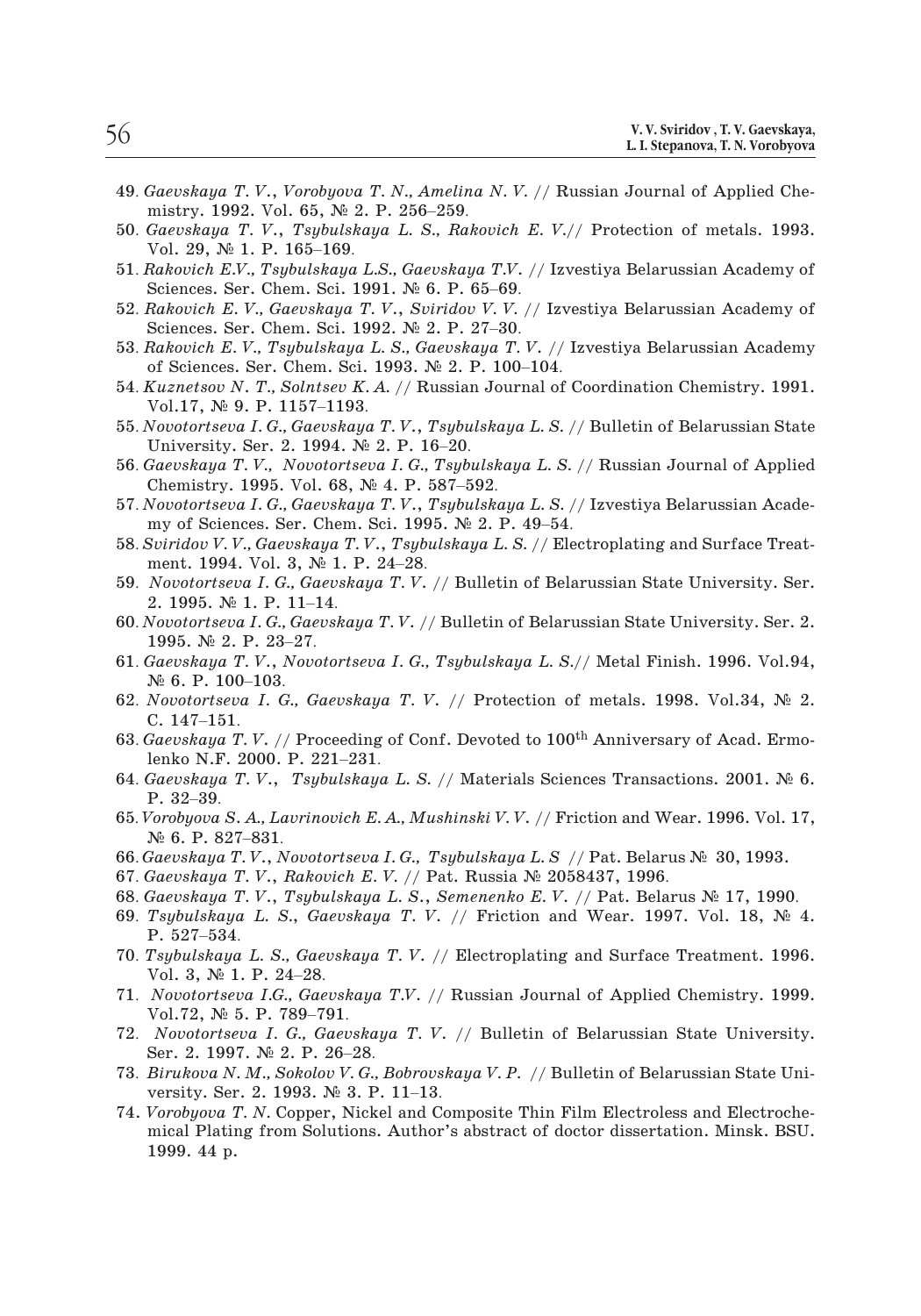- <sup>75</sup>. *Bodrykh T. I., Stepanova L. I., Yarchak I. A.* et al. // Exchange Industrial-technical ROLESS DEPOSITION<br>LECTROPLATING OF METALS<br>Bodrykh T. I., Stepanova L. I.,<br>Methods. 1988. Nº 6. P. 22–23. TRECTROLESS DEPOSITION<br> **TELECTROPLATING OF METALS**<br> **75.** *Bodrykh T. I., Stepanova L. I., Yarchak I. A.* et al. // Exchange Industrial-technical<br>
Methods. 1988. № 6. P. 22–23.<br> **76.** *Stepanova L. I., Bodrykh T. I.*// E LECTROPLATING OF N<br>Bodrykh T. I., Ste<br>Methods. 1988. N<br>Stepanova L. I., B<br>Nº 5–6. P. 33–37. Bodrykh T. I., Stepanova L. I., Yarchak I. A. €<br>Methods. 1988. № 6. P. 22–23.<br>Stepanova L. I., Bodrykh T. I.// Electroplating<br>№ 5–6. P. 33–37.<br>Bodrykh T. I., Vorobyova T. N., Sviridov V. V.//<br>ences. Ser. Chem. Sci. 1984.
- Stepanova L. I., Bodrykh T. I.// Electroplating and Su<br>Nº 5–6. P. 33–37.<br>Bodrykh T. I., Vorobyova T. N., Sviridov V. V.// Izvesti<br>ences. Ser. Chem. Sci. 1984. Nº 2. P.191–196.<br>Vorobyova T. N., Ruchlya V. A., Sviridov V. V.
- 77. *Bodrykh T. I*., *Vorobyova T. N., Sviridov V. V.//* Izvestiya Belarussian Academy of Sci-Bodrykh T. I., Vorobyova T. N., Sviridov V. V.// Izvestiya Belaru<br>ences. Ser. Chem. Sci. 1984. Nº 2. P.191–196.<br>Vorobyova T. N., Ruchlya V. A., Sviridov V. V., Klimenko A. I. // I<br>plied Chemistry. 1984. Vol. 57, Nº 10. P.
- 78*. Vorobyova T. N., Ruchlya V. A., Sviridov V. V., Klimenko A. I. //* Russian Journal of Ap-
- 79. *Vorobyova T. N., Ruchlya V. A., Bodrykh T. I., Sviridov V. V. //* Izvestiya Belarussian
- 80. *Sviridov V. V., Gaevskaya T. V., Bobrovskaya V. P.* // Izvestiya Belarussian Academy of Sciences. Ser. Chem. Sci. 1983. № 5. P. 31–34.<br>81. *Vorobyova T. N., Reva O. V., Vrublevskaya O. N., Lavrinovich E. A.* // Elect Vorobyova T. N., Ruchlya V. A., Sviridov V. V., Kli<br>plied Chemistry. 1984. Vol. 57, № 10. P. 2250<br>Vorobyova T. N., Ruchlya V. A., Bodrykh T. I., S<br>Academy of Sciences. Ser. Chem. Sci. 1986. №<br>Sviridov V. V., Gaevskaya T. Vorobyova T. N., Ruchlya V. A., Bodrykh T. I., Sviridov<br>Academy of Sciences. Ser. Chem. Sci. 1986. Nº 2. P. 1<br>Sviridov V. V., Gaevskaya T. V., Bobrovskaya V. P. // Izve<br>Sciences. Ser. Chem. Sci. 1983. Nº 5. P. 31–34.<br>Vorob
- 81. *Vorobyova T. N., Reva O. V., Vrublevskaya O. N., Lavrinovich E. A. //* Electroplating
- and Surface Treatment. 2002. Vol. 10,  $\mathbb{N}^2$  3. P. 31–40.<br>Reva O. V., Vorobyova T. N., Kuznetsov B. V. //Thematic collection: Materials and Eq<br>ipment for Strengthening and Restoration of Machinery. Minsk. 2003. P. 182
- 82. *Reva O. V., Vorobyova T. N., Kuznetsov B. V.* //Thematic collection: Materials and Equipment for Strengthening and Restoration of Machinery. Minsk. 2003. P. 182–184.<br>83. *Shichkova T. A., Stepanova L. I., Sviridov V.* 83. *Shichkova T. A., Stepanova L. I., Sviridov V. V.* // Izvestiya Belarussian Academy of
- 84. *Shichkova T. A., Stepanova L. I., Sviridov V. V.* // Izvestiya Belarussian Academy of ipment for Strengthening and Restoration of Machinery. Minsk. 2003. P. 182–184.<br>
83. *Shichkova T. A., Stepanova L. I., Sviridov V. V.* // Izvestiya Belarussian Academy of<br>
Sciences. Ser. Chem. Sci. 1983. № 2. P. 26–28.<br> Shichkova T. A., Stepanova L. I., Sviridov V. V.<br>Sciences. Ser. Chem. Sci. 1983. Nº 2. P. 26–28.<br>Shichkova T. A., Stepanova L. I., Sviridov V. V.<br>Sciences. Ser. Chem. Sci. 1983. Nº 4. P. 48–52.<br>Shichkova T. A., Stepanova L Sciences. Ser. Chem. Sci. 1983. № 2. P. 26–28.<br>
84. *Shichkova T. A., Stepanova L. I., Sviridov V. V.* // Izvestiya Belarussian Academy of<br>
Sciences. Ser. Chem. Sci. 1983. № 4. P. 48–52.<br>
85. *Shichkova T. A., Stepanova L* Shichkova T. A., Stepanova L. I., Sviridov V. V. // Izvestiya 1<br>Sciences. Ser. Chem. Sci. 1983. Nº 4. P. 48–52.<br>Shichkova T. A., Stepanova L. I., Sviridov V. V. // Izvestiya 1<br>Sciences. Ser. Chem. Sci. 1984, Nº 1. P. 26–29
- Shichkova T. A., Stepanova L. I., Sviridov<br>Sciences. Ser. Chem. Sci. 1984, Nº 1. P.<br>Shichkova T. A., Stepanova L. I., Sviridov<br>an Academy of Sciences. Ser. Chem. Sci.<br>Stepanova L. I., Shichkova T. A., Purovska<br>nematogr. 19
- 
- 87. *Stepanova L. I., Shichkova T. A., Purovskaya O. G.* // J. Sci and Appl. Photogr. and Ci-Sciences. Ser. Chem. Sci. 1984,  $\mathbb{N}^{\circ}$  1. P. 26–29.<br>
86. Shichkova T. A., Stepanova L. I., Sviridov V. V., Arghankov V. I. // Izvestiya Belarussian Academy of Sciences. Ser. Chem. Sci. 1985.  $\mathbb{N}^{\circ}$  2. P. 121.<br> Stepanova L. I., Shichkova T. A., Purovskaya O. Comenatogr. 1985. Vol. 30, Nº 1. P. 20–23.<br>Shichkova T. A., Stepanova L. I., Sviridov V. V.<br>Sciences. Ser. Chem. Sci. 1993. Nº 1. P. 31–35.<br>Stepanova L. I., Shichkova T. A.,
- 88*. Shichkova T. A., Stepanova L. I., Sviridov V. V.* // Izvestiya Belarussian Academy of an Academy of Sciences. Ser. Chem. Sci. 1985. № 2. P. 121.<br>87. *Stepanova L. I., Shichkova T. A., Purovskaya O. G.* // J. Sci and Appl. Photogr. and Cinematogr. 1985. Vol. 30, № 1. P. 20–23.<br>88. *Shichkova T. A., Stepanov* nematogr. 1985. Vol. 30, № 1. P. 20–23.<br>
88. *Shichkova T. A., Stepanova L. I., Sviridov V. V.* // Izvestiya Belarussian Academy of Sciences. Ser. Chem. Sci. 1993. № 1. P. 31–35.<br>
89. *Stepanova L. I., Shichkova T. A., Sv* Shichkova T. A., Stepanova L. I., Sviridov<br>Sciences. Ser. Chem. Sci. 1993. Nº 1. P.:<br>Stepanova L. I., Shichkova T. A., Sviridov<br>Sciences. Ser. Chem. Sci. 1993. Nº 2. P.<br>Stepanova L. I., Barkovskaya L. V., Purov.<br>University
- 
- Sciences. Ser. Chem. Sci. 1993. № 1. P. 31–35.<br>
89. *Stepanova L. I., Shichkova T. A., Sviridov V. V.* // Izvestiya Belarussian Academy of Sciences. Ser. Chem. Sci. 1993. № 2. P. 19–26.<br>
90. *Stepanova L. I., Barkovskaya* 89. *Stepanova L. I., Shichkova T. A., Sviridov V. V.* // Izvestiya Belarussian Academy of<br>Sciences. Ser. Chem. Sci. 1993. № 2. P. 19–26.<br>90. *Stepanova L. I., Barkovskaya L. V., Purovskaya O. G.* // Bulletin of Belarussi Sciences. Ser. Chem. Sci. 1993. Ne 2. P. 19–26.<br>Stepanova L. I., Barkovskaya L. V., Purovskaya O. G. // E<br>University. Ser. 2. 1994. Ne 1. P. 15–19.<br>Stepanova L. I., Purovskaya O. G., Barkovskaya L. V. // Metal<br>Stepanova L. 90. *Stepanova L. I., Barkovskaya L. V., Purovskaya O. G.* // Bulletin of Belarussian State<br>University. Ser. 2. 1994. № 1. P. 15–19.<br>91. *Stepanova L. I., Purovskaya O. G., Barkovskaya L. V.* // Metal Finish. 1995. № 1.
- 
- Universit<br>Stepanova<br>Stepanova<br>Applied C<br>Stepanova<br>P. 50–58. 91. *Stepanova L. I., Purovskaya O. G., Barkovskaya L. V.* // Metal Finish. 1995. *N*<sup>2</sup> 1. P. 26–28.<br>92. *Stepanova L. I., Bodrykh T. I., Sviridov V. V., Ivashkevich L. S.* // Russian Journal of Applied Chemistry. 1996. Stepanova L. I., Bodrykh T. I., Sviridov V. V.,<br>Applied Chemistry. 1996. Vol. 69, Nº 12. P.<br>Stepanova L. I., Bodrykh T. I., Sviridov V. V<br>P. 50–58.<br>Stepanova L. I., Ivanovskaya M. I., Gaevska<br>State University. Ser. 2. 1978
- Stepanova L. I., Bodrykh T. I., Svi<br>P. 50–58.<br>Stepanova L. I., Ivanovskaya M. I.<br>State University. Ser. 2. 1978. No<br>Sviridov V. V., Ivanovskaya M. I., S<br>nematogr. 1983. No 6. P. 408–411.
- Applied Chemistry. 1996. Vol. 69, № 12. P. 1951–1956.<br>
93. *Stepanova L. I., Bodrykh T. I., Sviridov V. V.* // Metal Finish. 2001. Vol. 99, № 1.<br>
94. *Stepanova L. I., Ivanovskaya M. I., Gaevskaya T. V.* et al // Bulletin 94. *Stepanova L. I., Ivanovskaya M. I., Gaevskaya T. V.* et al // Bulletin of Belarussian State University. Ser. 2. 1978. № 1. P. 3–6.<br>95. *Sviridov V. V., Ivanovskaya M. I., Stepanova L. I.* // J. Sci and Appl. Photogr.
- 
- nematogr. 1983. № 6. P. 408–411.<br>Vorobyova T. N., Bobrovskaya V. P./<br>1995. № 2. P. 19–23. State University. Ser. 2. 1978. № 1. P. 3–6.<br>
95. *Sviridov V. V., Ivanovskaya M. I., Stepanova L. I.* // J. Sci and Appl. Photogr. and Cinematogr. 1983. № 6. P. 408–411.<br>
96. *Vorobyova T. N., Bobrovskaya V. P.*// Bullet Sviridov V. V., Ivanovskaya M. I., St<br>nematogr. 1983. № 6. P. 408–411.<br>Vorobyova T. N., Bobrovskaya V. P./<br>1995. № 2. P. 19–23.<br>Vorobyova T. N., Bobrovskaya V. P.,<br>ment. 1997. Vol. 5, № 3. P. 26–35. 98. *Vorobyova T. N., Bobrovskaya V. P.*// Bulletin of Belarussian State University. Ser. 2.<br>
1995. № 2. P. 19–23.<br>
97. *Vorobyova T. N., Bobrovskaya V. P., Reva O. V. // Electroplating and Surface Treat*-<br>
1997. Vol. 5, Vorobyova T. N., Bobrovskaya V. P.// Bulletin of Belart<br>1995. № 2. P. 19–23.<br>Vorobyova T. N., Bobrovskaya V. P., Reva O. V. // Element. 1997. Vol. 5, № 3. P. 26–35.<br>Vorobyova T. N., Bobrovskaya V. P., T.N., Sviridov V.V.
- 1995. № 2. P. 19–23.<br>
97. *Vorobyova T. N., Bobrovskaya V. P., Reva O. V.* // Electroplating and Surface Treat-<br>
ment. 1997. Vol. 5, № 3. P. 26–35.<br>
98. *Vorobyova T. N., Bobrovskaya V. P., T.N., Sviridov V.V.* // Izvest
- 
- and Technologies: Powder Metallurgy, Composite Materials, Protector Coatings. ment. 1997. Vol. 5,  $\mathbb{N}^2$  3. P. 26–35.<br>
98. Vorobyova T. N., Bobrovskaya V. P., T.N., Sviridov V.V. // Izvestiya Belarussian Academy of Sciences. Ser. Chem. Sci. 1997.  $\mathbb{N}^2$  3. P. 38–43.<br>
99. Vorobyova T. N., Ku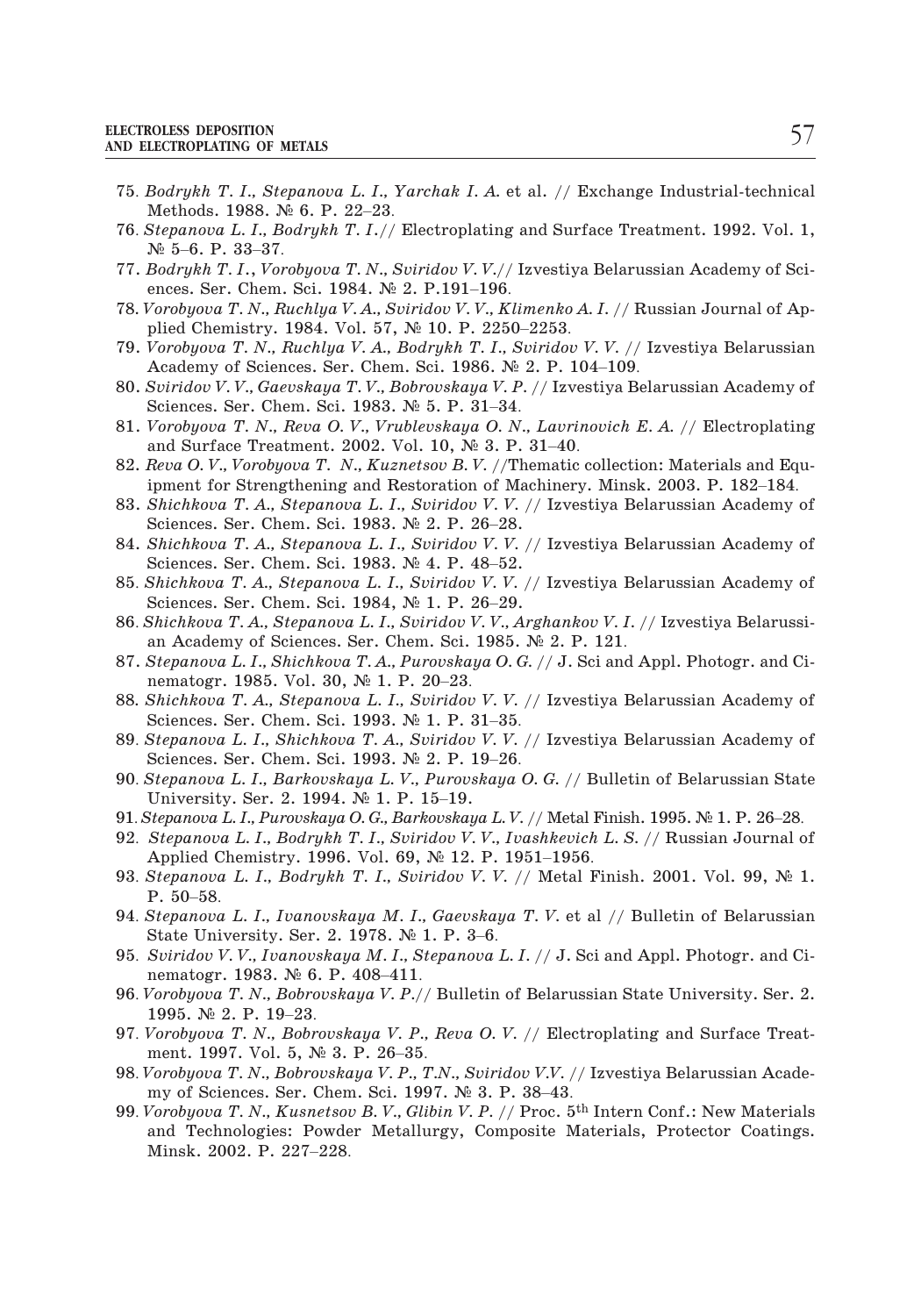- 100. *Buk T. V., Tsybulskaya L. S., Gaevskaya T. V*. // Bulletin of Belarussian State Univer-*Buk T.V., Tsybulskaya L.S., Ga*<br>sity. Ser. 2. 2002. № 2. P.2–6. Buk T.V., Tsybulskaya L. S., Gaevskaya T.V.<br>sity. Ser. 2. 2002. № 2. P.2–6.<br>Buk T.V., Tsybulskaya L. S., Gaevskaya T.V.<br>ences. Ser. Chem. Sci. 2002. № 1. P. 54–57. Buk T.V., Tsybulskaya L.S., Gaevskaya<br>sity. Ser. 2. 2002. № 2. P.2–6.<br>Buk T.V., Tsybulskaya L.S., Gaevskaya T<br>ences. Ser. Chem. Sci. 2002. № 1. P. 54<br>Tsybulskaya L.S., Gaevskaya T.V., Buk<br>ry. 2001. Vol. 74, № 10. P. 1628–
- 101*. Buk T. V., Tsybulskaya L. S., Gaevskaya T. V*. // Izvestiya Belarussian Academy of Scisity. Ser. 2. 2002. № 2. P.2–6.<br>
101. *Buk T. V., Tsybulskaya L. S., Gaevskaya T. V.* // Izvestiya Belarussian Academy of Sciences. Ser. Chem. Sci. 2002. № 1. P. 54–57.<br>
102. *Tsybulskaya L. S., Gaevskaya T. V., Buk T. V* Buk T.V., Tsybulskaya L.S., Gaevskay<br>ences. Ser. Chem. Sci. 2002. № 1. P.<br>Tsybulskaya L.S., Gaevskaya T.V., B<br>ry. 2001. Vol. 74, № 10. P. 1628–16.<br>Stepanova L. I., Purovskaya O.G., Kul<br>versity. Ser. 2. 1995. № 3. P.19–25.
- 102. *Tsybulskaya L. S., Gaevskaya T. V*., *Buk T. V.* // Russian Journal of Applied Chemist-
- ences. Ser. Chem. Sci. 2002. № 1. P. 54–57.<br>
102. *Tsybulskaya L. S., Gaevskaya T. V., Buk T. V.* // Russian Journal of Applied Chemistry. 2001. Vol. 74, № 10. P. 1628–1631.<br>
103. *Stepanova L. I., Purovskaya O.G., Kuliko*
- *Tsybulskaya L. S., Gaevskaya T. V., Buk T. V. //*<br>ry. 2001. Vol. 74, № 10. P. 1628–1631.<br>*Stepanova L. I., Purovskaya O.G., Kulikova O.G.*<br>versity. Ser. 2. 1995. № 3. P.19–25.<br>*Purovskaya O. G., Stepanova L. I., Ivashkev* ry. 2001. Vol. 74, № 10. P. 1628–1631.<br>
103. *Stepanova L. I., Purovskaya O.G., Kulikova O.G.* // Bulletin of Belarussian State University. Ser. 2. 1995. № 3. P.19–25.<br>
104. *Purovskaya O. G., Stepanova L. I., Ivashkevich* Stepanova L. I., Purov<br>versity. Ser. 2. 1995.<br>Purovskaya O. G., Ste<sub>l</sub><br>and Surface Treatmen<br>Stepanova L. I., Purovs<br>1998. Nº 3. P. 65–68. **104. Purovskaya O. G., Stepanova L. I., Ivashkevich L. S., Sviridov V. V. // Electroplatii**<br>
and Surface Treatment. 1997. № 1. P. 24–31.<br> **105. Stepanova L. I., Purovskaya O. G., Sviridov V. V.** // Materials Technology. 104. *Purovskaya O. G., Stepanova L. I., Ivashkevich L. S., Sviridov V. V.* // Electroplating<br>and Surface Treatment. 1997. № 1. P. 24–31.<br>105. *Stepanova L. I., Purovskaya O. G., Sviridov V. V.* // Materials Technology. I
- 
- 
- and Surface Treatment. 1997. № 1. P. 24–31.<br>Stepanova L. I., Purovskaya O. G., Sviridov V. V. // Materials 1<br>1998. № 3. P. 65–68.<br>Stepanova L. I., Purovskaya O. G. // Metal Finish. 1998. Vo<br>Stepanova L. I., Purovskaya O. 105. *Stepanova L. I., Purovskaya O. G., Sviridov V. V.* // Materials Technology. Instruments.<br>1998. № 3. P. 65–68.<br>106. *Stepanova L. I., Purovskaya O. G.* // Metal Finish. 1998. Vol. 96. № 11. P. 50–53.<br>107. *Stepanova* 1998. Ne 3. P. 65–68.<br>Stepanova L. I., Purovskaya O. G. // M<br>Stepanova L. I., Purovskaya O. G., Azar.<br>Academy of Sciences. Ser. Chem. Sci.<br>Stepanova L. I., Purovskaya O. G., Svin<br>mistry. 2000. Vol. 73. Ne 1. P. 61–66. 106. *Stepanova L. I., Purovskaya O. G.* // Metal Finish. 1998. Vol. 96. № 11. P. 50–53.<br>107. *Stepanova L. I., Purovskaya O. G., Azarko V. N., Sviridov V. V.* // Izvestiya Belarussian<br>Academy of Sciences. Ser. Chem. Sci. Stepanova L. I., P<br>Academy of Scie:<br>Stepanova L. I., I<br>mistry. 2000. Vc<br>Stepanova L. I., I<br>№ 2. P.108–113.
- 
- Academy of Sciences. Ser. Chem. Sci. 1997. № 1. P. 38–43.<br>
108. *Stepanova L. I., Purovskaya O. G., Sviridov V. V.* // Russian Journal of Applied Chemistry. 2000. Vol. 73. № 1. P. 61–66.<br>
109. *Stepanova L. I., Purovskaya* Stepanova L. I., Purovskaya O. (<br>mistry. 2000. Vol. 73. № 1. P.<br>Stepanova L. I., Purovskaya O.<br>№ 2. P.108–113.<br>Mozolevskaya T. V., Stepanova L.<br>Chem. Sci. 2002. № 2. P. 5–11.
- mistry. 2000. Vol. 73. № 1. P. 61–66.<br>
109. *Stepanova L. I., Purovskaya O. G., Ivashkevich L. S., Sviridov V. V.* // Metals. 2001.<br>
10. *Mozolevskaya T. V., Stepanova L. I.* // Izvestiya Belarussian Academy of Sciences.
- Meeting.: The European Material Conference. E-MRS 2002 Spring Meeting (Symposi-Ne 2. P.108–113.<br>Mozolevskaya T. V., Stepanova L. I. // Izvestiya Belarussian Academ<br>Chem. Sci. 2002. № 2. P. 5–11.<br>Mozolevskaya T. V., Stepanova L. I. // European Materials Resear<br>Meeting.: The European Material Conferen 110. *Mozolevskaya T. V., Stepanova L. I.* // Izvestiya Belarussian Academy of Sciences. Ser.<br>Chem. Sci. 2002. Nº 2. P. 5–11.<br>111. *Mozolevskaya T. V., Stepanova L. I.* // European Materials Research Society Spring<br>Meeting Chem. Sci. 2002. № 2. P. 5–11.<br>Mozolevskaya T. V., Stepanova L<br>Meeting.: The European Material<br>um Nano and Micro-composite).<br>Mozolevskaya T. V., Stepanova L. Chem. Sci. 2003. № 1. P. 17–21. 111. *Mozolevskaya T. V., Stepanova L. I.* // European Materials Research Society Spring Meeting.: The European Material Conference. E-MRS 2002 Spring Meeting (Symposium Nano and Micro-composite). Strasbourg (France). 2002
- um Nano and Micro-composite). Strasbourg (France). 2002. P. 21.<br>112. Mozolevskaya T. V., Stepanova L. I. // Izvestiya Belarussian Academy of Sciences. Ser.<br>Chem. Sci. 2003. № 1. P. 17–21.<br>113. Stepanova L. I., Mozolevska um Nano and Micro-composite). Strasbourg (France). 2002. P. 21.<br>
112. *Mozolevskaya T. V., Stepanova L. I.* // Izvestiya Belarussian Academy of Sciences. Ser.<br>
Chem. Sci. 2003. № 1. P. 17–21.<br>
113. *Stepanova L. I., Mozol*
- 
- Mozolevskaya T. V., Stepanova L. J.<br>Chem. Sci. 2003. № 1. P. 17–21.<br>Stepanova L. I., Mozolevskaya T.<br>nal Belarussian Academy of Scie<br>Stepanova L. I., Bodrykh T. I. /<br>Chem. Sci. 2002. № 4. P. 27–31. Chem. Sci. 2003. № 1. P. 17–21.<br>
113. *Stepanova L. I., Mozolevskaya T. V., Bodrykh T. I., Sviridov V. V.* // Doklady of National Belarussian Academy of Sciences. № 4, P. 66–70.<br>
114. *Stepanova L. I., Bodrykh T. I.* // I Stepanova L. I., Mozolev<br>nal Belarussian Academ<br>Stepanova L. I., Bodryl<br>Chem. Sci. 2002. № 4.<br>Los A. A., Vorobyova T. .<br>Sci. 1998. № 2. P. 5–9.
- nal Belarussian Academy of Sciences. № 4, P. 66–70.<br>
114. *Stepanova L. I., Bodrykh T. I.* // Izvestiya Belarussian Academy of Sciences. Ser.<br>
Chem. Sci. 2002. № 4. P. 27–31.<br>
115. *Los A. A., Vorobyova T. N.* // Izvestiy Stepanova L. I., Bodrykh T. I. //<br>Chem. Sci. 2002. № 4. P. 27–31.<br>Los A. A., Vorobyova T. N. // Izvest<br>Sci. 1998. № 2. P. 5–9.<br>Vorobyova T. N., Rimskaya A. A., St<br>versity. Ser. 2. 1999. № 3. P. 1–8. Chem. Sci. 2002. № 4. P. 27–31.<br>
115. *Los A. A., Vorobyova T. N.* // Izvestiya Belarussian Academy of Sciences. Ser. Chem.<br>
Sci. 1998. № 2. P. 5–9.<br>
116. *Vorobyova T. N., Rimskaya A. A., Sviridov V. V.* // Bulletin of B Los A. A., Vorobi<br>Sci. 1998. № 2.<br>Vorobyova T. N.<br>versity. Ser. 2.<br>Vorobyova T. N.<br>2003 (in print).
- Vorobyova T<br>versity. Ser<br>Vorobyova T<br>2003 (in pri<br>Sviridov V. V<br>P. 632–633.
- Sci. 1998. № 2. P. 5–9.<br>
116. *Vorobyova T. N., Rimskaya A. A., Sviridov V. V.* // Bulletin of Belarussian State University. Ser. 2. 1999. № 3. P. 1–8.<br>
117. *Vorobyova T. N., Poznyak., Rimskaya A. A., Vrublevskaya O. N.* versity. Ser. 2. 1999. № 3. P. 1–8.<br>117. *Vorobyova T. N., Poznyak., Rimskaya A. A., Vrublevskaya O. N. //* Coat. Technology.<br>2003 (in print).<br>118. *Sviridov V. V., Bobrovskaya V. P., Stepanova L. I.* et al.// Metal Prote
- 
- Imaging Science and Technology. Proc. of the Intern. Congr. of Photograph. Science 2003 (in print).<br>
Sviridov V.V., Bobrovskaya V.P., Stepanova L.I. et al.// Metal P<br>
P. 632–633.<br>
Sviridov V.V., Stepanova L.I., Vorobyova T.N., Sokolov V.G. /<br>
Imaging Science and Technology. Proc. of the Intern. Congr. of 118. *Sviridov V. V., Bobrovskaya V. P., Stepanova L. I.* et al.// Metal Protection. 1977. № 5.<br>
P. 632–633.<br>
119. *Sviridov V. V., Stepanova L. I., Vorobyova T. N., Sokolov V. G.* / The advancement of Imaging Science and P. 632–633.<br>Sviridov V. V., Stepanova L. I., Vorol<br>Imaging Science and Technology. Pr<br>1990 (ICPS'90), Oct. 15–19. 1990. I<br>Stepanova L. I., Sviridov V. V., Branit<br>ry. 1980. Vol. 53. № 3. P. 663–665. 119. *Sviridov V. V., Stepanova L. I., Vorobyova T. N., Sokolov V. G.* / The advancement of Imaging Science and Technology. Proc. of the Intern. Congr. of Photograph. Science 1990 (ICPS'90), Oct. 15–19. 1990. Beijing, Chi Imaging Science and Technol<br>1990 (ICPS'90), Oct. 15–19.<br>*Stepanova L. I., Sviridov V. V.*,<br>ry. 1980. Vol. 53. № 3. P. 6<br>*Stepanova L. I., Azarko V. N.*,<br>Ser. 2. 1997. № 1. P. 14–18.
- 1990 (ICPS'90), Oct. 15–19. 1990. Beijing, China. P. 226–228.<br>120. *Stepanova L. I., Sviridov V. V., Branitsky G. A.* // Russian Journal of Applied Chemist-<br>ry. 1980. Vol. 53. № 3. P. 663–665.<br>121. *Stepanova L. I., Azark* 120. *Stepanova L. I., Sviridov V. V., Branitsky G. A.* // Russian Journal of Applied Chemistry. 1980. Vol. 53. № 3. P. 663–665.<br>121. *Stepanova L. I., Azarko V. N., Sobal N. S.* // Bulletin of Belarussian state Universit
- ry. 1980. Vol. 53. № 3. P. 663–665.<br>Stepanova L. I., Azarko V. N., Sobal N. S. // Bulletin of<br>Ser. 2. 1997. № 1. P. 14–18.<br>Stepanova L. I., Purovskaya O. G., Bodrykh T. I. et al. /<br>Stepanova L. I., Mozolevskaya T. V., Pur 121. *Stepanova L. I., Azarko V. N., Sobal N. S.* // Bulletin of Belarussian state University.<br>
Ser. 2. 1997. № 1. P. 14–18.<br>
122. *Stepanova L. I., Purovskaya O. G., Bodrykh T. I.* et al. / Pat. Belarus № 2292. 1998.<br>
12
- 
- Ser. 2. 1997. № 1. P. 14–18.<br>
122. Stepanova L. I., Purovskaya O. G., Bodrykh T. I. et al. / Pat. Belarus № 2292. 1998.<br>
123. Stepanova L. I., Mozolevskaya T. V., Purovskaya O. G. // Izvestiya Belarussian Academy of Scien
-